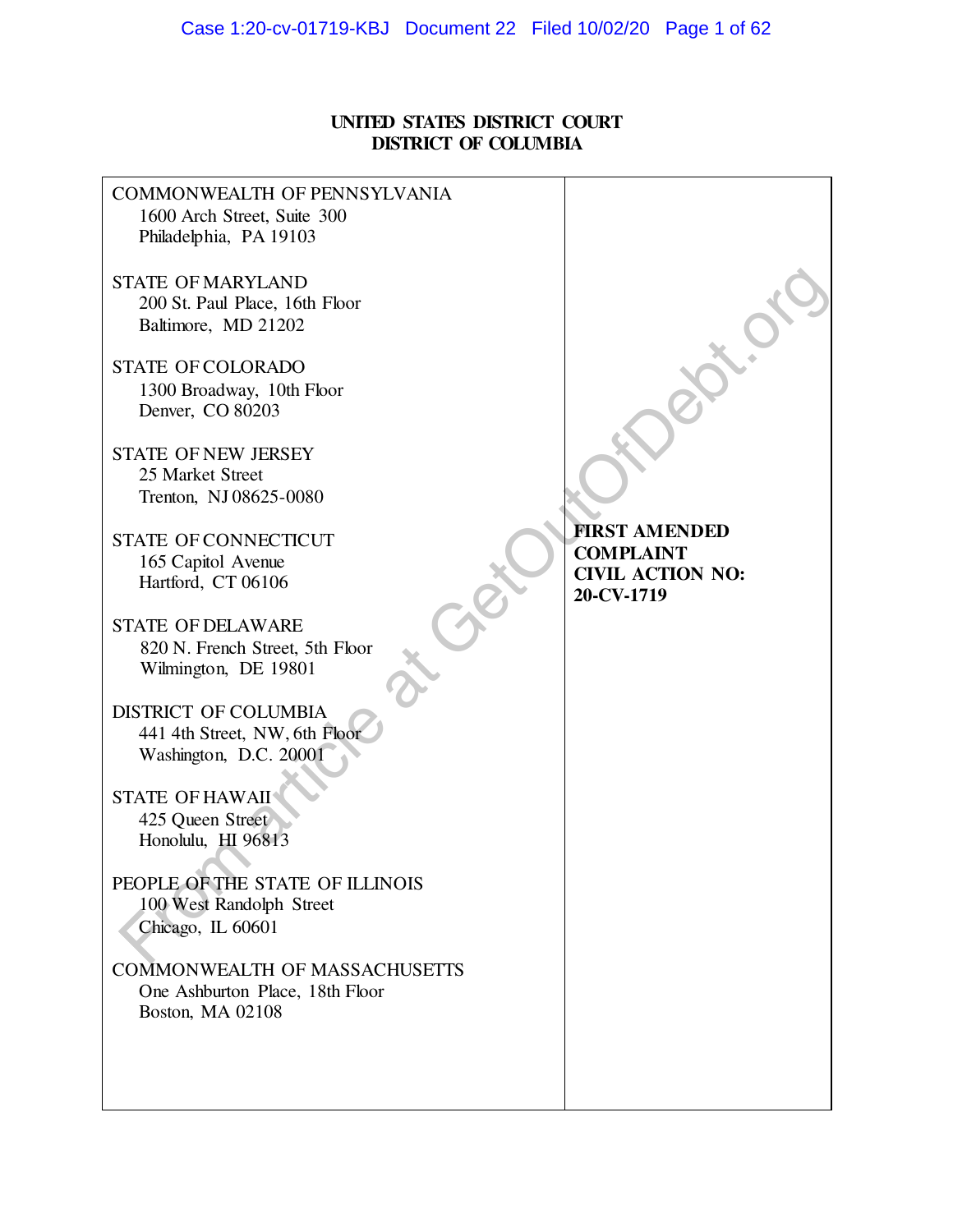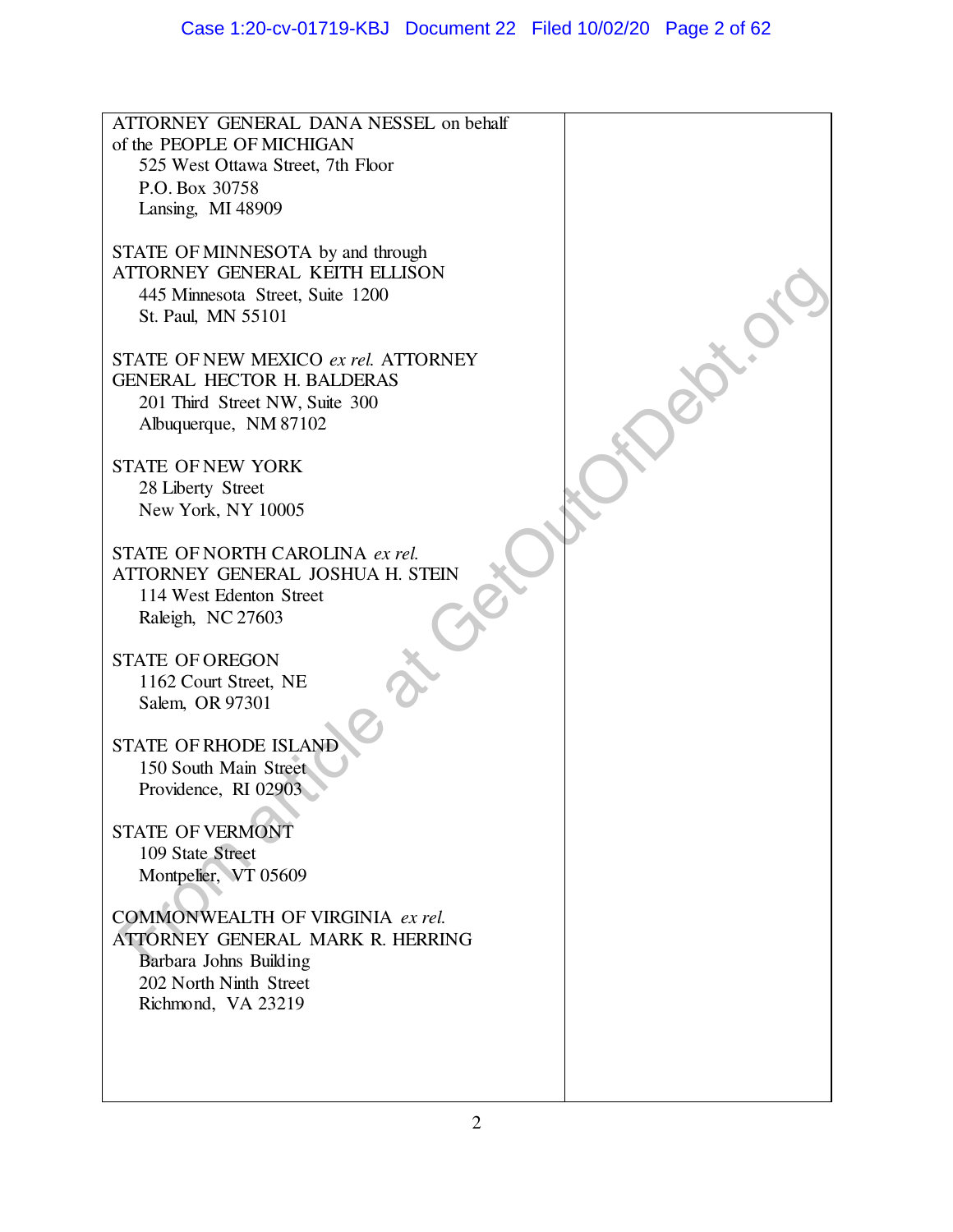## Case 1:20-cv-01719-KBJ Document 22 Filed 10/02/20 Page 3 of 62

STATE OF WISCONSIN 17 West Main Street P.O. Box 7857 Madison, WI 53707 Plaintiffs, v. ELISABETH D. DEVOS, in her official capacity as Secretary of Education*,*  400 Maryland Avenue, SW Washington, D.C. 20202 UNITED STATES DEPARTMENT OF EDUCATION, 400 Maryland Avenue, SW Washington, D.C. 20202 Defendants.

# **INTRODUCTION**

1. The Department of Education and Plaintiff States each invest billions of dollars in higher education annually so that all students may realize its benefits, irrespective of a student's background. The Department does so in part through various forms of aid authorized under Title IV of the Higher Education Act of 1965. *See* 20 U.S.C. §§ 1070-1099d. Plaintiff States similarly do so through state-funded grants and loans and through state-established systems of higher education. And the Department and Plaintiff States, along with independent accreditors, jointly oversee institutions of higher education so students who enroll in any institution receive a worthwhile education and so the investment in education is not wasted. ELISABETH D. DEVOS, in her official capacity as<br>
400 Maryland Avenue, SW<br>
400 Maryland Avenue, SW<br>
Washington, D.C. 20202<br>
2NITED STATES DEPARTMENT OF<br>
400 Maryland Avenue, SW<br>
400 Maryland Avenue, SW<br>
400 Maryland Avenue,

2. Under the Higher Education Act, part of the Department's oversight responsibility is to ensure that students may use Title IV aid to attend programs operated by proprietary institutions—meaning for-profit institutions—or programs operated by vocational institutions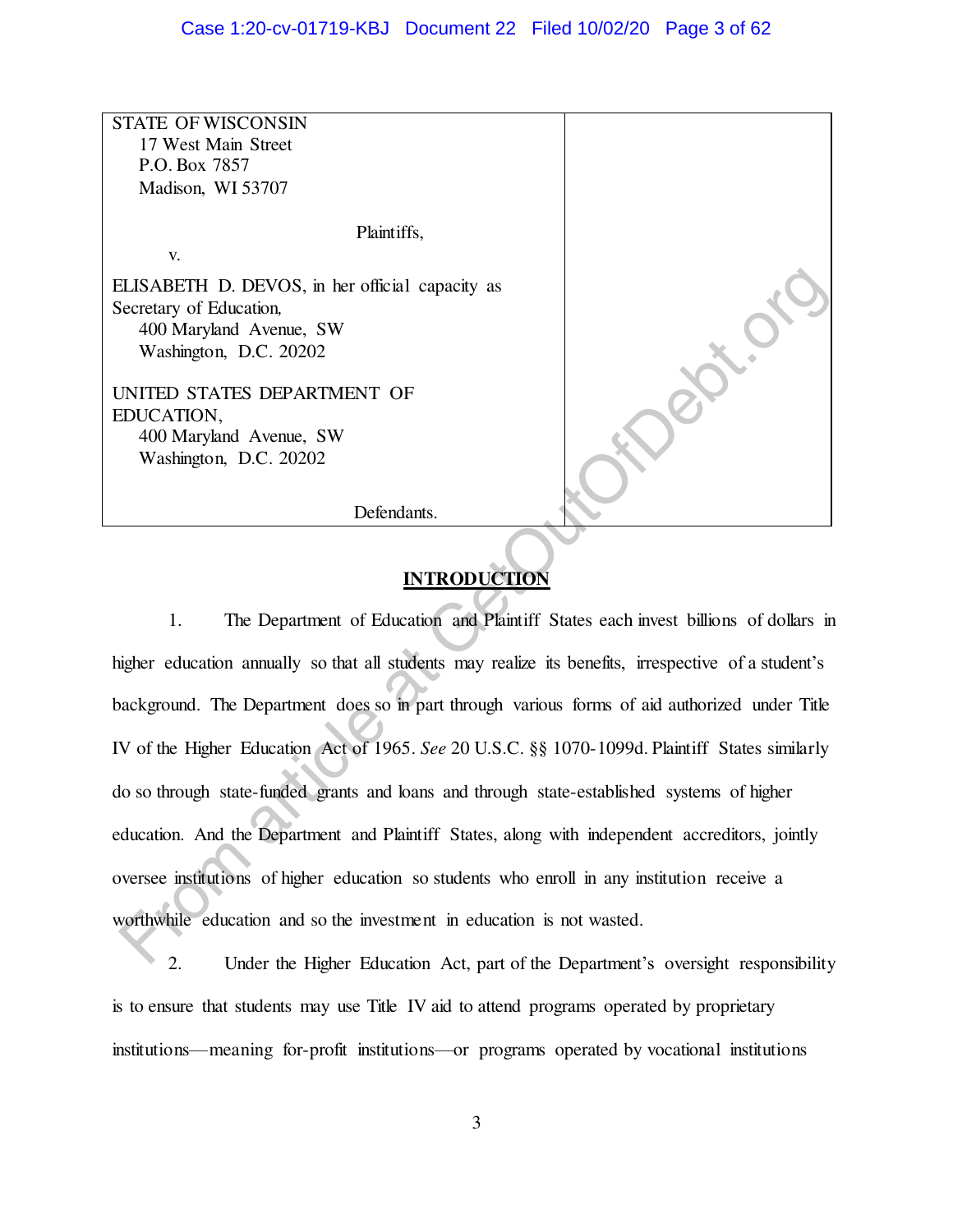## Case 1:20-cv-01719-KBJ Document 22 Filed 10/02/20 Page 4 of 62

only if those programs "prepare students for gainful employment in a recognized occupation." *Id.* § 1002(b)(1)(A)(i), (c)(1)(A).

3. The Higher Education Act does not define "gainful employment in a recognized occupation." Nor does the statute supply a methodology for evaluating whether a program meets that standard. So, in 2014, after a prior rule had been vacated, the Department promulgated a rule that implemented standards for identifying which of a proprietary or vocational school's programs "prepare students for gainful employment in a recognized occupation." *See Program Integrity: Gainful Employment*, 79 Fed. Reg. 64,890 (Oct. 31, 2014) ("GE Rule"). Through the GE Rule, the Department provided an enforceable definition of the otherwise ambiguous gainful employment requirement. As the Department said in 2011, its gainful employment rules give "meaning to an undefined statutory term, thereby fulfilling the Department's duty to enforce the provisions of the Higher Education Act in a clear and meaningful way." 76 Fed. Reg. 34,393 (June 13, 2011). that standard. So, in 2014, after a prior rule had been vacated, the Department promulgated a minimism article at implemented standards for identifying which of a proprietary or vocational school's broganes "prepare studen

4. The GE Rule determined whether a program prepared students for "gainful employment in a recognized occupation" through a simple comparison of a program's graduates' debt and earnings. Programs that did not pass under that metric were directed to publish warnings alerting current and prospective students of that program's disproportionate costs and benefits. Further, programs that repeatedly and flagrantly failed the Department's standard would have become ineligible to receive money through Title IV.

5. Although multiple courts had ruled that the GE Rule reasonably implemented the Higher Education Act's ambiguous gainful employment provision, in 2019 the Department repealed the GE Rule altogether. *See Program Integrity: Gainful Employment*, 84 Fed. Reg. 31,392 (July 1, 2019) ("Repeal Rule"). The Repeal Rule eliminated the standard employed under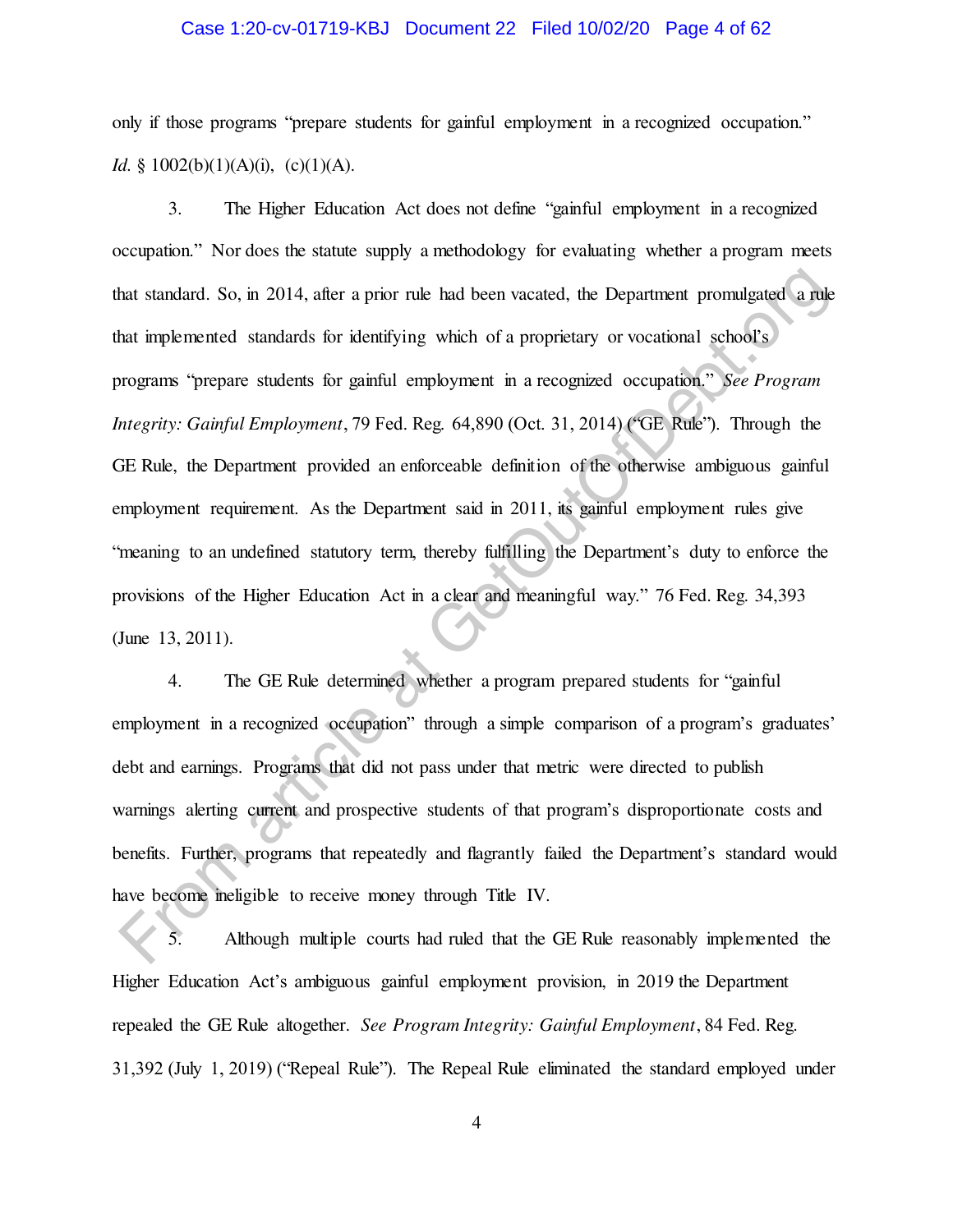## Case 1:20-cv-01719-KBJ Document 22 Filed 10/02/20 Page 5 of 62

the GE Rule to evaluate whether programs prepared students for gainful employment—the same standard that would have informed which programs would be ineligible for Title IV aid. The Repeal Rule also did away with the warnings that failing programs owed to current and prospective students. The Department did not create any replacement mechanisms, leaving the Department without any meaningful way to enforce the gainful employment provision.

<span id="page-4-0"></span>6. Repealing the GE Rule will harm students. Before the GE Rule, scores of students took on loans to enroll in programs that offered a worthless education, a key contributor to a national student debt crisis. In egregious cases, students' harmful enrollment decisions were the consequence of unscrupulous recruiting practices by predatory for-profit institutions. In the current economic downturn, there is a large pool of people eager to pursue educational opportunities that will help advance or restart their career.<sup>1</sup> But with the Repeal Rule, the Department has reverted to the conditions that allowed for-profit schools to steer students into useless programs. So, many prospective students interested in furthering their career will instead invest in poor quality programs, earn worthless degrees, and face insurmountable debt. Even the Department admits that the Repeal Rule will lead to students enrolling in "sub-optimal programs" that "have demonstrated a lower return on the student's investment, either through higher upfront costs, reduced earnings, or both." 84 Fed. Reg*.* at 31,445. Department without any meaningful way to enforce the gainful employment provision.<br>
6. Repealing the GE Rule will harm students. Before the GE Rule, scores of students<br>
cook on loans to enroll in programs that offered a wo

7. Without the Department enforcing the Higher Education Act's mandate, Plaintiff States will be injured. First, because of the Repeal Rule, students who would have enrolled in quality programs at public institutions of higher education will instead enroll in worthless proprietary or vocational programs. Plaintiff States will lose the value of their investment in

<sup>&</sup>lt;sup>1</sup> Sarah Butrymowicz & Meredith Kolodner, *For-Profit Colleges, Long Troubled, See Surge Amid Pandemic*, N.Y. TIMES (June 17, 2020), https://www.nytimes.com/2020/06/17 /business/coronavirus-for-profit-colleges.html?referringSource=articleShare.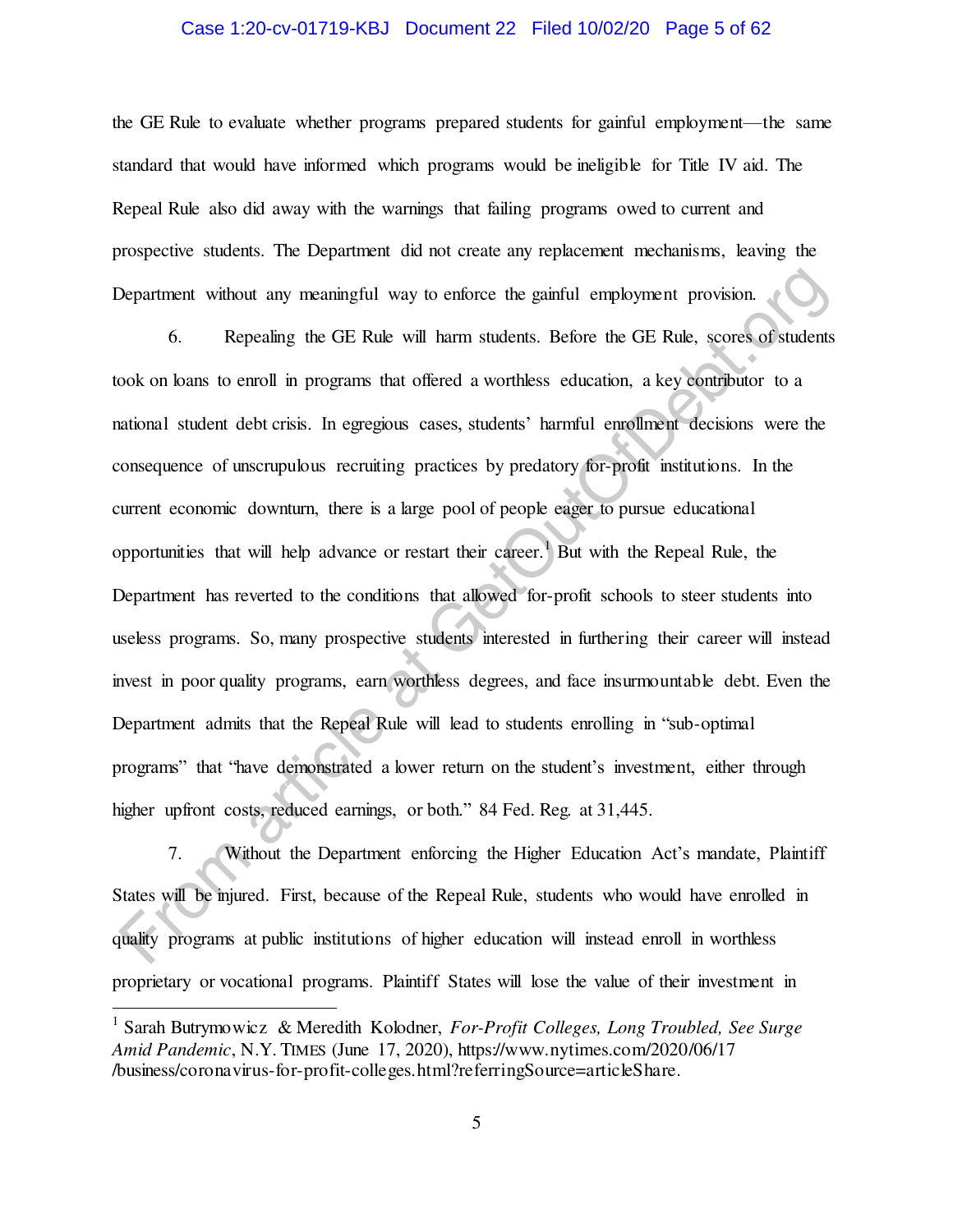#### Case 1:20-cv-01719-KBJ Document 22 Filed 10/02/20 Page 6 of 62

state-systems of higher education, which have been created to maximize informed and productive populations. Second, when students combine state aid with Title IV aid to enroll in worthless programs, the States will lose the value of that state aid. Third, without the Department enforcing the condition that the Higher Education Act places on Title IV aid eligibility, students will call upon Plaintiff States to fill the enforcement void so that predatory institutions operating substandard programs are held accountable. Fourth, even with Plaintiff States' increased enforcement efforts, more students will enroll in worthless programs run by proprietary institutions, leading to a greater number of students who are burdened by an inordinate debt load. Plaintiff States, in turn, will be deprived of residents able to fully contribute to state economies.

8. The Department's decision to repeal the GE Rule without promulgating any alternative standard for implementing the Higher Education Act's gainful employment provision is arbitrary, capricious, and contrary to law, and was accomplished without following the Administrative Procedure Act's procedural requirements. Trying to justify the Repeal Rule, the Department calls the Higher Education Act's gainful employment requirement an unambiguous standard that it need not enforce despite several court decisions holding otherwise. That position, a change for the Department, relies exclusively on irrelevant legislative history. Moreover, the Department illogically criticizes the GE Rule for disparately impacting programs at proprietary and vocational institutions, while also acknowledging that the Higher Education Act dictates which programs are subject to the gainful employment requirement. Finally, the Department used unidentified studies to condemn the metrics on which the GE Rule relied, while at the defending the reasonableness of a separate rule that limited relief for defrauded student borrowers precisely because that rule incorporated the GE Rule's metrics. will call upon Plaintiff States to fill the enforcement void so that predatory institutions operating<br>ubstandard programs are held accountable. Fourth, even with Plaintiff States' increased<br>ubstandard programs are held acc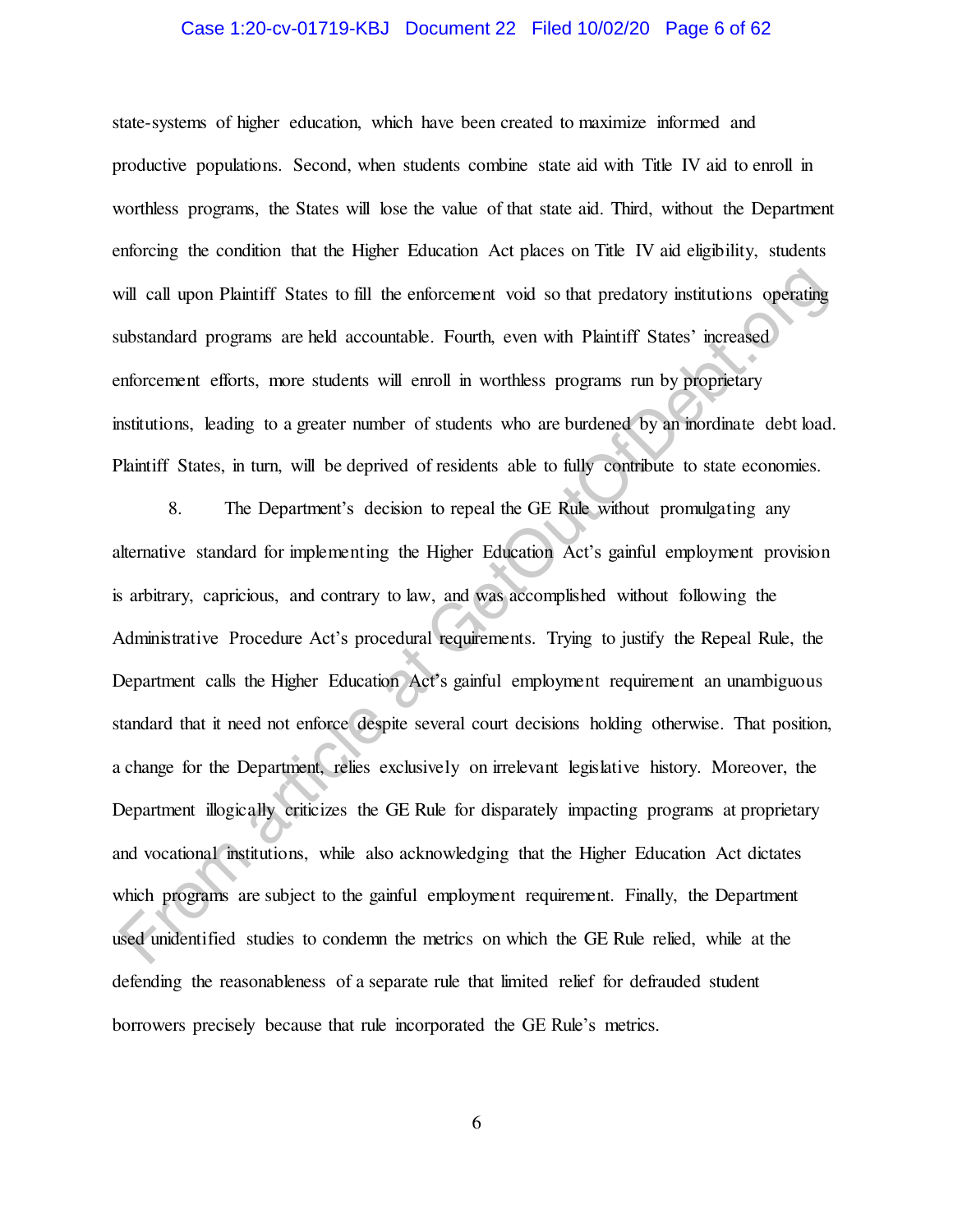## Case 1:20-cv-01719-KBJ Document 22 Filed 10/02/20 Page 7 of 62

9. Because the Repeal Rule is arbitrary, capricious, and contrary to law, and was promulgated without following proper procedure, it must be set aside.

## **JURISDICTION AND VENUE**

10. This action arises under the Administrative Procedure Act. 5 U.S.C. §§ 701–706. This Court has subject matter jurisdiction over this action because it arises under federal law. 28 U.S.C. § 1331. In addition, this Court may issue the declaratory relief sought. 28 U.S.C. §§ 2201–2202.

11. This is an action against officers and agencies of the United States. Therefore, venue is proper in this Court under 28 U.S.C. § 1391(e). Venue also is proper in this Court because Defendant Elisabeth D. DeVos performs her official duties in this judicial district, Defendant the United States Department of Education resides in this judicial district, and the events giving rise to this action took place in this judicial district.

# **THE PARTIES**

12. Plaintiff the Commonwealth of Pennsylvania is a sovereign state of the United States of America. This action is brought on behalf of the Commonwealth by Attorney General Josh Shapiro, the "chief law officer of the Commonwealth." Pa. Const. art. IV, § 4.1. Attorney General Shapiro brings this action on behalf of the Commonwealth pursuant to his statutory authority. 71 Pa. Stat. § 732-204. This Court has subject matter jurisdiction over this action because it arises under federal kiw. 28<br>
U.S.C. § 1331. In addition, this Court may issue the declaratory relief sought. 28 U.S.C.<br>
8 2201–2202.<br>
11. This is an a

13. Plaintiff the State of Maryland is a sovereign state of the United States of America. Maryland is represented by and through its chief legal officer, Attorney General Brian E. Frosh. The Attorney General has general charge, supervision, and direction of the State's legal business, and acts as legal advisor and representative of all major agencies, boards, commissions, and official institutions of state government. The Attorney General's powers and duties include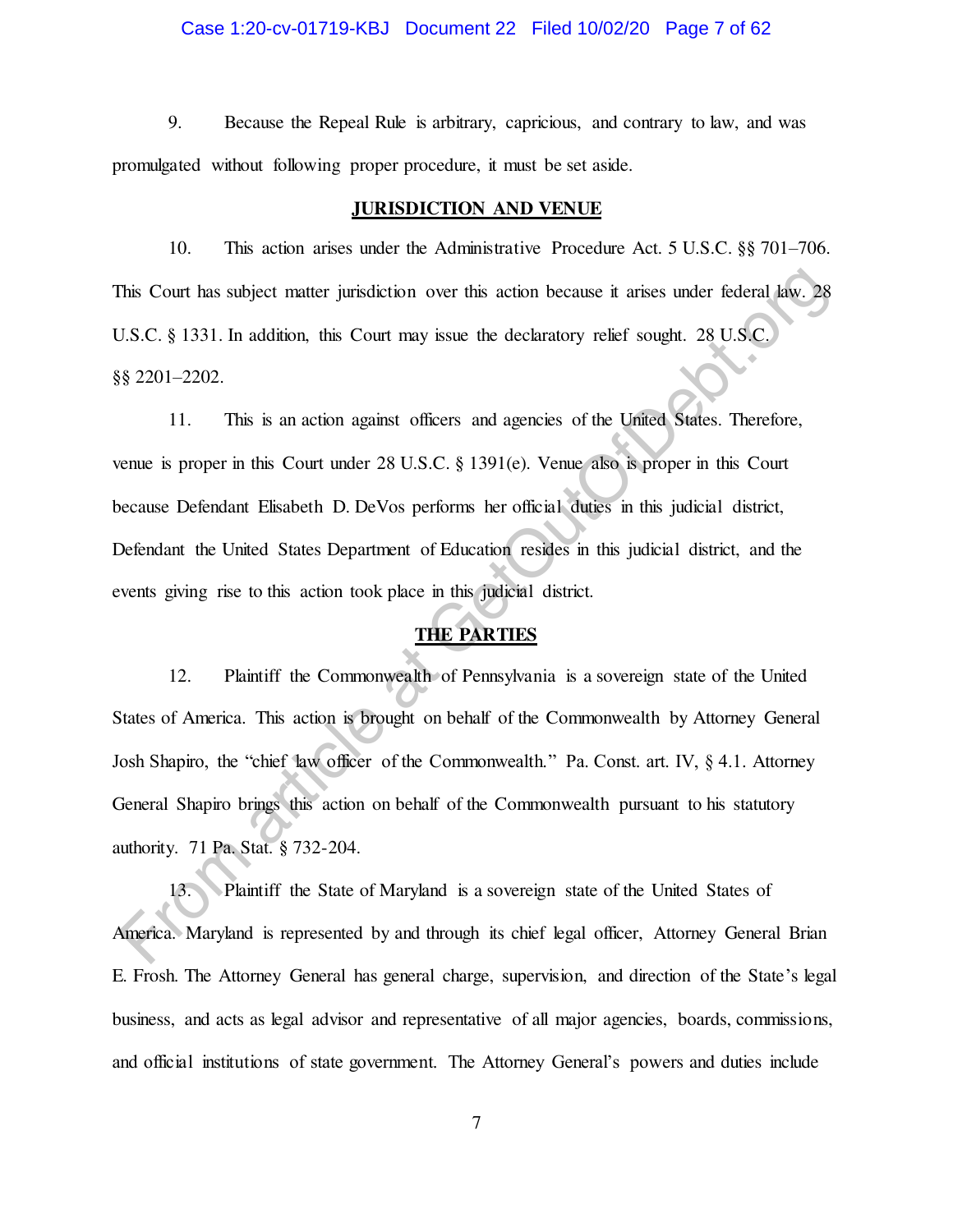#### Case 1:20-cv-01719-KBJ Document 22 Filed 10/02/20 Page 8 of 62

acting on behalf of the State and the people of Maryland in the federal courts on matters of public concern. Md. Const. art.  $V \S$  3(a); Joint Res. 1 (2017).

14. Plaintiff the State of Colorado is a sovereign state of the United States of America. Colorado brings this action by and through Attorney General Philip J. Weiser, who is the chief legal counsel of the State of Colorado, empowered to prosecute and defend all actions in which the state is a party. Colo. Rev. Stat.  $\S$  24-31-101(1)(a).

15. Plaintiff the State of New Jersey is a sovereign state of the United States of America. This action is being brought on behalf of the State by Attorney General Gurbir S. Grewal, the State's chief legal officer. N.J. Stat. Ann. § 52:17A-4(e), (g).

16. Plaintiff the State of Connecticut is a sovereign state of the United States of America. This action is brought on behalf of the State of Connecticut by and through Attorney General William Tong, chief legal officer of the State with general supervision over all legal matters in which the State is an interested party. Conn. Gen. Stat. § 3-125.

17. Plaintiff the State of Delaware is a sovereign state of the United States of America. This action is brought on behalf of the State of Delaware by Attorney General Kathleen Jennings, the "chief law officer of the State." *Darling Apartment Co. v. Springer*, 22 A.2d 397, 403 (Del. 1941). Attorney General Jennings also brings this action on behalf of the State of Delaware pursuant to her statutory authority. Del. Code Ann. tit. 29, § 2504. the chief legal counsel of the State of Colorado, empowered to prosecute and defend all actions<br>n which the state is a party. Colo. Rev. Stat. § 24-31-101(1)(a).<br>15. Phintiff the State of New Jersey is a sovereign state o

18. Plaintiff the District of Columbia is a sovereign municipal corporation organized under the Constitution of the United States. It is empowered to sue and be sued, and it is the local government for the territory constituting the permanent seat of the federal government. The District is represented by and through its chief legal officer, Attorney General Karl A. Racine. The Attorney General has general charge and conduct of all legal business of the District and all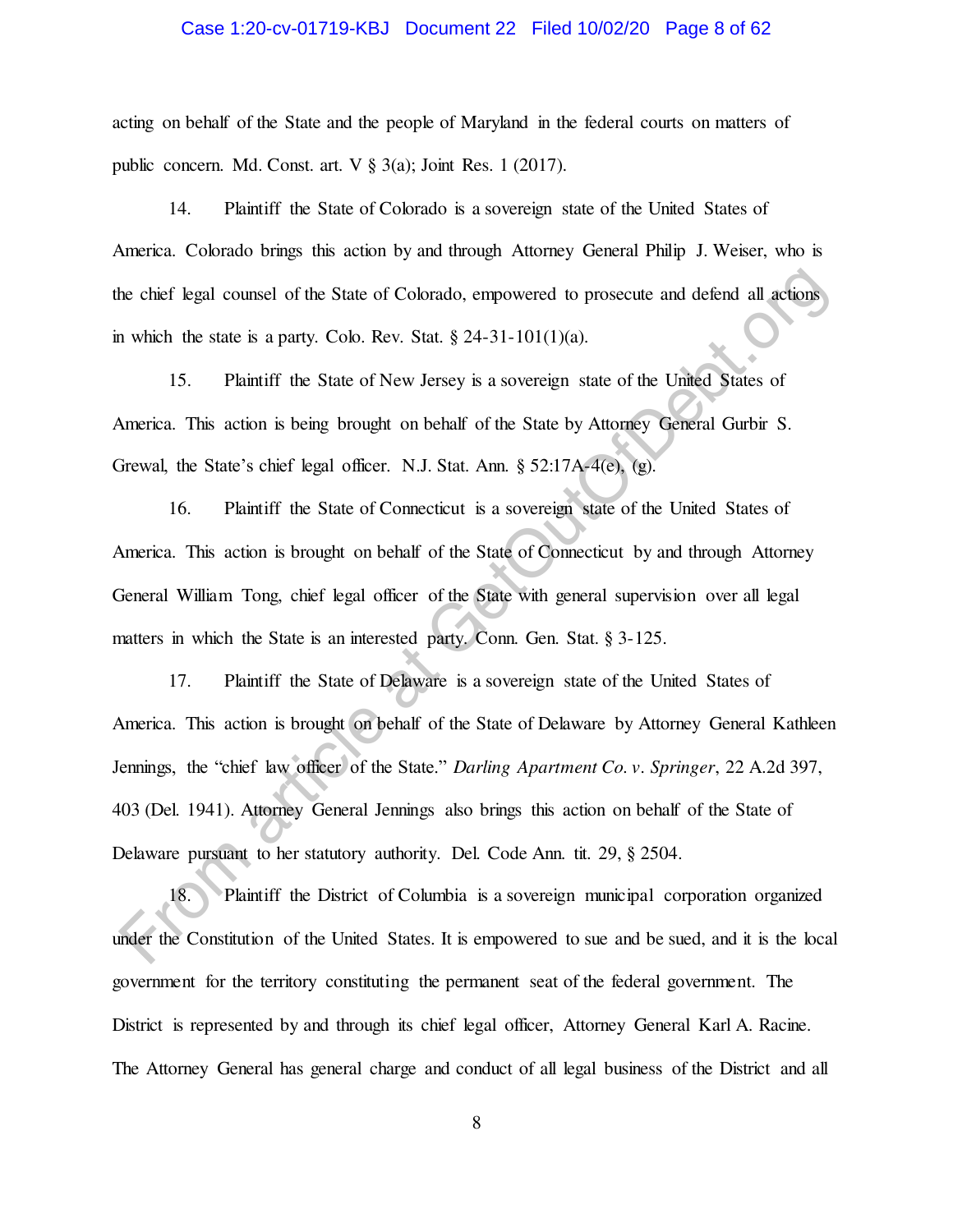#### Case 1:20-cv-01719-KBJ Document 22 Filed 10/02/20 Page 9 of 62

suits initiated by and against the District and is responsible for upholding the public interest. D.C. Code. § 1-301.81.

19. Plaintiff the State of Hawaii is a sovereign state of the United States of America. This action is brought on behalf of the State of Hawaii by Attorney General Clare E. Connors, the chief legal officer of the State. Haw. Rev. Stat. § 661-10.

20. Plaintiff the People of the State of Illinois brings this action by and through Attorney General Kwame Raoul, the legal officer of Illinois. Ill. Const. 1970, art. V, § 15. The Illinois Attorney General brings this action on behalf of the People of the State of Illinois pursuant to his statutory authority. 815 ILCS 505/1 *et seq*.

21. Plaintiff the Commonwealth of Massachusetts is a sovereign state of the United States of America. Massachusetts brings this action by and through Attorney General Maura Healey, who is the chief lawyer and law enforcement officer of the Commonwealth of Massachusetts. The Massachusetts Attorney General brings this action pursuant to her statutory authority. Mass. Gen. Law ch. 12, § 3.

22. Plaintiff the People of Michigan are the sovereign of a state of the United States of America and are represented by and through Attorney General Dana Nessel. Attorney General Nessel is the chief legal officer of the State of Michigan and her powers and duties include acting in federal court in matters of concern to the People of Michigan, to protect Michigan residents. *Fieger v. Cox*, 734 N.W.2d 602, 604 (Mich. Ct. App. 2007); Mich. Comp. Laws §§ 14.28, 14.101. This action is brought to protect the interests of the People of Michigan. The chief legal officer of the State. Haw. Rev. Stat. § 661-10.<br>
20. Plaintiff the People of the State of Illinois brings this action by and through<br>
Attomey General Kwame Raoul, the legal officer of Illinois. Ill. Const.

23. Plaintiff the State of Minnesota is a sovereign state of the United States of America and brings this action by and through its Attorney General Keith Ellison, who has the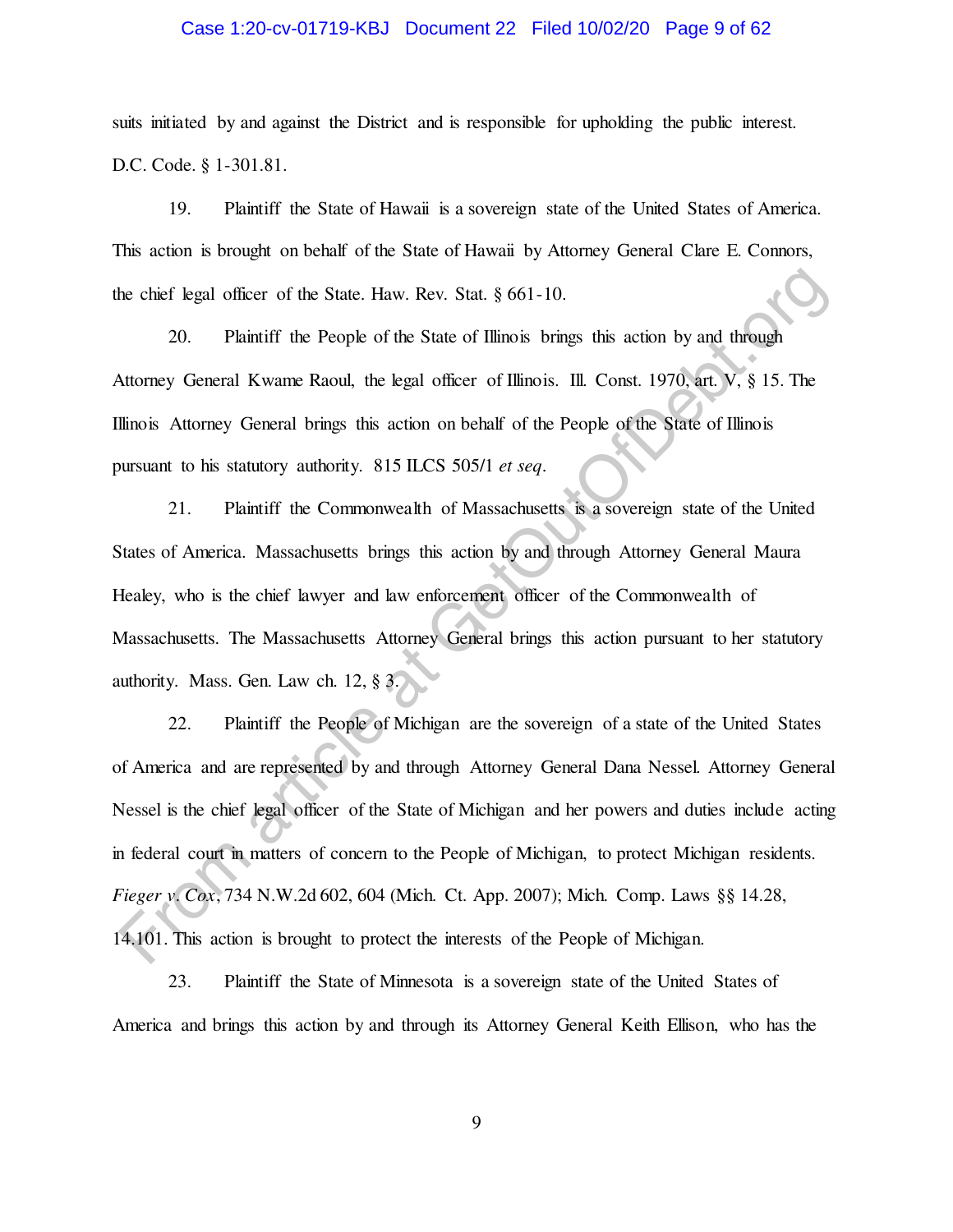#### Case 1:20-cv-01719-KBJ Document 22 Filed 10/02/20 Page 10 of 62

common law and statutory authority to pursue this action on behalf of the state. Minn. Stat. ch. 8; *Slezak v. Ousdigian*, 110 N.W.2d 1, 308 (Minn. 1961).

24. Plaintiff the State of New Mexico is a sovereign state of the United States. This action is brought for and on behalf of the State of New Mexico in its sovereign authority, by and through its duly elected Attorney General, Hector Balderas. The Attorney General, as chief legal officer of the State, is statutorily authorized to initiate and prosecute any and all suits deemed necessary for the protection of the interests and rights of the State. Attorney General Balderas is acting pursuant to his authority under, *inter alia,* NMSA 1978, Sections 8-5-1 *et seq.*; the New Mexico Unfair Practices Act, NMSA 1978, Sections 57-12-1 to -26; and the New Mexico False Advertising Act, NMSA 1978, Sections 57-15-1 to -10. through its duly elected Attorney General, Hector Balderas. The Attorney General, as chief leads<br>officer of the State, is statutorily authorized to initiate and prosecute any and all suits deelmed<br>ecessary for the protecti

25. Plaintiff the State of New York is a sovereign state of the United States of America. This action is being brought on behalf of the State by Attorney General Letitia James. *See* New York Executive Law § 63(1).

26. Plaintiff State of North Carolina is a sovereign state of the United States of America. This action is brought on behalf of the State of North Carolina by Attorney General Joshua H. Stein, who is the chief legal counsel of the State of North Carolina and who has statutory authority and responsibility to represent the State, its agencies, its officials, and the public interest in litigation. N.C. Gen. Stat. § 114-2.

27. Plaintiff the State of Oregon is a sovereign state of the United States of America. Oregon brings this action by and through Attorney General Ellen F. Rosenblum. The Attorney General has authority to commence an action on behalf of Oregon to protect the interests of the State. ORS 180.600(1).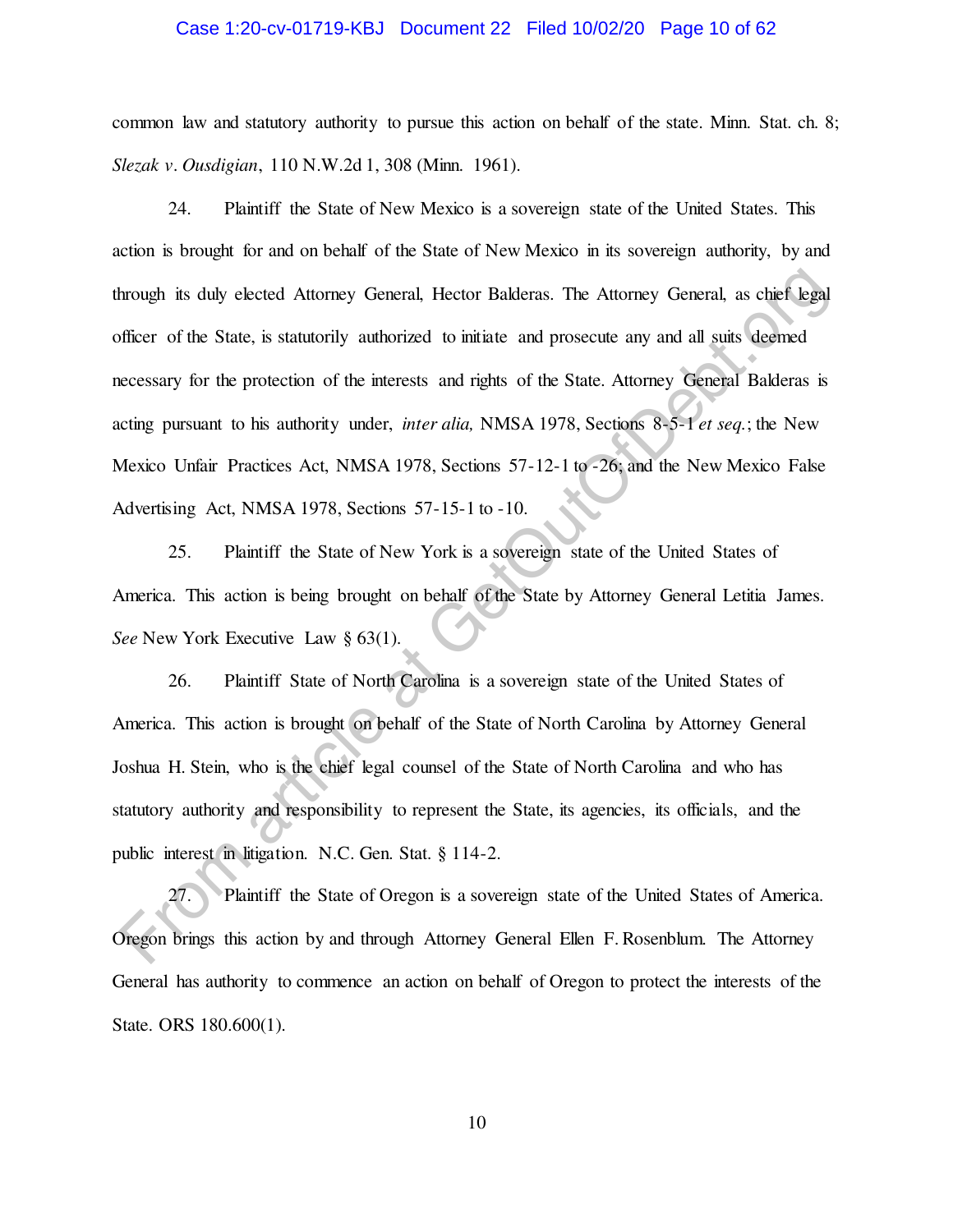### Case 1:20-cv-01719-KBJ Document 22 Filed 10/02/20 Page 11 of 62

28. Plaintiff the State of Rhode Island is a sovereign state of the United States of America. Attorney General Peter F. Neronha is the chief law officer of the State of Rhode Island and has the authority to file civil actions to protect Rhode Island's rights and the rights of Rhode Island citizens. The Attorney General has the authority to file suit to take legal action against the federal government for the protection of the public interest and welfare of Rhode Island citizens as a matter of constitutional, statutory, and common law authority. R.I. Const. art. IX, sec. 12; R.I. Gen. Laws § 42-9-1, *et seq.*; *State v. Lead Industries, Ass'n*, 951 A.2d 428 (R.I. 2008).

29. Plaintiff the State of Vermont is a sovereign state of the United States of America. This action is brought on behalf of Vermont by Attorney General Thomas J. Donovan, Jr., the chief law enforcement official of Vermont. The Attorney General may represent the State in all civil and criminal matters as at common law and as allowed by statute. Attorney General Donovan brings this action on behalf of the Commonwealth pursuant to his statutory authority. 3 V.S.A. § 152. Exercise at the protection of the public interest and welfare of Rhode Island officeries<br>
as a matter of constitutional, statutory, and common law authority. R.I. Const. art. IX, sec. 12;<br>
8.1. Gen. Laws § 42-9-1, et seq.:

30. Plaintiff the Commonwealth of Virginia is a sovereign state of the United States of America. Virginia brings this action by, through, and at the relation of Attorney General Mark R. Herring. As chief executive officer of the Department of Law, Attorney General Herring performs all legal services in civil matters for the Commonwealth. Va. Const. art. V, § 15; Va. Code Ann. §§ 2.2-500, 2.2-507.

31. Plaintiff the State of Wisconsin is a sovereign state of the United States of America. Attorney General Joshua L. Kaul brings this action pursuant to his statutory authority. Wis. Stat. § 165.25(1m).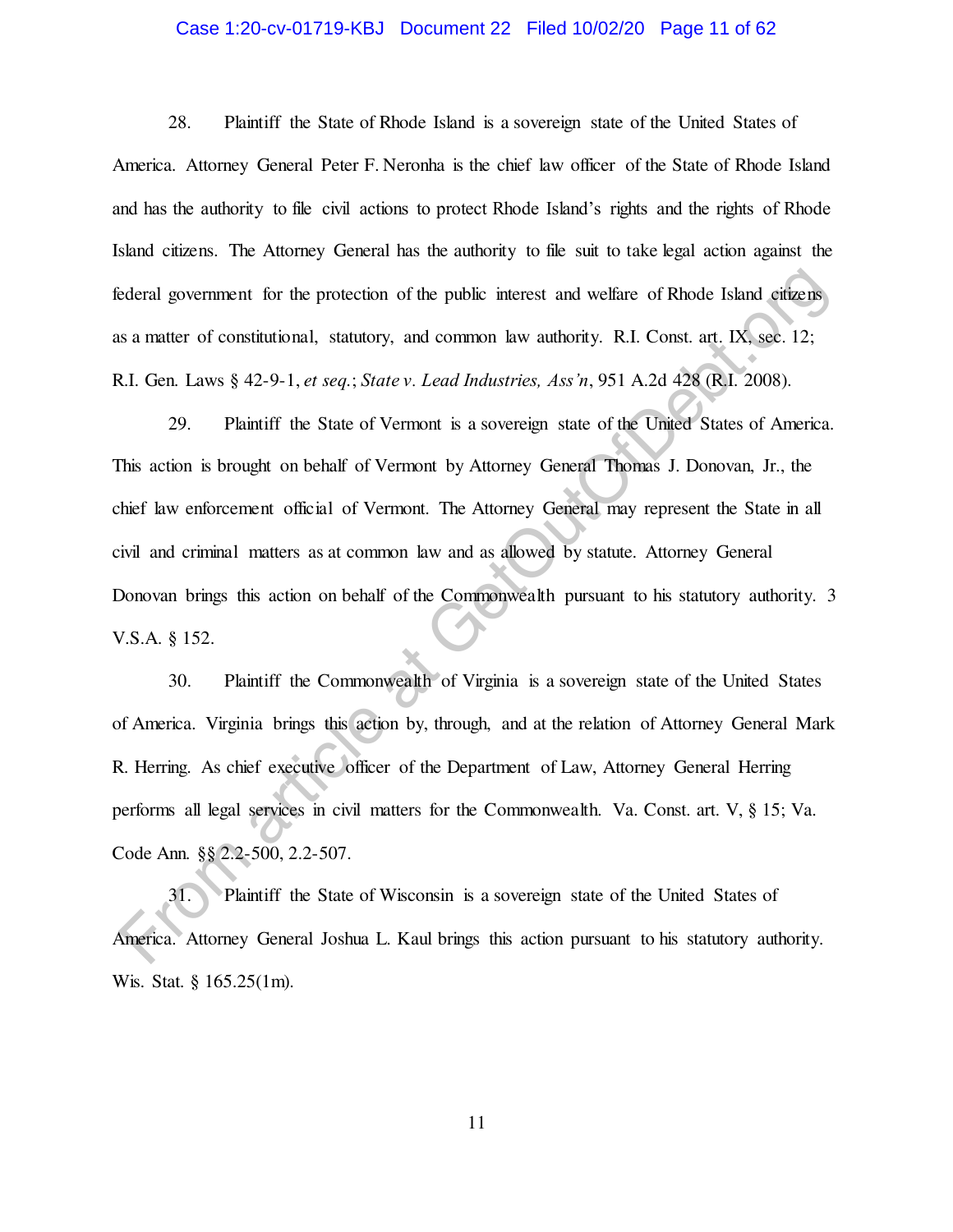## Case 1:20-cv-01719-KBJ Document 22 Filed 10/02/20 Page 12 of 62

32. Defendant Elisabeth D. DeVos is the Secretary of the United States Department of Education and is being sued in her official capacity. Her official address is 400 Maryland Avenue, SW, Washington, D.C. 20202.

33. Defendant the United States Department of Education is an executive agency of the United States government. The Department's principal address is 400 Maryland Avenue, SW, Washington, D.C. 20202.

# <span id="page-11-0"></span>**FACTUAL ALLEGATIONS**

# **I. The Higher Education Act**

 $\overline{a}$ 

34. Title IV of the Higher Education Act of 1965 ("HEA"), as amended, authorizes various forms of federal financial aid for students attending institutions of higher education. That financial support opens higher education to those who might not otherwise be able to afford pursuing a degree or certificate. FROM States government. The Department's principal address is 400 Maryland Avenue.<br>
FROM W. Washington, D.C. 20202.<br>
FROM This Higher Education Act<br>
34. The Hyper Education Act<br>
36. The Higher Falucation Act of 1965 ("HEA"

35. In fiscal year 2019, the Department of Education provided about \$121.8 billion in financial aid to, or on behalf of, students.<sup>2</sup> Seventy-two percent of all undergraduates received some type of financial aid in the  $2015-16$  academic year.<sup>3</sup>

36. For eligibility to receive Title IV aid, the HEA creates three classifications of institutions: (1) "public or other nonprofit"; (2) "proprietary"; and (3) "postsecondary" vocational." 20 U.S.C. § 1002(a); *see also id.* § 1001(a)(4).

<sup>2</sup> *Fiscal Year 2019 Annual Report* at 8 (Nov. 15, 2019), https://www2.ed.gov/about/reports/ annual/2019report/fsa-report.pdf.

<sup>3</sup> National Center for Education Statistics, *2015–16 National Postsecondary Student Aid Study* ("*Student Aid Study*") at 5 (Jan. 2018), http://nces.ed.gov/pubs2018/2018466.pdf.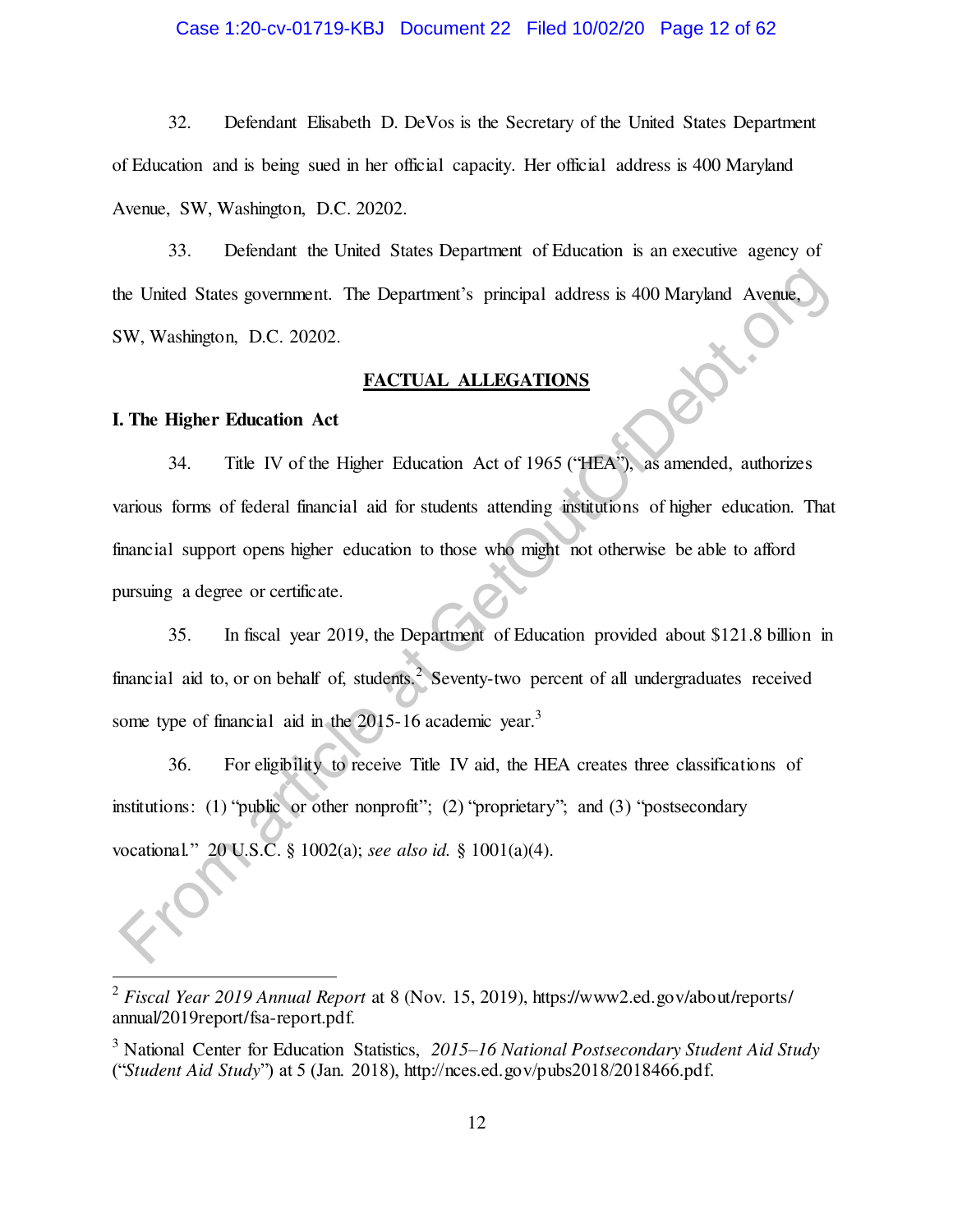## <span id="page-12-0"></span>Case 1:20-cv-01719-KBJ Document 22 Filed 10/02/20 Page 13 of 62

37. Proprietary institutions are owned and operated as businesses; several are owned by publicly traded companies. Like other for-profit businesses, a principal function of these schools is to produce economic returns for their owners and shareholders.<sup>4</sup>

38. Because proprietary institutions that enroll students who receive Title IV aid may keep that aid even if students are unable to make required repayments on any loans, the HEA imposes safeguards to protect against ineffective institutions enrolling students who receive Title IV aid.

39. For proprietary institutions and postsecondary vocational institutions, initial eligibility to receive Title IV aid depends on whether the school "provides an eligible program of training to prepare students for gainful employment in a recognized occupation." 20 U.S.C. § 1002(b)(1)(A)(i), (c)(1)(A). Accordingly, programs offered by proprietary or vocational institutions often are referred to as gainful employment programs. Examples and wen if students are unable to make required repayments on any loans, the HEA<br>
From article at GetOutom article in the method of methods, which readed<br>
The V aid.<br>
39. For proprietary institutions and postsecon

40. With the exception of certain non-degree programs offered by non-profit schools, the gainful employment requirement does not apply to public schools or private, non-profit schools. *Id.* §§ 1001(a), 1002(a)(1).

# **II. History of Abuse by Proprietary Institutions**

41. Title IV aid supports students attending certain programs at public schools; private, non-profit schools; and for-profit schools. Students attending programs at for-profit schools, however, more heavily rely on Title IV aid than do students attending other institutions.<sup>5</sup>

<sup>4</sup> *See* U.S. Senate, Health, Education, Labor and Pensions Committee, *For Profit Higher Education: The Failure to Safeguard the Federal Investment and Ensure Student Success*  ("*Senate Report*") at 1 (July 30, 2012), https://www.help.senate.gov/imo/media/ for\_profit\_report/PartI-PartIII-SelectedAppendixes.pdf.

<sup>5</sup> *Student Aid Study*, *supra* note [3,](#page-11-0) at 6.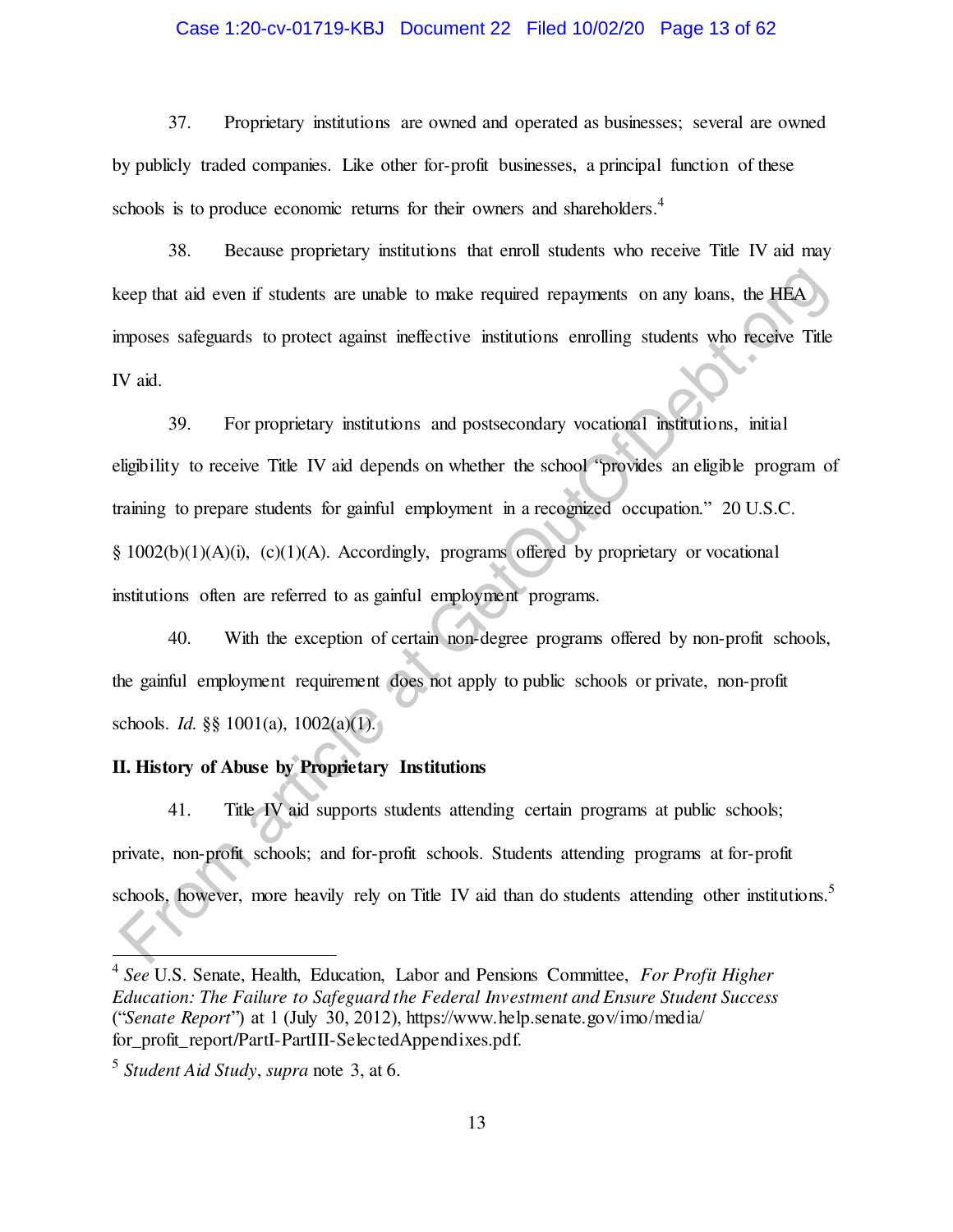# Case 1:20-cv-01719-KBJ Document 22 Filed 10/02/20 Page 14 of 62

42. That aid is an important source of revenue for for-profit institutions. The HEA caps revenue that for-profit schools may receive from Title IV aid at 90% of total revenue. 20 U.S.C. § 1094(a)(24). In fiscal years ending between July 1, 2017 and June 30, 2018, the 15 largest for-profit schools received \$4.6 billion from Title IV aid, representing an average of  $70\%$ of their total revenue.<sup>6</sup> That revenue sustains many for-profit schools. For example, ITT Educational Services, Inc. declared bankruptcy shortly after losing eligibility to enroll students receiving Title IV aid.<sup>7</sup>

43. Many students who attend programs run by for-profit schools are unable to repay their Title IV loans. For fiscal year 2016, the Department calculated that over 15% of students who attended for-profit schools defaulted on their federal student loans, compared to 9.6% of students who attended public schools and 6.6% of students who attended private, non-profit institutions. For the same fiscal year, defaults by students who attended for-profit schools accounted for 32.6% of all federal student-loan defaults, even though those students accounted for only  $21\%$  of all borrowers entering repayment.<sup>8</sup> of their total revenue.<sup>6</sup> That revenue sustains many for-profit schools. For example, FIT contractional Services, Inc. declared bankruptcy shortly after hosing eligibility to enroll students<br>eceiving The IV att.<sup>7</sup><br>43. Ma

<span id="page-13-0"></span>44. In some cases, the burdensome debt load for graduates of programs operated by for-profit schools reflects institutions prioritizing profits over student success, including in some cases by defrauding students. A 2012 Senate Report concluded that, as a whole, the for-profit

<sup>6</sup> *Proprietary School Revenue Percentages Report for Financial Statements with Fiscal Year Ending Dates between 07/01/17–06/30/18* (Aug. 14, 2019), https://studentaid.gov/datacenter/school/proprietary.

<sup>7</sup> Danielle Douglas-Gabriel, *ITT Technical Institutes Shut Down After 50 Years in Operation*, WASHINGTON POST (Sept. 6, 2016), [https://www.washingtonpost.com/news/grade](https://www.washingtonpost.com/news/grade-point/wp/2016/09/06/itt-technical-institutes-shut-down-after-50-years-in-operations/)[point/wp/2016/09/06/itt-technical-institutes-shut-down-after-50-years-in-operations/.](https://www.washingtonpost.com/news/grade-point/wp/2016/09/06/itt-technical-institutes-shut-down-after-50-years-in-operations/) 

<sup>8</sup> *Comparison of FY 2016 Official National Cohort Default Rates to Prior Two Official Cohort Default Rates* (Aug. 4, 2019), http://www2.ed.gov/offices/OSFAP/defaultmanagement/ schooltyperates.pdf.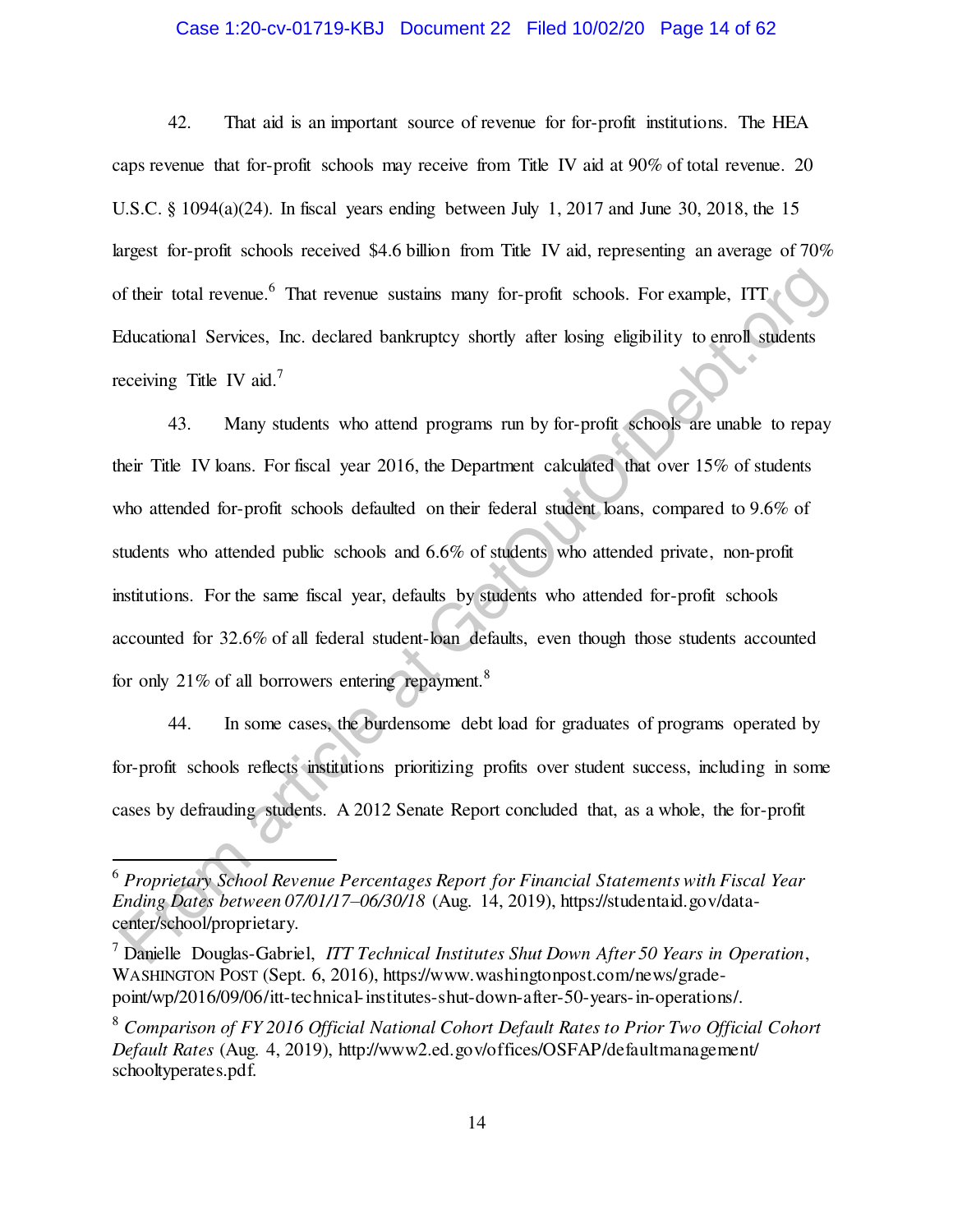## Case 1:20-cv-01719-KBJ Document 22 Filed 10/02/20 Page 15 of 62

education industry devoted significant resources to questionable recruiting methods and imposed comparatively high tuition that resulted in high withdrawal and loan default rates. Industry-wide, for-profit schools spent 23% of revenue on marketing and recruiting and only 17% on educational instruction; the same schools employed more recruiters than career services and support services staff, combined.  $9$ 

45. Students attending for-profit schools have submitted over 98% of "borrower defense" claims, a claim that defrauded students may submit to the Department to seek loan forgiveness. $10$ 

46. By the Department's estimate, for-profit schools are seven times more likely to engage in misconduct than are public or other non-profit educational institutions. 83 Fed. Reg. 37,298 (Table 5) (July 31, 2018).

47. Four of the largest for-profit education companies exemplified some of the pervasive problems:

 **Career Education Corporation** ("CEC"), which once operated schools at over 83 physical locations and online under multiple brand names, entered into voluntary agreements with 49 State Attorneys General in 2019 to resolve allegations that it had engaged in abusive recruiting practices and other deceptive conduct, starting before 2014. That deceptive conduct included misrepresenting costs related to educational programs, the transferability of credits, the status of programmatic accreditation, and job placement rates. Those agreements required CEC to forgive \$490 million in accounts receivable owed by about 179,000 upport services staff, combined. <sup>9</sup><br>45. Students attending for-profit schook have submitted over 98% of "borrower"<br>defense" claims, a claim that defrauded students may submit to the Department to seek ban<br>orgiveness.<sup>10</sup><br>

<sup>9</sup> *Senate Report*, *supra* note [4,](#page-12-0) at 97, 173, A22-1.

<sup>10</sup> Anthony Walsh, *For-Profit Colleges Continue to Generate Most Loan Relief Claims*, The Century Foundation (June 25, 2019), http://tcf.org/content/commentary/profit-colleges-continuegenerate-loan-relief-claims/.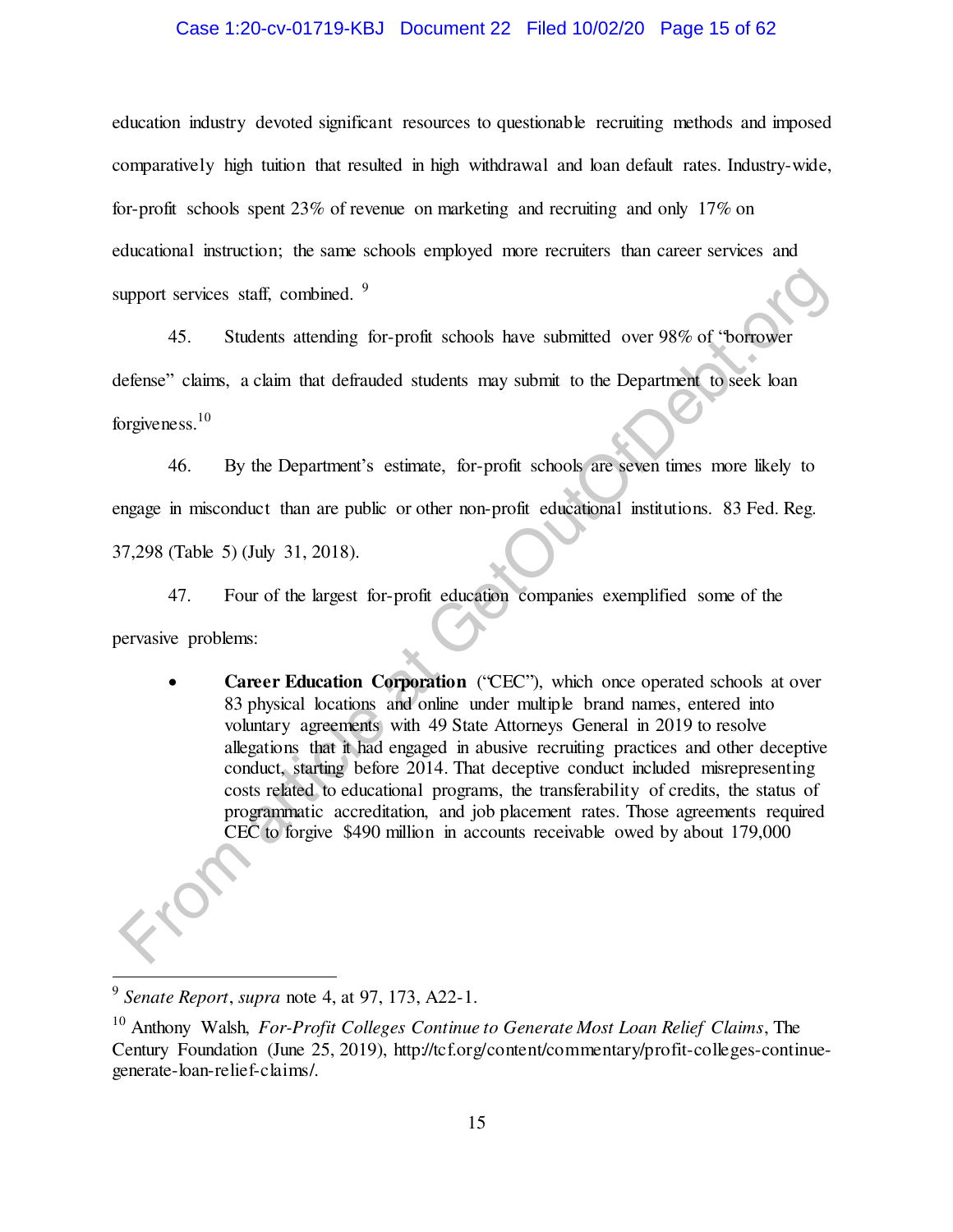students.<sup>11</sup> Earlier, New York separately entered into a \$10.25 million settlement to resolve allegations that CEC inflated its graduates' job placement rates.<sup>12</sup>

- **Corinthian Colleges, Inc.** once operated at 105 locations and online under various brand names. In 2014, the Department announced that Corinthian had failed to provide enrollment and job placement data required by federal law, and "failed to fully address concerns about its practices, including faulty job placement data used in marketing claims to prospective students and allegations of altered grades and attendance."<sup>13</sup>
- **Education Management Company** ("EDMC") once operated 107 campuses in 32 states and online. In 2015, 39 State Attorneys General reached agreements with EDMC resolving allegations that it had engaged in deceptive and abusive recruiting practices and misrepresented job placement rates, transferability of credits, and program accreditation status. Those agreements required EDMC to forgive about \$100 million in private loans owed by about 90,000 former students.<sup>14</sup>
- **ITT Educational Services, Inc.** once operated schools at over 145 locations and online. The Department banned ITT programs from enrolling students using Title IV aid "due to significant concerns about ITT's administrative capacity, organizational integrity, financial viability, and ability to serve students."<sup>15</sup> ITT then declared bankruptcy and during the bankruptcy proceeding the estate trustee settled a class complaint from former students that alleged ITT underinvested in educational services, concentrating instead on increasing enrollment through abusive and deceptive recruiting practices. The settlement required ITT to abandon about \$560 million of student receivables (not including federal student placement data used in marketing calins to prospective students and allegations<br>of ahered grades and attendance.<sup>543</sup><br>**Education Management Company** ("EDMC") once operated 107 campuses in<br>32 states and online. In 2015, 39

 $\overline{a}$ <sup>11</sup> Assurance of Voluntary Compliance, *In re: Career Education Corp.* (Jan. 2, 2019), https://www.iowaattorneygeneral.gov/media/cms/CEC\_AVC\_FINAL\_w\_Sigs\_and\_Exhibits\_8E 59529F9FFF0.pdf/.

<sup>12</sup> *A.G. Schneiderman Announces Groundbreaking \$10.25 Million Dollar Settlement With For-Profit Education Company That Inflated Job Placement Rates To Attract Students* (Aug 19, 2013)*,* https://ag.ny.gov/press-release/2013/ag-schneiderman-announces-groundbreaking-1025 million-dollar-settlement-profit.

<sup>13</sup> *U.S. Department of Education Accepts Operating Plan from Corinthian Colleges Inc.*, (July 3, 2014), https://www.ed.gov/news/press-releases/us-department-education-accepts-operating-plancorinthian-colleges-inc.

<sup>14</sup> Consent Judgment, *Iowa v. Education Management Co., et al.* (Nov. 17, 2015), www.iowaattorneygeneral.gov/media/cms/EDMC\_Consent\_Order\_C3A2D45F174D3.pdf.

<sup>15</sup> *Department of Education Bans ITT from Enrolling New Title IV Students, Adds Tough New Financial Oversight* (Aug. 25, 2016), https://www.ed.gov/news/press-releases/departmenteducation-bans-itt-enrolling-new-title-iv-students-adds-tough-new-financial-oversight.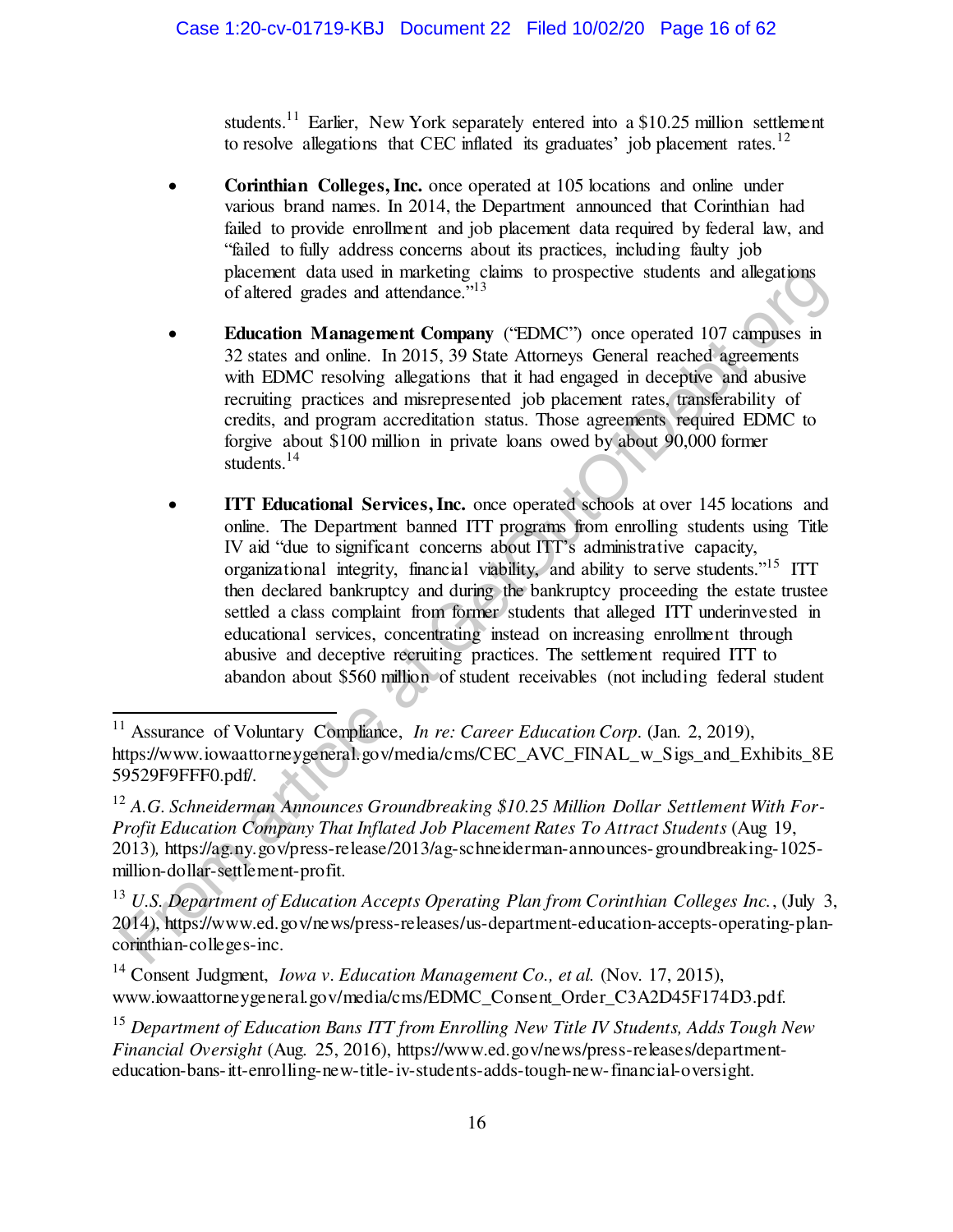loans).<sup>16</sup> In 2019, a company that managed private loans for ITT students agreed to a \$168 million settlement to resolve an investigation conducted by 44 State Attorneys General into predatory lending practices between 2009 and  $2011$ <sup>17</sup> And in 2020, a second company that managed private loans for ITT agreed to a stipulated judgment to settle claims that it had recklessly pushed students into loans that they did not understand or could not afford; that judgment will require forgiving  $$330$  million in student loans.<sup>18</sup>

48. In 2016, these four companies were responsible for defaults of over \$1.2 billion

for students who started to repay in  $2012.<sup>19</sup>$ 

# **III. Gainful Employment Rules**

# *A. 2011 Rules*

49. The Department has long known that aggressive and deceptive marketing in

higher education harms vulnerable students and leads them to enroll in low-quality educational

programs.

50. In 2009, the Department announced that it would begin to "develop proposed

regulations to maintain or improve program integrity in the Title IV, HEA programs." 74 Fed.

Reg. 24,728 (May 26, 2009). Creating a mechanism of regulatory enforcement for the HEA's

previously undefined gainful employment requirement was one item to be visited. *Id.*

 $\overline{a}$ <sup>16</sup> Settlement Agreement, *In re: ITT Educational Services* (Jan. 13, 2018)*,*  https://predatorystudentlending.org/wp-content/uploads/2018/02/2290-1-student-settlementmotion-exhibits.pdf.

<sup>17</sup> *See AG Shapiro Secures \$5.3 Million in Debt Relief for 570 Pennsylvania ITT Tech Students in Multistate Settlement* (June 17, 2019), https://www.attorneygeneral.gov/taking-action/pressreleases/ag-shapiro-secures-5-3-million-in-debt-relief-for-570-pennsylvania-itt-tech-students-inmultistate-settlement/. 48. In 2016, these four companies were responsible for defaults of over \$1.2 billion<br>for students who started to repay in 2012.<sup>19</sup><br>IL Gainful Employment Rules<br>4. 2011 Rules<br>49. The Department has long known that aggressi

<sup>18</sup> *Consumer Financial Protection Bureau and Multiple States Enter Into Settlement with Owner of ITT Private Loans for Substantially Assisting ITT in Unfair Practices* (Sept. 15, 2020), https://www.consumerfinance.gov/about-us/newsroom/cfpb-multiple-states-enter-settlement-ittprivate-loans-owner-assisting-itt-unfair-practices/.

<sup>19</sup> Ben Miller, *The Cost of Insufficient Student Loan Accountability,* Center for American Progress (August 30, 2018), https://www.americanprogress.org/issues/educationpostsecondary/news/2018/08/30/457302/cost-insufficient-student-loan-accountability/.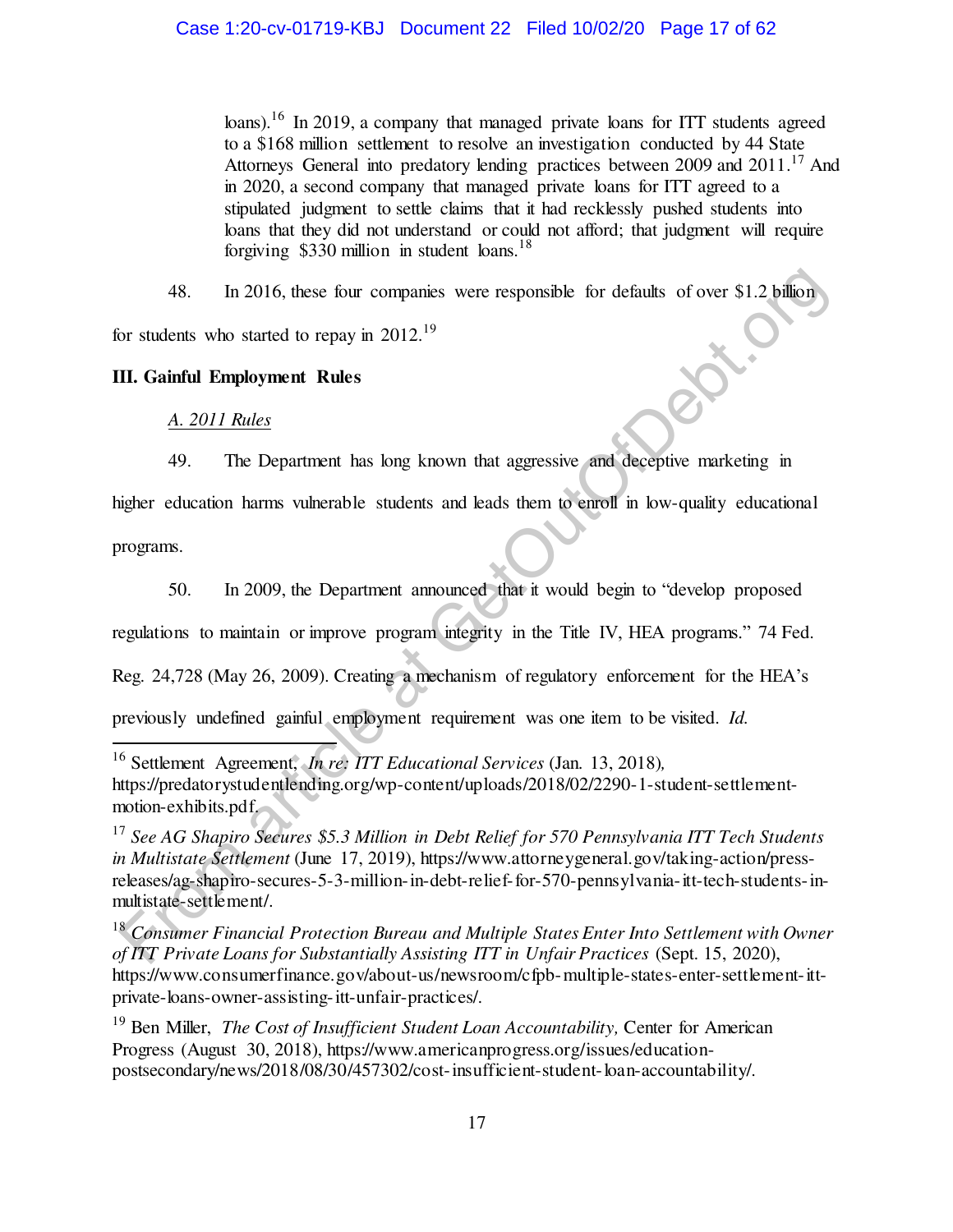## Case 1:20-cv-01719-KBJ Document 22 Filed 10/02/20 Page 18 of 62

51. When the Department promulgated its final rules implementing the gainful employment provision, it noted that "significant advances in electronic reporting and analysis now allow the Department to collect accurate and timely data that could not have been utilized in the past." 76 Fed. Reg. at 34,392–393. Analysis of the novel data would "provide the Department, students, and the institutions offering these programs with information about how well the programs are performing under the measures," enabling the Department to create a metrics-based approach to define what it means for a program to "prepare students for gainful employment in a recognized occupation." *Id.* at 34,393. And with those data, the Department could "give[] meaning to an undefined statutory term, thereby fulfilling the Department's duty to enforce the provisions of the HEA in a clear and meaningful way." *Id.* Department, students, and the institutions offering these programs with information about how<br>well the programs are performing under the measures," enabling the Department to create a<br>herics-based approach to define what

52. Critically, the Department established several metrics for assessing whether a program prepared its students for gainful employment, which were based, alternatively, on a comparison of students' debt and earnings or on students' loan repayment rates. *Id.* at 34,448– 449. Programs that failed under the Department's metrics were obligated to provide certain disclosures to current and prospective students. *Id.* at 34,437–438.

53. An industry group of for-profit institutions challenged the 2011 rules. Resolving that case, the district court first rejected the argument that "gainful employment in a recognized occupation" is an unambiguous phrase not open to agency interpretation. *Ass'n of Private Sector Colleges & Universities v. Duncan* ("*APSCU I*"), 870 F. Supp. 2d 133, 145-46 (D.D.C. 2012). The district court also decided that the disclosure requirement and the debt-to-earning metric were reasonable tools for implementing the HEA's gainful employment requirement. *Id.* at 146– 49. Yet the district court concluded that the administrative record did not support the loan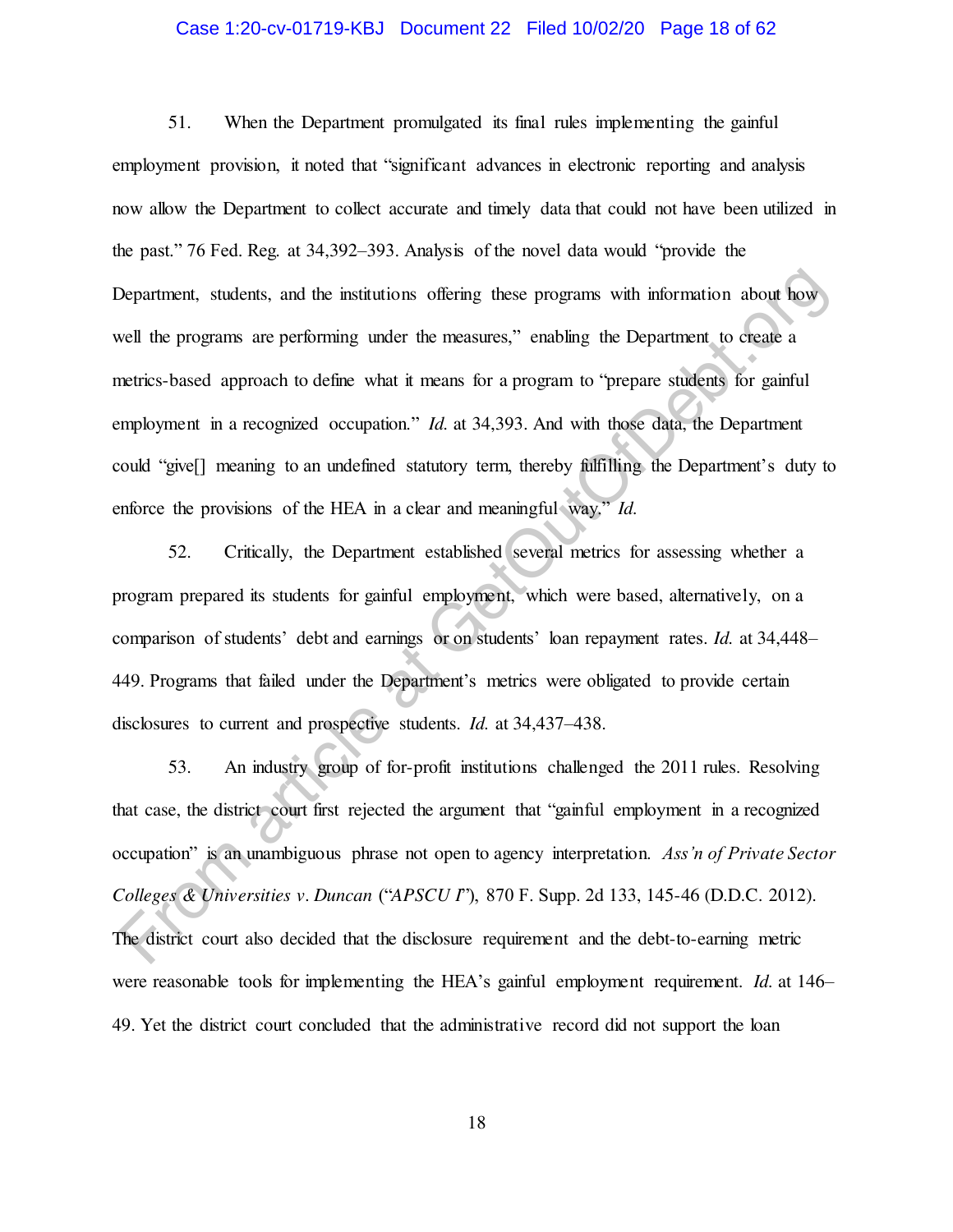#### Case 1:20-cv-01719-KBJ Document 22 Filed 10/02/20 Page 19 of 62

repayment rate metric, and that the repayment rate metric was too entangled with the rule's other components to be severed. *Id.* at 152–54. So, the 2011 rules were vacated entirely. *Id.* at 154–55.

### *B. 2014 Rule*

54. The Department started over after *APSCU I*, issuing a new notice of proposed rulemaking that again expressed concern about programs that have qualified as gainful employment programs but leave "students with unaffordable levels of loan debt in relation to their earnings" thus "leading to default." 79 Fed. Reg. 16,433 (Mar. 25, 2014).

55. The Department reiterated in the final version of the rule that much of the evidence showing that gainful employment programs operated by proprietary institutions had misrepresented program outcomes came from investigations led by State Attorneys General. 79 Fed. Reg. at 64,907–908.

56. Under the final version of the rule—the GE Rule—a school met its statutory obligation to "prepare students for gainful employment in a recognized occupation" if it complied with complementary accountability and transparency frameworks. The GE Rule's two elements reflected that a program that requires students to take on large amounts of debt without providing the skills needed to earn enough to repay that debt fails its obligation to prepare students for gainful employment. *Id.* at 65,038. mation that again expressed concern about programs that have qualified as gainful<br>employment programs but leave "students with unaffordable levels of ban debt in relation to<br>their carnings" thas "leading to default." 79 Fe

57. The accountability framework directed how programs were to be initially certified as eligible for Title IV aid and created a process for continuous review of eligibility. A program gained eligibility for Title IV aid if the institution operating the program certified that the program satisfied state or federal accrediting requirements, and that it satisfied any state licensing or certification requirements for the occupations for which the program is designed to prepare students to enter. *Id.* at 65,018–019.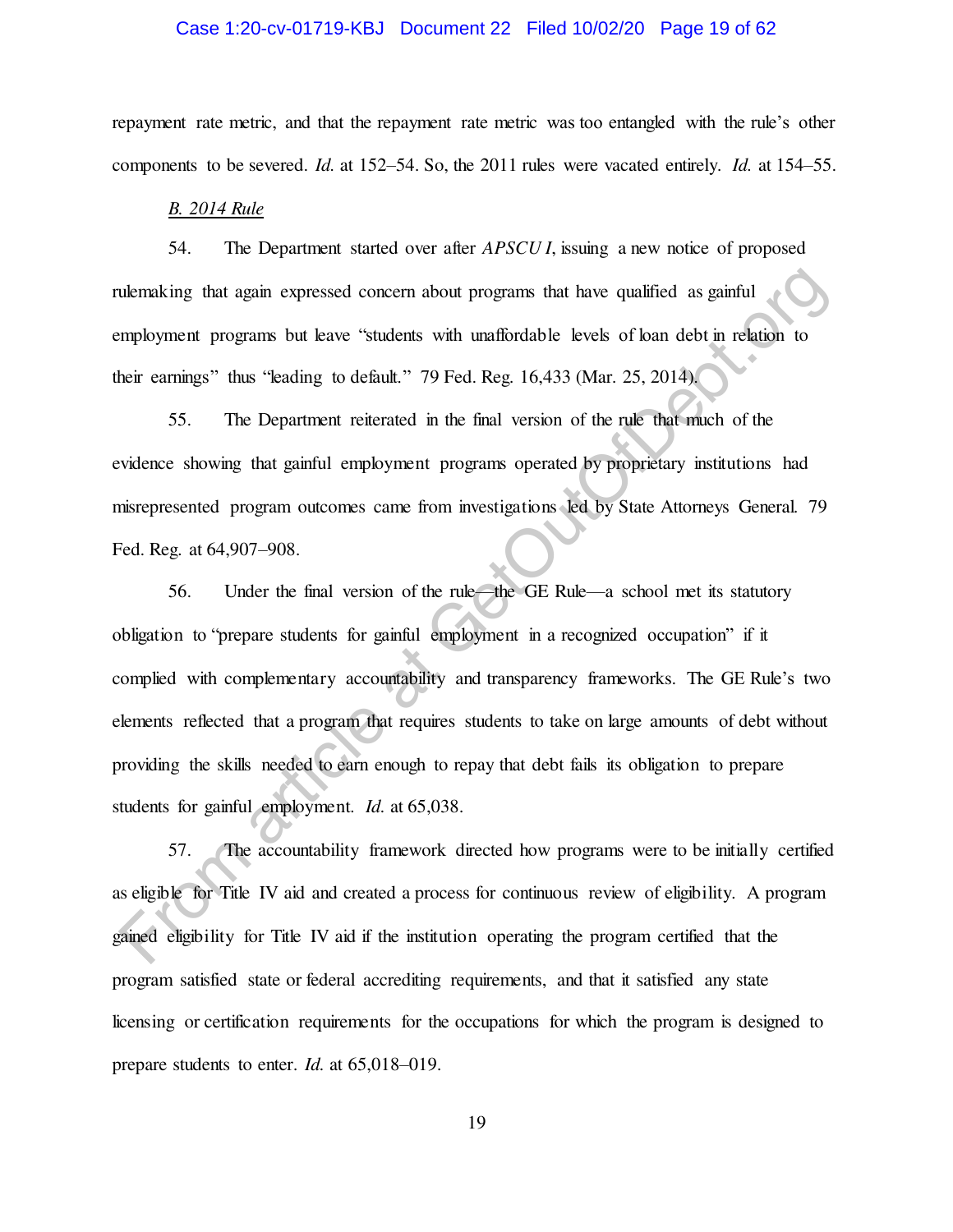## Case 1:20-cv-01719-KBJ Document 22 Filed 10/02/20 Page 20 of 62

58. To continue receiving Title IV aid, a certified program had an ongoing duty to satisfy the Department's eligibility metrics. Those metrics compared debt for a program's graduates against those graduates' discretionary income or against their annual earnings. The Department was to draw income data from the Social Security Administration. *Id.*

59. These metrics were referred to as "debt-to-earning" or "D/E" rates.

60. A program was "passing" under the eligibility standard if: (1) graduates' debt was no more than 8% of annual earnings; or (2) graduates' debt was no more than 20% of discretionary income. *Id.* at 65,008.

61. A program was "in the zone" under the eligibility standard if: (1) graduates' debt was greater than 8%, but less than 12%, of annual earnings; or (2) graduates' debt was greater than 20%, but less than 30%, of discretionary income. *Id.*

62. A program was "failing" under the eligibility standard if: (1) graduates' debt was more than 12% of annual earnings; (2) graduates' debt was more than 30% of discretionary income; (3) or graduates had neither annual earnings nor discretionary income. *Id.*

63. A program lost eligibility for Title IV aid if: (1) it was "failing" for two out of three consecutive years for which the program's debt-to-earning rates were calculated; or (2) was either "in the zone" or "failing" for four consecutive years for which the program's debt-toearning rates were calculated. *Id.* at 65,012–013. 59. These metrics were referred to as "debt-to-earning." or "D/E" rates.<br>
60. A program was "passing" under the clighility standard if: (1) graduates' debt was<br>
no more than 8% of annual earnings; or (2) graduates' debt w

64. If a program was in danger of becoming ineligible for Title IV aid during the following year, it needed to send warning letters to its enrolled and prospective students. *Id.* The Department's regulations directed the content of those warnings. *Id.*

65. The Department, backed by multiple studies, picked the 8% threshold utilized for "passing" because that level "has long been referred to as a limit for student debt burden." *Id.* at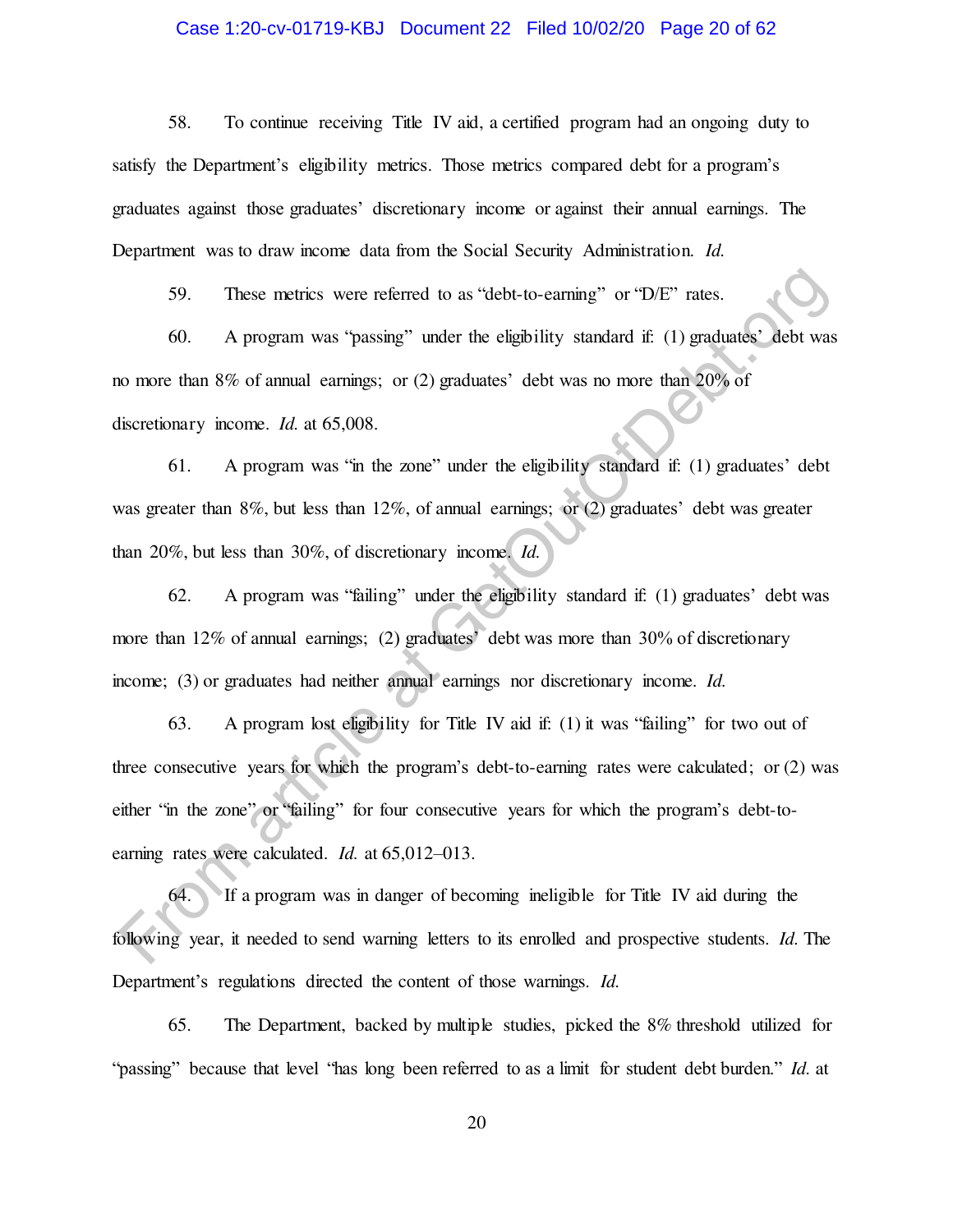#### Case 1:20-cv-01719-KBJ Document 22 Filed 10/02/20 Page 21 of 62

64,919. The Department also cited a study concluding that borrowers typically feel overburdened when debt is more than 8% of earnings. *Id.* Although some commenters suggested that one study on which the Department relied defeated the reasonableness of using the 8% threshold, the Department explained that the study's authors "specifically acknowledge the widespread acceptance of the 8 percent standard and conclude that, although it is not as precise as a standard based on a function of discretionary earnings, it is 'not . . . unreasonable.'" *Id.*

66. The Department's 20% discretionary income threshold was based on the same study that the district court in *APSCU I* had called an "objective criteria upon which the Department could reasonably rely." 870 F. Supp. 2d at 153; *see also* 79 Fed. Reg. at 64,918–922.

67. Lastly, the Department explained that earnings data for the debt-to-earning rate from any source other than Social Security Administration, including data from the Bureau of Labor Statistics, would be inadequate. 79 Fed. Reg. at 64,941–942.

68. The second component of the GE Rule—the transparency framework—was designed to "increase the quality and availability of information about the outcomes of students enrolled in GE programs." *Id.* at 64,890. It contained a reporting and a disclosure dimension.

69. Under the reporting requirement, an institution had to report student-level information regarding programs subject to the gainful employment requirement, programmatic job placement rates, and "any other information the Secretary requires the institution to report" to the Department every year. *Id.* at 65,013. are of the 8 percent standard and conclude that, although it is not as precise as a standard<br>vased on a function of discretionary carnings, it is 'not ... unreasonable.'" Id.<br>66. The Department's 20% discretionary income

70. The disclosure requirement outlined 16 items that any program needed to post on its website, provide in its promotional materials, and supply directly to a prospective student before enrollment. This information included, but was not limited to, the total cost of the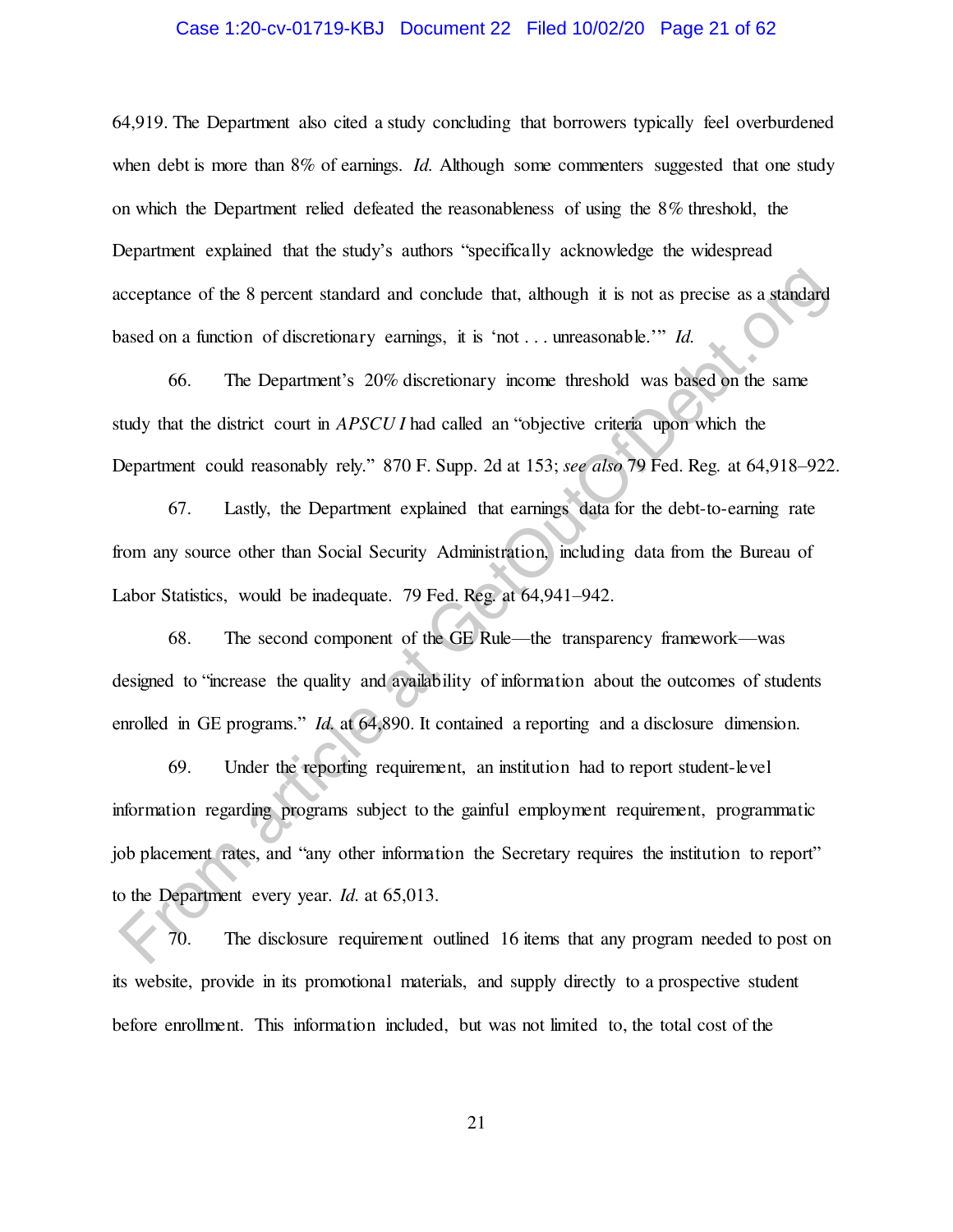#### Case 1:20-cv-01719-KBJ Document 22 Filed 10/02/20 Page 22 of 62

program, the average debt load, the student loan default rate, and the average earnings of program graduates. *Id.* at 65,013–014.

71. Two industry groups challenged the GE Rule. In each case, the GE Rule was upheld entirely. *See Ass'n of Private Sector Colleges & Universities v. Duncan* ("*APSCU II*"), 110 F. Supp. 3d 176 (D.D.C. 2015), *aff'd by Ass'n of Private Sector Colleges & Universities v. Duncan*, 640 Fed. Appx. 5 (D.C. Cir. 2016); *Ass'n of Proprietary Colleges v. Duncan* ("*APC*"), 107 F. Supp. 3d 332 (S.D.N.Y. 2015).

72. Each court, relying on analysis from *APSCU I*, concluded that the HEA's use of "prepare students for gainful employment in a recognized occupation" is ambiguous and that the GE Rule reasonably interpreted that phrase. *APSCU II*, 110 F.3d at 185–90; *APC*, 107 F. Supp. 3d at 359–63. And each court rejected that the Department had arrived at any aspect of the GE Rule in an arbitrary or capricious manner. *APSCU II*, 110 F.3d at 190–204; *APC*, 107 F. Supp. 3d at 363–68. 10 F. Supp. 3d 176 (D.D.C. 2015), *aff d by Ass'n of Private Sector Colleges & Universities D.*<br>
20*mcan*, 640 Fed. Appx. 5 (D.C. Cir. 2016); Ass'n of Proprietary Colleges v. Duncan (APC"),<br>
07 F. Supp. 3d 332 (S.D.N.Y. 2

# *C. Success of the GE Rule*

73. In 2017, the Department released its first debt-to-earning rates for gainful employment programs. More than 2,000 programs were "failing" or "in the zone." *See* 84 Fed. Reg. at 31,445. Of the over 800 programs that were "failing," 97% were offered by for-profit institutions. *Id.* And the Department calculates the failure rate of gainful employment programs run by proprietary institutions at 12.8%, a rate 25 times greater than that of non-profit programs subject to the gainful employment requirement. *Id.* at 31,392.

74. The Department's release revealed that in Plaintiff States alone, over 134,000 students graduated between 2008 and 2012 from programs that were not passing in the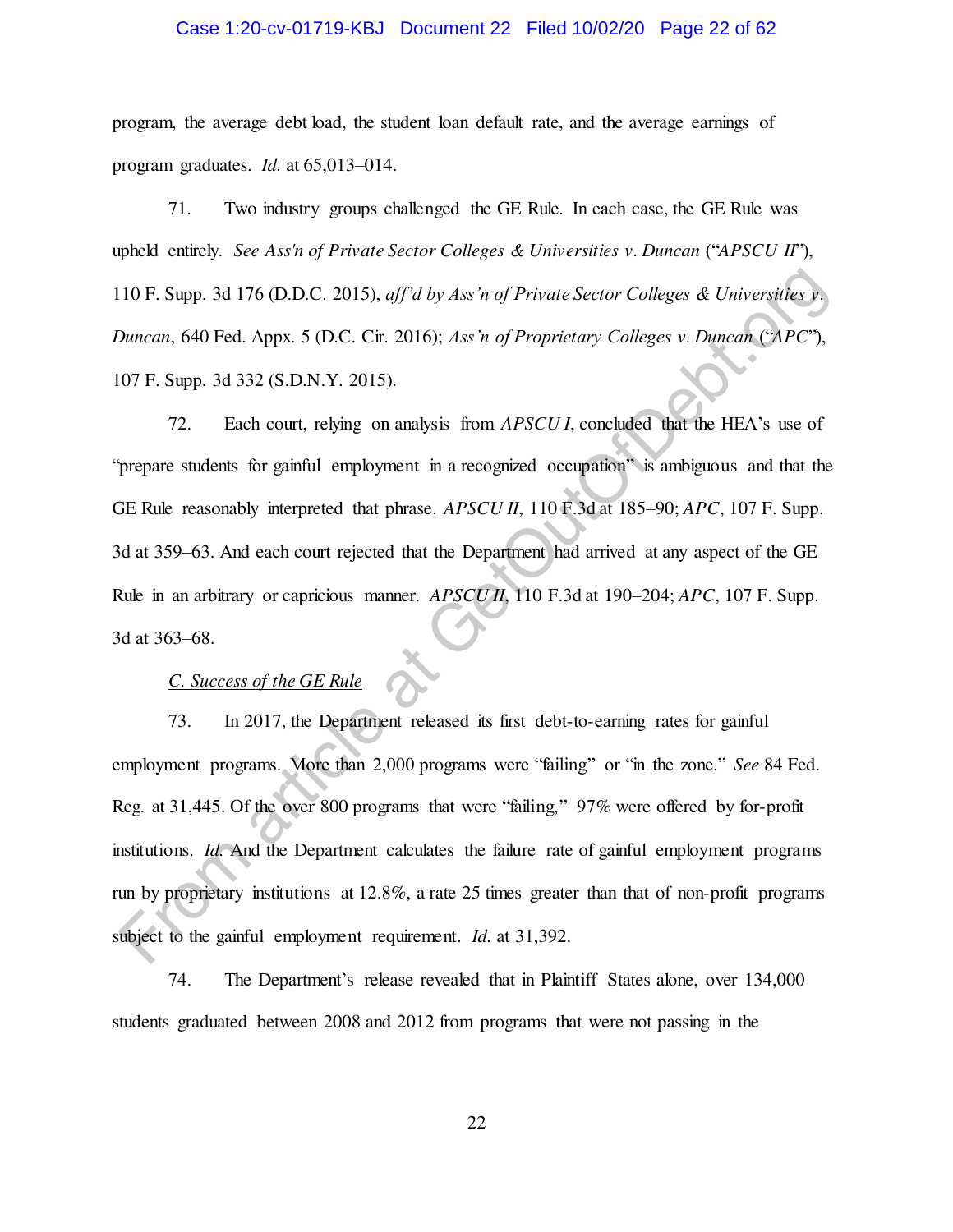## Case 1:20-cv-01719-KBJ Document 22 Filed 10/02/20 Page 23 of 62

<span id="page-22-0"></span>Department's initial release of gainful employment data; those students carried over \$2.7 billion in loan debt. $20$ 

75. The GE Rule gave students, for the first time, access to uniform, reliable, and program-level information on student outcomes that could inform decisions about higher education. It also provided a roadmap for schools to improve their programs and cull ones that were not leading to gainful employment.

76. Based on the initial data released in 2017, researchers at Seton Hall University found among for-profit schools that "passing GE was associated with a lower likelihood of a program or college closing."<sup>21</sup> The researchers believed that "for-profit colleges, possibly encouraged by accrediting agencies and/or state authorizing agencies, closed lower-performing programs and focused their resources on their best-performing programs."<sup>22</sup> ducation. It also provided a roadmap for schools to improve their programs and cull ones that<br>vere not kading to gainful employment.<br>
76. Based on the initial data released in 2017, researchers at Seton Hall University<br>
b

77. Even in the Repeal Rule's cost-benefit analysis, the Department acknowledged that "a number of large proprietary chains have closed since the [GE] Rule was promulgated" and that, after the GE Rule, "declines in enrollments at proprietary institutions have been sharper than declines in other sectors." 84 Fed. Reg. at 31,437–438.

<sup>20</sup> The Institute for College Access and Success, *How Much Did Students Borrow To Attend The Worst-Performing Career Education Programs?* (Aug. 2018), https://ticas.org/wpcontent/uploads/legacy-files/pub\_files/ge\_total\_debt\_fact\_sheet.pdf.

<sup>21</sup> *See* Robert Kelchen & Zhuoyao Liu, *Did Gainful Employment Regulations Result in College and Program Closures? An Empirical Analysis* [Draft] at 1 (Nov. 2019), https://kelchenoneducation.files.wordpress.com/2019/11/kelchen\_liu\_nov19.pdf.

<sup>22</sup> Robert Kelchen, *New Working Paper on the Effects of Gainful Employment Regulations* (Nov. 10, 2019), https://robertkelchen.com/2019/11/10/new-working-paper-on-the-effects-of-gainfulemployment-regulations/.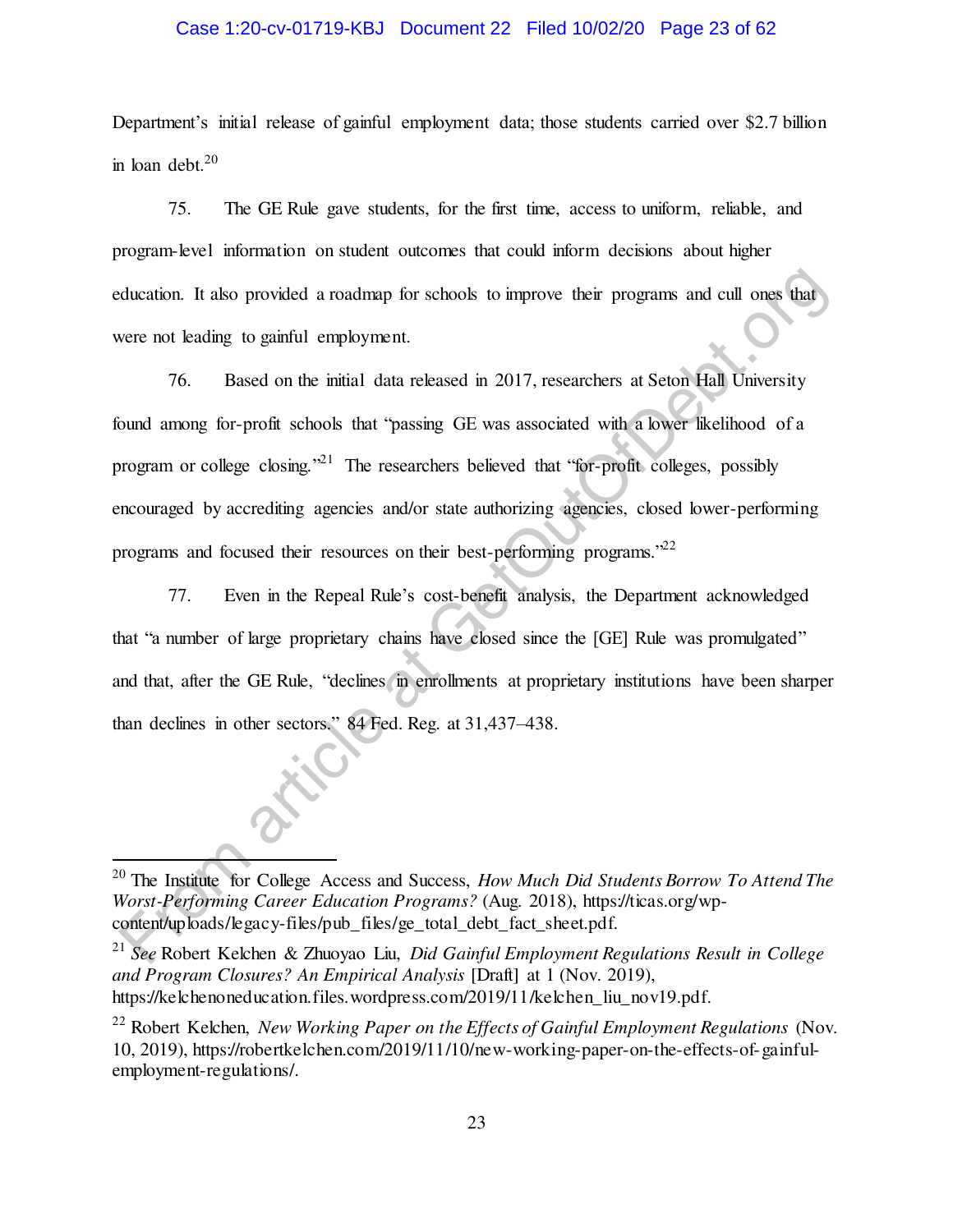# Case 1:20-cv-01719-KBJ Document 22 Filed 10/02/20 Page 24 of 62

78. The president of APSCU credited the GE Rule for improving the quality of the for-profit education industry. $23$ 

79. By August 2018, 65% of the programs that failed the Department's metrics had closed or had been modified because they did not provide adequate post-graduation value.<sup>24</sup> Several for-profit institutions that closed were notorious for saddling students with enormous debt loads while offering very little earning potential. Institutions that closed shortly after the finalization of the 2014 GE Rule included: From article at the state of the state of the state of the state of the Section Chernic Scheme Colleget at Section (Apple 1911). The state of the 2014 GE Rule included:<br> **FDMC**, which sold is assets to a non-profit corpor

- **EDMC**, which sold its assets to a non-profit corporation in 2017. The assets are currently under receivership, and the institution's programs are closed.<sup>25</sup>
- **Education Corporation of America**, which closed in 2018. In a letter to students announcing the closure, the institution's president and CEO stated it was closing because "the Department of Education added requirements that made operating our schools more challenging."<sup>26</sup>
- **Globe University**, which closed in 2018, two years after the Department discovered that Globe had misrepresented the success of its students and that "[m]any graduates incurred thousands of dollars of debt but had limited options for successful job placement in their chosen fields." $27$

<sup>23</sup> Erica L. Green, *Devos Ends Obama-Era Safeguards Aimed at Abuses by For-Profit Colleges*, N.Y. TIMES (Aug. 10, 2018), https://www.nytimes.com/2018/08/10/us/politics/betsy-devos-forprofit-colleges.html.

<sup>&</sup>lt;sup>24</sup> Comment from New Am. Found., to U.S. Dep't of Educ., Docket No. ED-2018- OPE-0042 1, at 16 (Sept. 13, 2018), https://www.regulations.gov/contentStreamer?documentId=ED-2018- OPE-0042-13659&attachmentNumber=1&contentType=pdf.

<sup>25</sup> Andrew Kreighbaum, *Few Lessons Learned on For-Profit Closures,* INSIDE HIGHER ED (Apr. 3, 2019), https://www.insidehighered.com/news/2019/04/03/another-profit-giant-collapsescritics-dream-center-deal-wonder-why-feds-didnt-seek.

<sup>26</sup> Chris Salvemini, *Knoxville Virginia College Campus to Shut Down Dec. 7 after Losing Accreditation*, KNOX NEWS (Dec. 5, 2018), https://www.knoxnews.com/story/news/2018/12/05/ virginia-college-other-eca-colleges-close-after-losing-accreditation/2220761002/.

<sup>27</sup> *Globe University, Minnesota School of Business Denied Access to Federal Student Aid Dollars*, (Dec. 6, 2016), https://www.ed.gov/news/press-releases/globe-university-minnesotaschool-business-denied-access-federal-student-aid-dollars.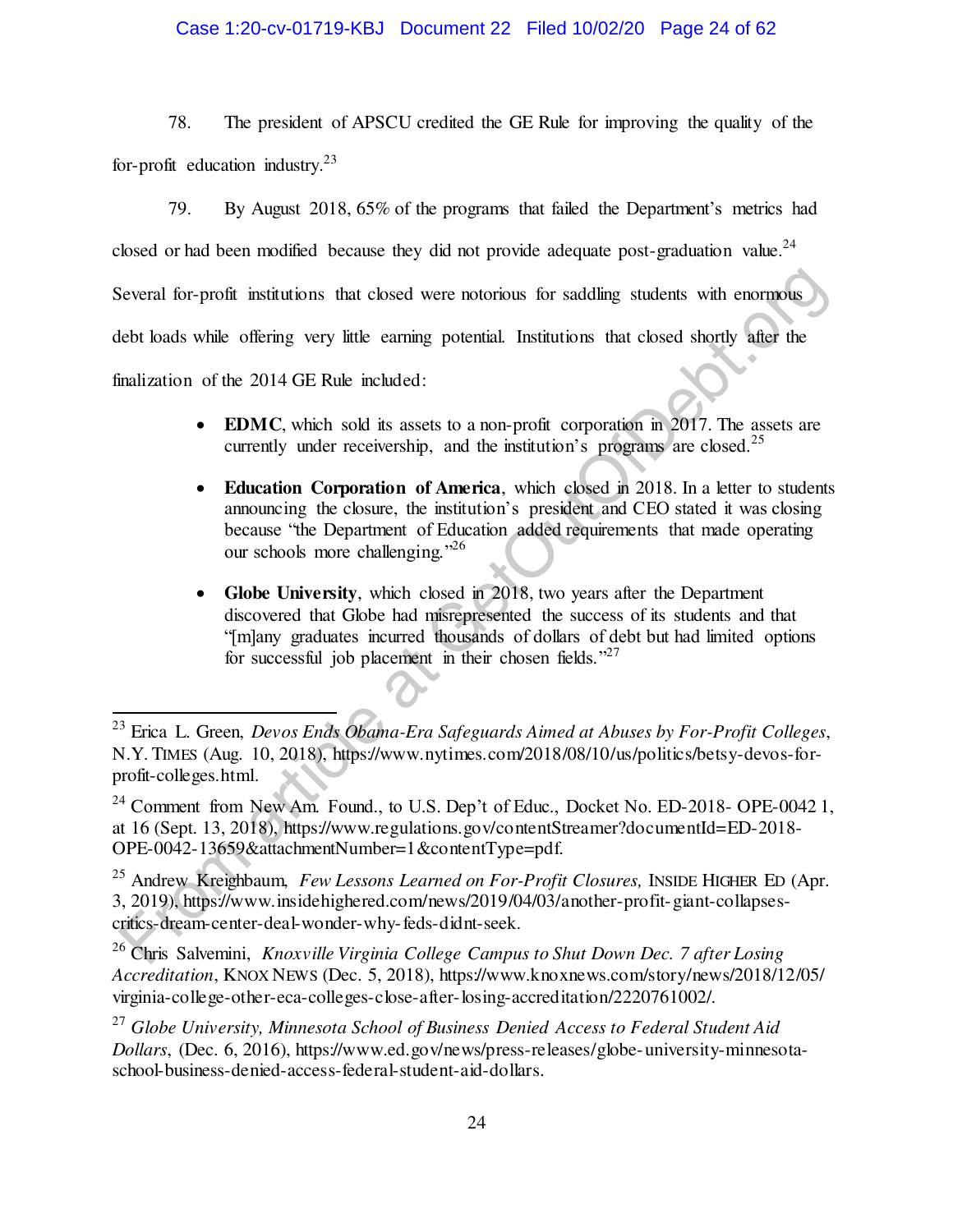- **Sanford-Brown College**, a division of CEC, closed in 2015. Before the closure, its students left school with an average of \$45,000 in loans despite students earning less than \$21,000 on average. CEC cited "a challenging regulatory environment" and "the gainful employment regulations issued last year" as the reasons for closing.<sup>28</sup>
- **Westwood College** closed in 2016 after multiple investigations by State Attorneys General and the Senate HELP Committee alleging the school had misled students about graduate employment and earnings outcomes. The school attributed its closure to years of declining enrollment which it claimed was caused by "market shifts and changes in the regulatory environment."<sup>29</sup>

# **IV. The Department Delays Crucial Aspects of the GE Rule**

80. Despite the success of the GE Rule in both identifying programs failing to meet

the HEA's gainful employment standard and providing that information to students, in March

2017 the Department announced a three-month delay of several of the GE Rule's annual

deadlines. Those included deadlines for programs to disclose their costs and benefits. The only

basis offered for these delays was that they were "taken to allow the Department to further

review the GE regulations and their implementation."30

81. In July 2017, the Department announced it was delaying schools' annual disclosure obligations again, this time by a full year, to July 1, 2018. 82 Fed. Reg. 30,975 (July 5, 2017). Atomeys Greneral and the Senate HFLP Committee alleging the school had<br>shocked students about graduate employment and earnings outcomes. The school<br>attributed its closure to years of declining errollment which it claimed

 $\overline{a}$ <sup>28</sup> Kevin Carey, *DeVos Is Discarding College Policies That New Evidence Shows Are Effective,*  N.Y. TIMES (June 30, 2017), https://www.nytimes.com/2017/06/30/upshot/new-evidence-showsdevos-is-discarding-college-policies-that-are-effective.html.

<sup>&</sup>lt;sup>29</sup> Westwood College Statement (Jan. 27, 2016), https://denver.cbslocal.com/2016/01/27/ westwood-college-statement/; *see also Westwood College Used Deceptive Marketing to Lure Students into Thousands in Debt, Limited Job Opportunities* (Jan. 18, 2012), https://illinoisattorneygeneral.gov/pressroom/2012\_01/20120118.html

<sup>30</sup> *See* Gainful Employment Electronic Announcement #105 (Mar. 6, 2017), https://ifap.ed.gov/electronic-announcements/03-06-2017-gainful-employment-subject-gainfulemployment-electronic.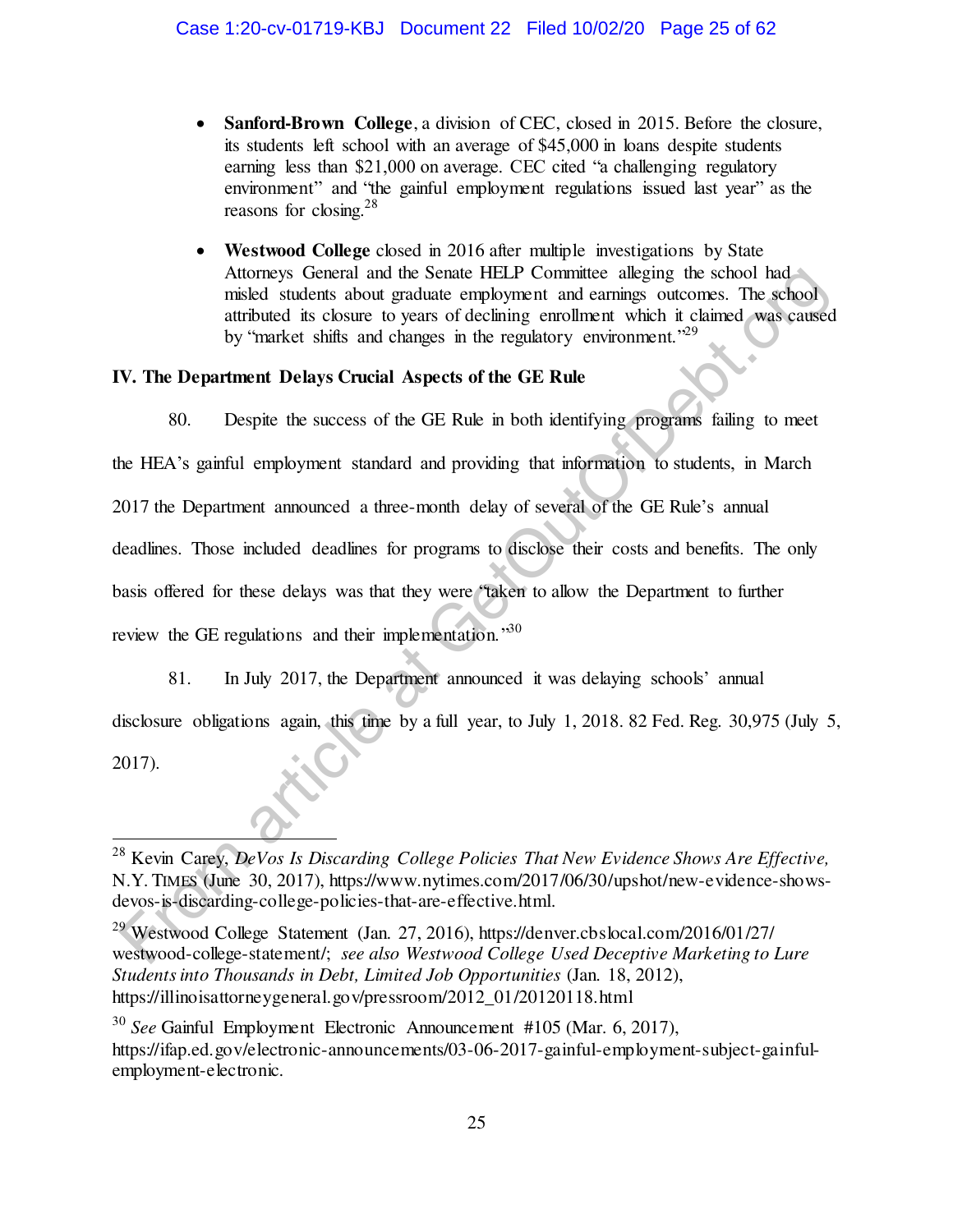## Case 1:20-cv-01719-KBJ Document 22 Filed 10/02/20 Page 26 of 62

82. In June 2018, the Department announced that it was delaying annual disclosure obligations by yet another year, to July 1, 2019. 83 Fed. Reg. 28,177 (June 18, 2018).

83. Meanwhile, the Department stopped fulfilling its own obligations under the GE Rule. For each Title IV loan award year, the Department was supposed to begin the process of determining each program's debt-to-earning rates by "[c]reating a list of the students who completed the program during the cohort period and providing the list to the institution" and "[a]llowing the institution to correct the information about the students on the list." 34 C.F.R. § 668.405(a)(1), (2). The Department admitted, in August 2017, that it had not done so and did not have a timetable to do so going forward.<sup>31</sup>

84. Although the Department had a continuing legal obligation to calculate debt-toearning rates using data from the Social Security Administration, the Department and the Social Security Administration did not renew a Memorandum of Understanding that expired on May 24, 2018. <sup>32</sup> That memorandum allowed the Social Security Administration to share information with the Department that was needed to complete debt-to-earnings rates. *See* 84 Fed. Reg. at 31,392. Eletermining each program's debt-to-earning rates by "[c]reating a list of the students who completed the program during the cohort period and providing the list to the institution" and completed the program during the co

85. Many of the Plaintiff States challenged the Department's delays and its abdication of responsibility for implementing the GE Rule. *See Maryland v. Dep't of Ed.*, No. 17-cv-2139- KBJ (D.D.C.).

<sup>31</sup> *Gainful Employment Delay and Implementation*, https://assets.documentcloud.org/documents/ 3914394/DeVosDurbinGainful.pdf (last visited on June 22, 2020).

<sup>32</sup> *Amended Information Exchange Agreement between the Department of Education & the Social Security Administration for Aggregate Earnings Data* at 8, https://www.warren.senate.gov/imo/media/doc/ED%20Agreements1.pdf.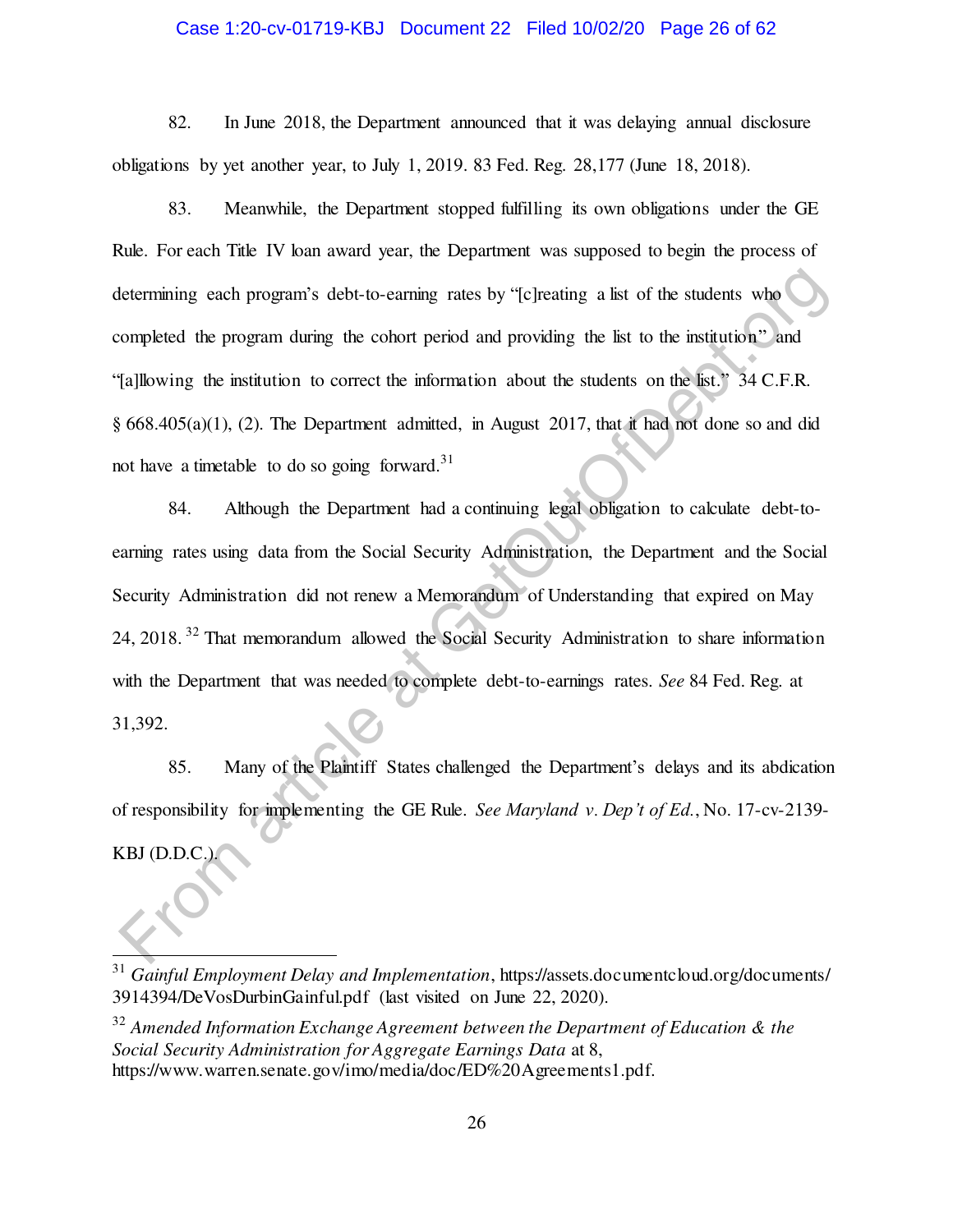# **V. The Repeal Rule**

 $\overline{a}$ 

86. While it was delaying enforcement of the GE Rule, the Department also published a proposal to repeal the GE Rule entirely. 83 Fed. Reg. 40,167 (Aug. 14, 2018).

87. As part of its rationale for the proposed rule, the Department explained that "Research published subsequent to the promulgation of the GE regulations adds to the Department's concern about the validity of using D/E rates as to determine whether or not a program should be allowed to continue to participate in title IV programs." *Id.* at 40,171. The Department, however, never identified the research it was relying upon.

88. Elsewhere, the Department stated that "[o]ther research findings suggest that D/E rates-based eligibility creates unnecessary barriers for institutions or programs that serve larger proportions of women and minority students." *Id.* But here the findings that the Department cited did not relate to GE programs.

89. In its semi-annual report to Congress, the Department's own Office of the Inspector General notified Congress that it disagreed with the Department's proposal "to eliminate the Gainful Employment regulations without an adequate replacement to ensure accountability.<sup>33</sup> Specifically, the Inspector General explained the need for "continued definition of gainful employment in order to ensure compliance with the gainful employment requirement established by Congress in the HEA," citing, in particular, concerns about proprietary schools' history of fraudulent and abusive practices.<sup>34</sup> Research published subsequent to the promulgation of the GE regulations adds to the Napartment's concern about the validity of using D/E rates as to determine whether or not a Department's concern about the validity of us

<sup>33</sup>*Semiannual Report to Congress*, No. 77 at 65 (Nov. 2018), https://www2.ed.gov/about/offices/ list/oig/semiann/sar77.pdf. <sup>34</sup>*Id.*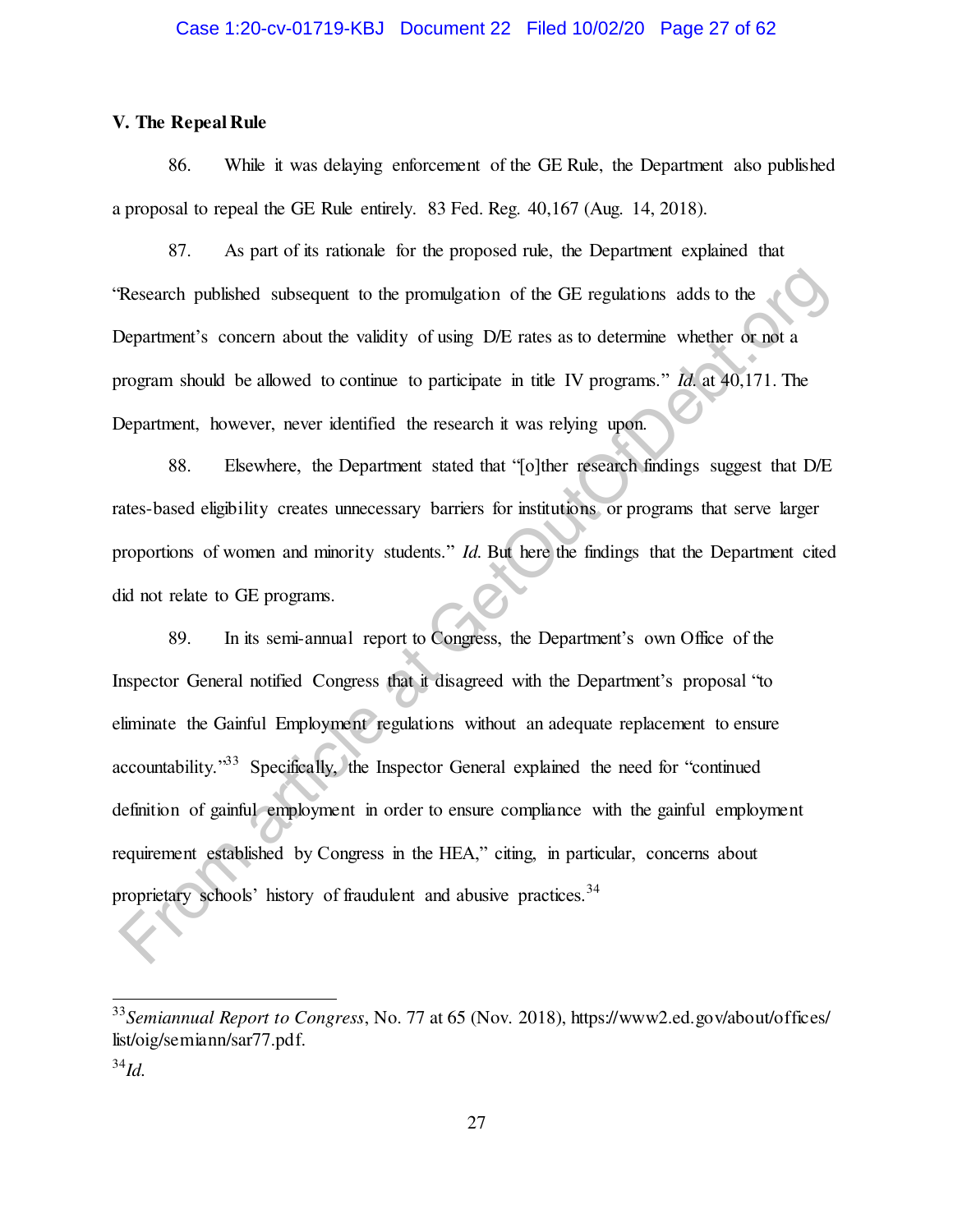#### Case 1:20-cv-01719-KBJ Document 22 Filed 10/02/20 Page 28 of 62

90. Less than a year after publishing its proposal to repeal the GE Rule entirely, the Department issued its final rule doing so. *See generally* 84 Fed. Reg. 31,392. The Repeal Rule had a July 1, 2020 effective date, although the Secretary exercised her authority to designate certain parts of the Repeal Rule for "early implementation" at the discretion of each regulated institution. *Id.* at 31,395–396. Early implementation allowed institutions to opt-out of compliance with the GE Rule before the July 1, 2020 effective date. The Repeal Rule did not obligate any institution to alert the Department that it had elected to implement the repeal early.

91. By the Department's estimate, the Repeal Rule will cost the federal government \$6.2 billion over the next ten years primarily because programs that would have become ineligible to receive Title IV aid will remain eligible for that funding with the Department now declining to enforce the gainful employment provision. *Id.* at 31,447.

92. The Department gave three justifications for repealing the GE Rule's eligibility component.

93. First, the Department explained that it "did not need[] to define the term 'gainful employment' beyond what appears in the statute" because that term "has been widely understood to be a descriptive term that differentiates between programs that prepare students for named occupations and those that educate students more generally in the liberal arts and humanities, including all degree programs offered by public and private, non-profit institutions." *Id.* at 31,401. But the Department did not explain why the federal court decisions construing the phrase "prepare students for gainful employment in a recognized occupation" as ambiguous, and upholding the Department's rule to enforce that phrase, all were wrong. In fact, the Department did not acknowledge those decisions. enstitution. *Id.* at 31.395-396. Early implementation allowed institutions to opt-out of<br>compliance with the GE Ruk before the July 1, 2020 effective date. The Repeal Ruk did not<br>obligate any institution to alert the Dep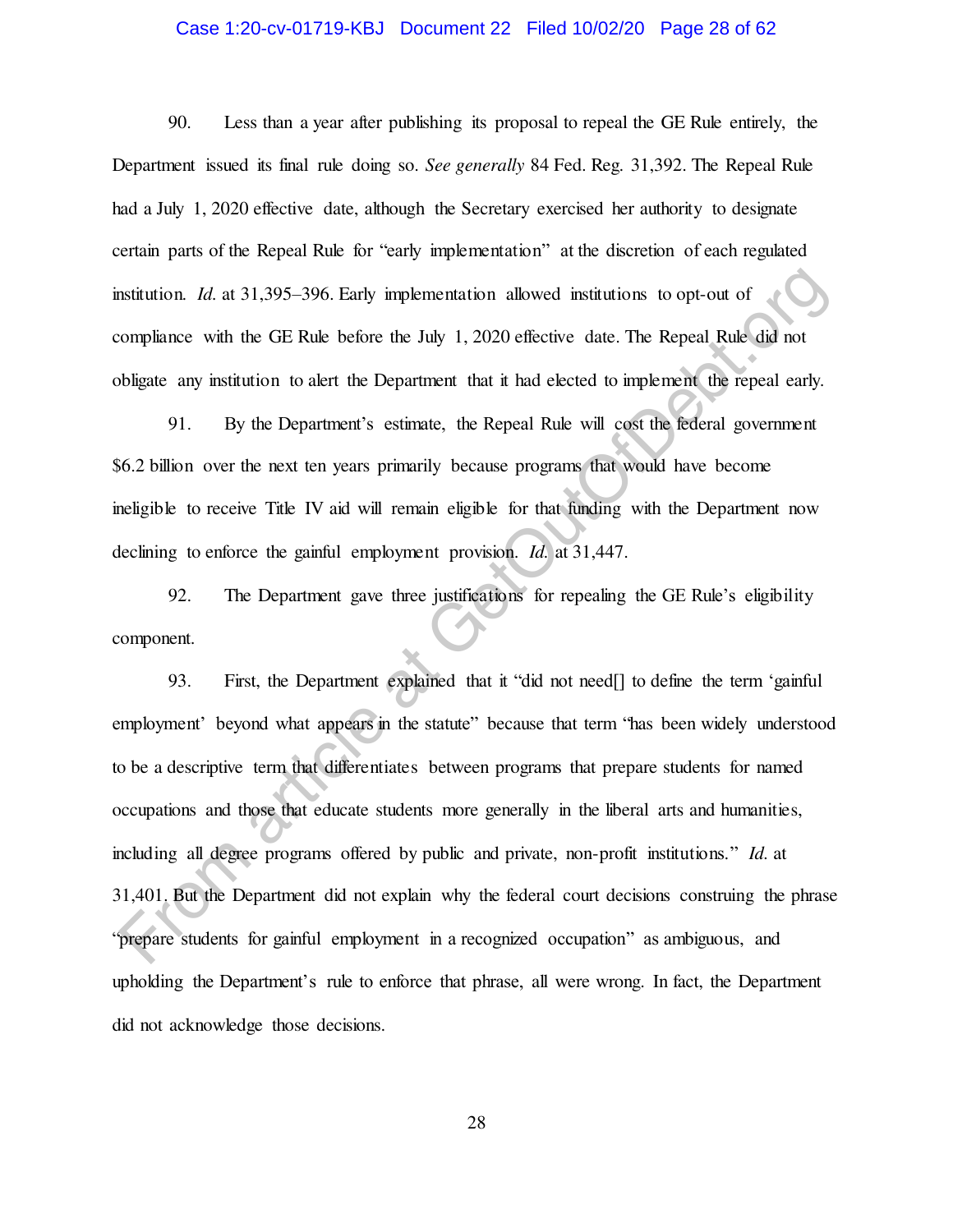#### Case 1:20-cv-01719-KBJ Document 22 Filed 10/02/20 Page 29 of 62

94. In reversing its prior interpretation of that phrase, the Department explained only that it had previously "incorrectly described congressional intent." *Id.* at 31,402. The Department's new read of congressional intent, however, drew only from the statement of a single member of Congress made in 1972 (incorrectly attributed in the Repeal Rule to a House Conference Report), from a 2011 letter from a minority of members in one chamber, and from a failed 2013 bill. *Id.* at 31,401–402. None of those sources justifies the Department's changed position.

95. Second, the Department justified the Repeal Rule based on the GE Rule's purported "disparate impact" on for-profit schools, as well as related concerns that the GE Rule both "failed to equitably hold all institutions accountable [for] student outcomes" and was "under-inclusive" because it did not apply to all schools. *Id.* at 31,394. Yet even in the Repeal Rule the Department conceded that the purported "disparate impact" on for-profit programs resulted from Congress's decision to apply the gainful employment standard to only certain categories of programs. *Id.* Conference Report), from a 2011 letter from a minority of members in one chamber, and from a<br>
since 2013 bill. *Id.* at 31,401-402. Nonc of those sources justifies the Department's changed<br>
95. Second, the Department just

96. Third, the Department raised several criticisms of the GE Rule's reliance on debtto-earning rates as the basis for Title IV aid eligibility. Specifically, the Department asserted that what qualified as a "passing" rate was arbitrary, that the debt-to-earning rates themselves "lack an empirical basis," and that GE Rule's reliance on only debt-to-earning rates obscured other variables that bear on student success. *Id.* at 31,407–408, 409–416. The Department also claimed that Social Security Administration "data may be inaccurate," that the "earnings portion of the D/E calculation [is] subject to significant errors," and that use of the data will "[p]enalize programs." *Id.* at 31,409–410.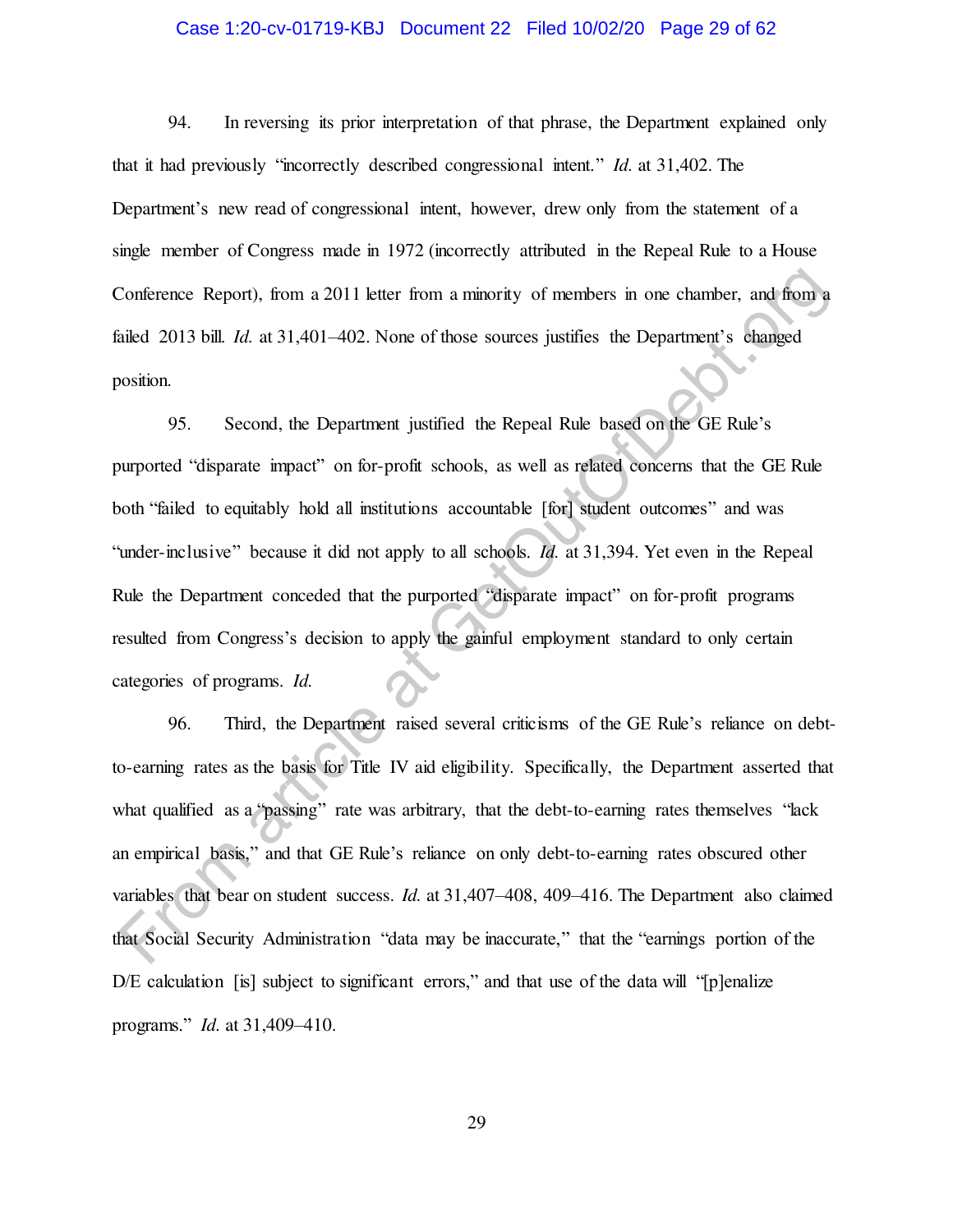# Case 1:20-cv-01719-KBJ Document 22 Filed 10/02/20 Page 30 of 62

97. The Department, however, did not provide factual support for its critiques of the debt-to-earning rates. In part, the Department justified its decision by referencing "analysis provided by Federal Student Aid, in 2018" but without supplying any discernible indication of what analysis the Department was referencing. *Id.* at 31,398 n.27. At another point, the Department rejected the input of a commenter that offered a "bibliography" of "papers conclud[ing] that students who attend proprietary institutions, in many instances, have outcomes that are inferior to students who attend other institutions," by noting that "the Department believes that our analysis of the outstanding student loan portfolio demonstrates that poor outcomes are not limited to these institutions or the small number, relative to total postsecondary enrollment, of students who attend them." *Id.* at 31,405. Once more, the Department did not disclose any details about what the Department's "analysis" entailed, what findings it relied on, or what methods were employed. Department rejected the input of a commenter that offered a "bibliography" of "papers<br>
Forehaldling] that students who attend proprietary institutions, in many instances, have outcomes<br>
that are inferior to students who at

98. And at the same time the Department criticized the metrics used in the GE Rule, it relied on the very same metrics as justifying the Department's opposition to providing debt relief to thousands of defrauded students seeking to use "borrower defense" rules to discharge repayment obligations.<sup>35</sup> Indeed, the Department recently recommitted to the utility of the GE Rule's metrics when defending against borrowers' claims of a right to debt relief.<sup>36</sup>

 $\overline{a}$ <sup>35</sup> Memo from Acting General Counsel, Steven Menashi, to James Manning at 8 (Dec. 14, 2017), https://int.nyt.com/data/documenthelper/6576-menashi-memo/e1518a22b8810dd9f9a3/ optimized/full.pdf.

<sup>36</sup> *Secretary DeVos Approves New Methodology for Providing Student Loan Relief to Borrower Defense Applicants* (Dec. 10, 2019), http://www.ed.gov/news/press-releases/secretary- devosapproves-new-methodology-providing-student-loan-relief-borrower-defense-applicants.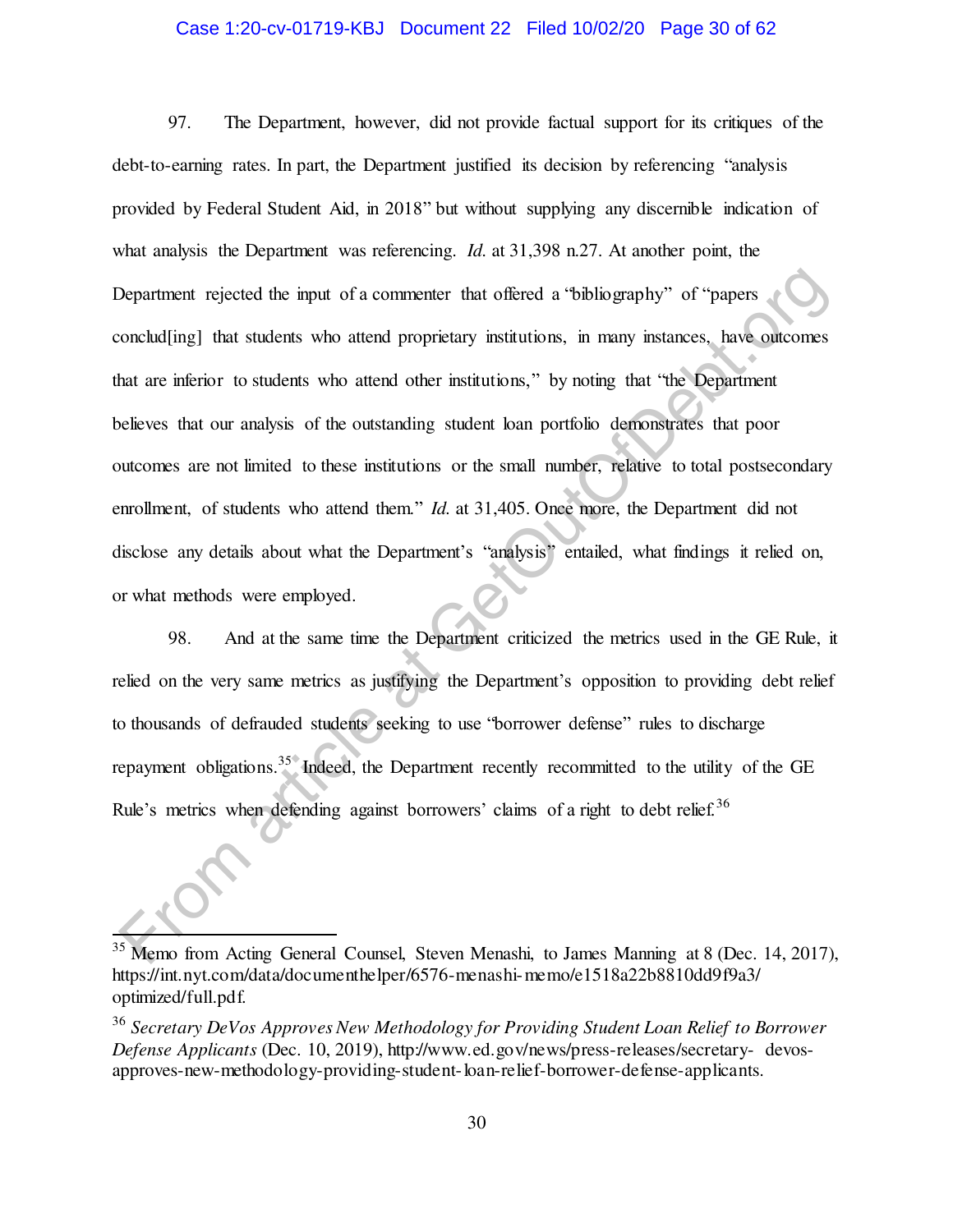## Case 1:20-cv-01719-KBJ Document 22 Filed 10/02/20 Page 31 of 62

99. In litigation, the Department has defended rules that limit debt relief available to defrauded students precisely because those rules incorporate the GE Rule's metrics. Supp. Br. of Defs.-Appellees at 4-6, *Calvillo Manriquez v. DeVos*, No. 18-16375 (9th Cir. Mar. 5, 2019).

100. The Department justified repealing the GE Rule's transparency component based on the costs and burdens imposed on institutions that offer gainful employment programs. 84 Fed. Reg. at 31,418. At the same time, the Department acknowledged concerns that because of its repeal "some students would be more likely to make poor educational investments," *id.* at 31,394, and also that "[t]o the extent non-passing programs remain accessible with the rescission of the [GE] Rule, some students may choose sub-optimal programs" that "have demonstrated a lower return on the student's investment, either through higher upfront costs, reduced earnings, or both," *id.* at 31,445. The Department further acknowledged that "this could lead to greater difficulty in repaying loans, increasing the use of income-driven repayment plans or risking defaults and the associated stress, increased costs, and reduced spending and investment on other priorities." *Id.* on the costs and burdens imposed on institutions that offer gainful employment programs; 84<br>
Fed. Reg. at 31,418. At the same time, the Department acknowledged concerns that because of<br>
stepeal "some students would be mor

101. The Department's answer to these admitted harms was that it would expand the College Scorecard, a publicly available, government-operated website that houses various pieces of data about institutions of higher education. *Id.* at 31,394. Expanding the College Scorecard, however, is not an adequate substitute for the GE Rule's disclosure requirements. For example, under the GE Rule's transparency framework, institutions had to provide information about their programs directly on that program's website and in its promotional materials. The College Scorecard is an independent platform, which students are less likely to find. And as another example, the GE Rule required institutions to provide specific warnings to students before they enrolled in a failing a program. The College Scorecard contains no similar warnings.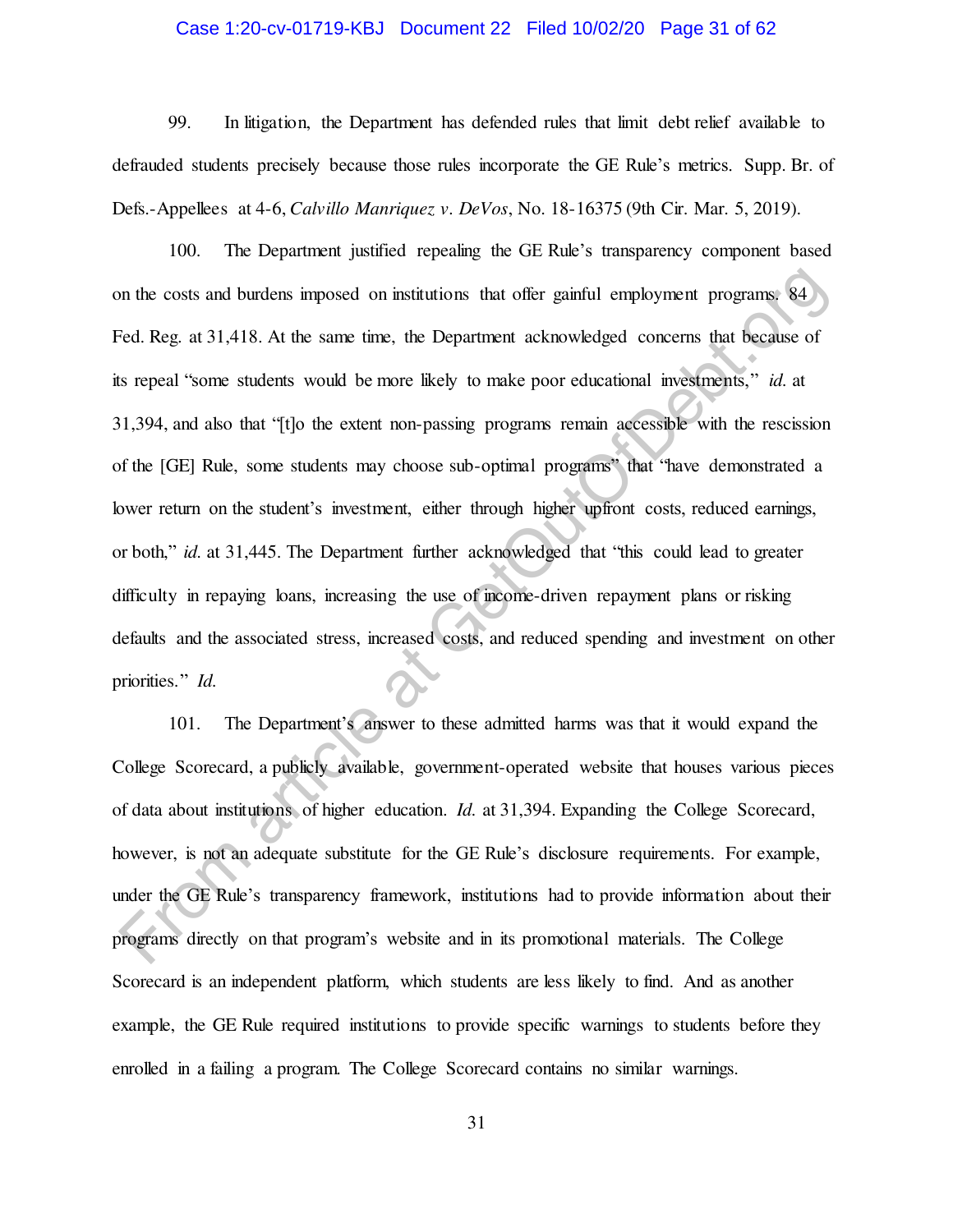## Case 1:20-cv-01719-KBJ Document 22 Filed 10/02/20 Page 32 of 62

102. The Repeal Rule eliminates the Department's only enforceable interpretation of the HEA's ambiguous requirement that Title IV aid may be used to enroll in propriety and vocational programs only if they "prepare students for gainful employment in a recognized occupation." When Congress enacts an ambiguous provision and assigns enforcement responsibility to a federal agency, Congress intends the agency to use its expertise to supply a reasonable means of enforcing that provision. Although the Department repealed the GE Rule, it did not create any alternative that would prevent Title IV aid from being squandered on programs that fail to prepare students for "gainful employment in a recognized occupation." Thus, the Department has abdicated its responsibility to give meaning to an ambiguous phrase. esponsibility to a federal agency. Congress intends the agency to use its expertise to supply a<br>easonable means of enforcing that provision. Although the Department repeaked the GE Rule, it<br>id not create any alternative th

103. The Department did not dispute that it would no longer provide an enforceable method for evaluating which gainful employment programs satisfy their obligations under the HEA, but instead said that the Department would rely on States and accreditors to review program quality. *Id.* at 31,403.

104. The Department, despite dispensing with its only enforceable interpretation of what it means to prepare students for "gainful employment in a recognized occupation," did not consider alternatives other than repealing each aspect of the GE Rule. And although the Repeal Rule constitutes a change in the Department's view of what the HEA requires, the Department did not adequately justify its flipped position.

105. And the Department also claimed that "[b]ecause the Department was unaware at the time of negotiated rulemaking and publication of the notice of proposed rulemaking" that the Social Security Administration would not renew the agencies' Memorandum of Understanding, the Department did not raise in the proposed rule, and thus did not seek comment, alternatives to Social Security Administration data, such as "data from the Internal Revenue Service (IRS) or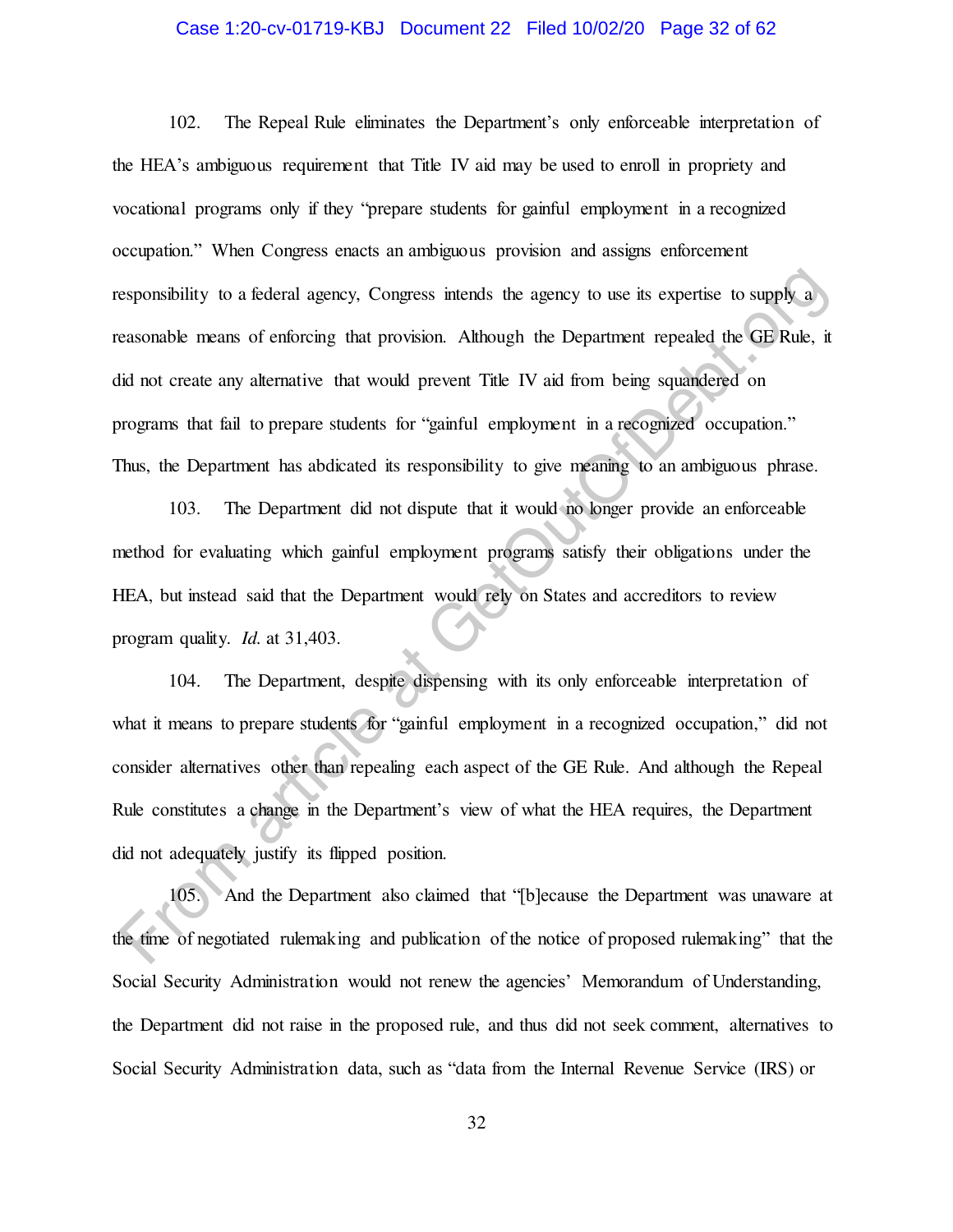### Case 1:20-cv-01719-KBJ Document 22 Filed 10/02/20 Page 33 of 62

the Census Bureau" that could be used to calculate debt-to-earnings rates. 84 Fed. Reg. at 31,392–393. Yet the agencies' agreement expired on May 24, 2018, which was almost three months before the Department issued its notice of proposed rulemaking. Additionally, the Department has since submitted a declaration in other litigation confirming that the Department was aware before the Memorandum of Understanding expired, and thus before the notice of proposed rulemaking, that the Social Security Administration would not renew the agreement. *See* Decl. of Diane Auer Jones ¶¶ 4–6, *American Federation of Teachers v. DeVos*, No. 5:20-cv-455 (N.D. Cal. May 26, 2020) (ECF No. 26-1).

106. Finally, the Department did not address any reliance interests it would be upending by repealing the GE Rule.

### **VI. Harm to the States**

107. Following the Repeal Rule, more students will enroll in "sub-optimal programs" that "have demonstrated a lower return on the student's investment, either through higher upfront costs, reduced earnings, or both." 84 Fed. Reg. at 31,445. That will happen both because without the GE Rule students will not receive warnings about failing programs and because programs that repeatedly demonstrate their inability to prepare students for gainful employment may remain eligible to enroll students using Title IV aid. vas aware before the Memorardum of Understanding expired, and thus before the notice of<br>
proposed rulemaking, that the Social Security Administration would not renew the agreement.<br>
From a Nuer Jones  $\mathbb{N} = 4 - 6$ , *Ameri* 

108. Plaintiff States will be harmed in four ways by students continuing to enroll in worthless programs run by for-profit institutions. First, Plaintiff States' investment in informed and productive residents, accomplished through state-funded institutions of higher education, will be harmed by increased competition from substandard programs. Second, because of the Repeal Rule, students are more likely to waste state-aid given for higher education by using that aid to attend worthless programs operated by for-profit institutions. Third, the students who will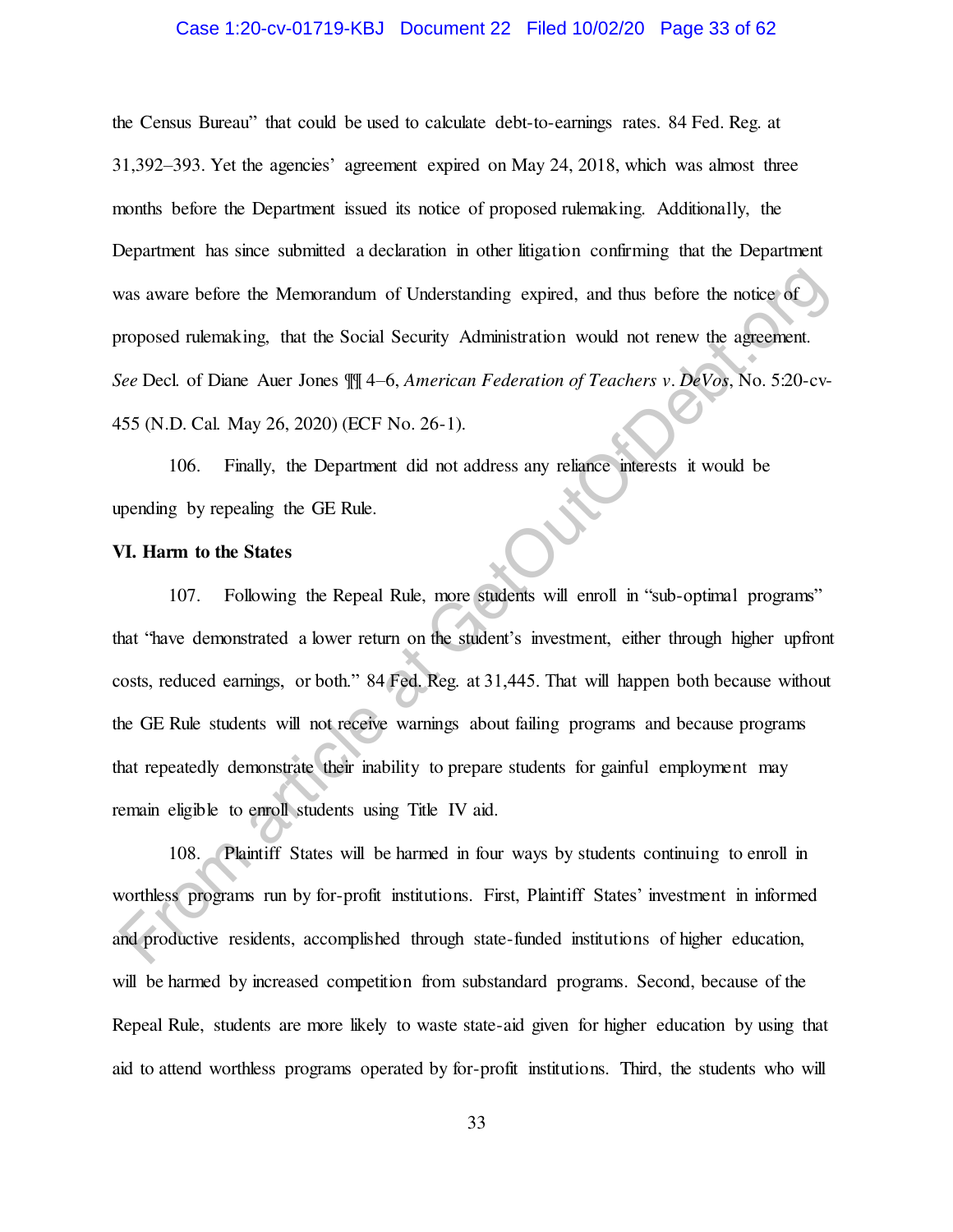## Case 1:20-cv-01719-KBJ Document 22 Filed 10/02/20 Page 34 of 62

again enroll in substandard and predatory programs will call upon Plaintiff States to seek redress for the attendant harms. Fourth, students who are now more likely to enroll in substandard forprofit programs will be unable to fully contribute to Plaintiff States' economies.

# *A. The Repeal Rule will impair the purposes of Plaintiff States' expenditures on public institutions of higher education.*

109. Education is not "merely some governmental 'benefit' indistinguishable from other forms of social welfare legislation." *Plyler v. Doe*, 457 U.S. 202, 221 (1982). Rather, education "has a fundamental role in maintaining the fabric of our society" because it "prepares individuals to be self-reliant and self-sufficient participants in society." *Id.* at 221–22 (internal citation omitted). For these reasons, "education is perhaps the most important function of state and local governments." *Id.* at 222 (internal quotation omitted).

110. Consistent with these principles, many Plaintiff States promote a state-wide system of community colleges, public colleges, and public universities. Those schools are an integral part of the higher education landscape and make postsecondary education available at a reduced cost compared to private institutions. Community colleges, public colleges, and public universities facilitate the Plaintiff States' interest in all residents becoming informed and productive contributors to the States, and Plaintiff States have an interest in their institutions achieving the purposes for which they were established. *institutions of higher education.*<br>
109. Education is not "nerely some governmental "benefit" indistinguishable from<br>
109. Education "shot "reflexition."  $P[y|er v, Dve, 457$  U.S. 202, 221 (1982), Rather,<br>
ducation "has a fun

111. Pennsylvania's commitment to higher education is demonstrated through its funding of three separate systems of higher education. Specifically, Pennsylvania's State System of Higher Education (PASSHE) institutions were created to "provide high quality education at the lowest possible cost to [Pennsylvania] students," 24 P.S. § 20-2003-A. In the 2019-20 fiscal year alone, Pennsylvania appropriated \$477.5 million to the PASSHE institutions. Additionally, Pennsylvania funds four state-related institutions, on of which the state legislature described as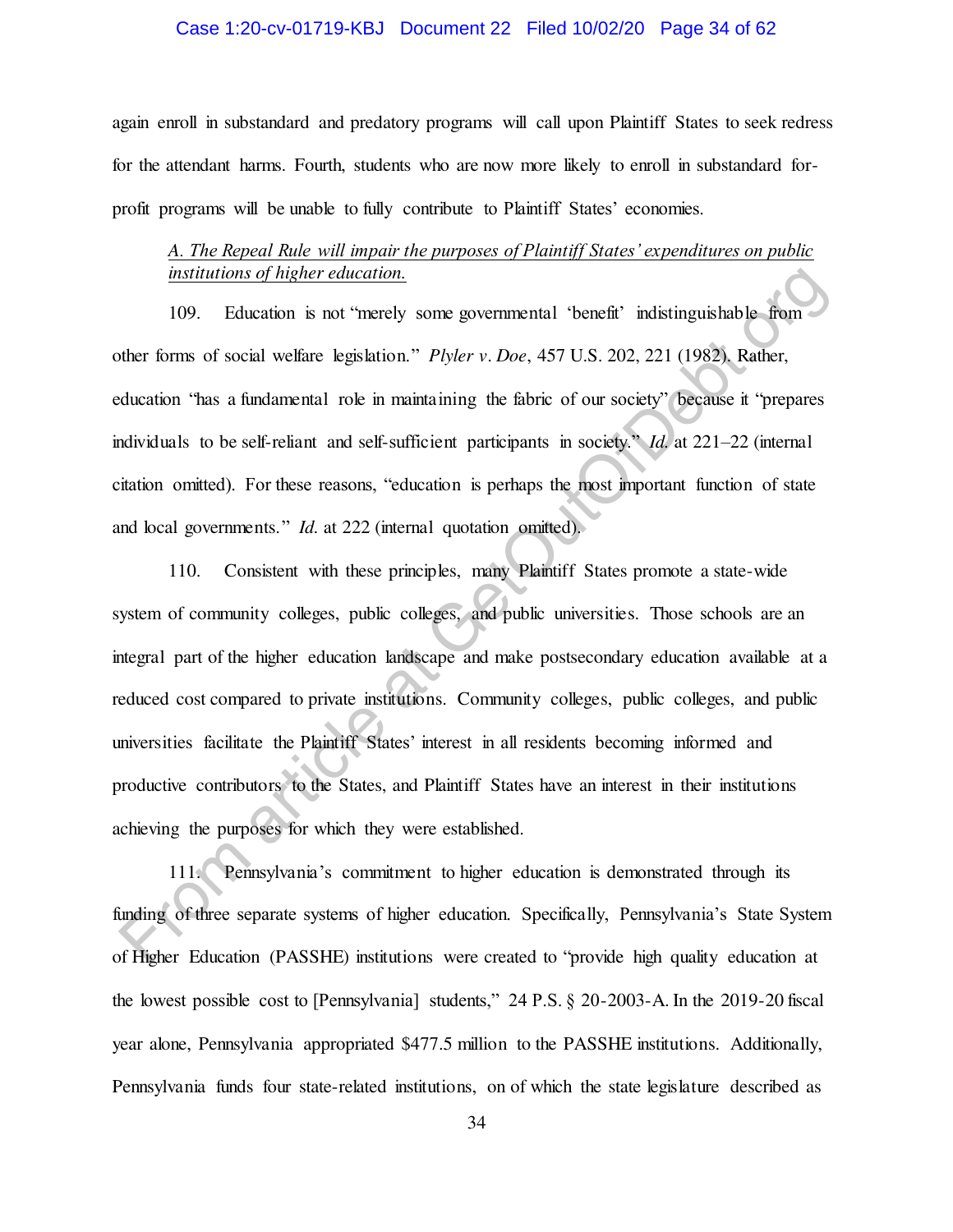## Case 1:20-cv-01719-KBJ Document 22 Filed 10/02/20 Page 35 of 62

an "integral part of a system of higher education in Pennsylvania" that "improv[es] and strengthen[s] higher education … [and] extend[s] Commonwealth opportunities for higher education." *See, e.g.*, 24 P.S. § 2510-202(6). In the 2019-20 fiscal year, Pennsylvania appropriated \$597.1 million to state-related schools. Finally, Pennsylvania funds community colleges to "promote[]the health, safety and welfare of our children." 2013 Pa. Legis. Serv. Act 2013-59 (H.B. 1141). In the 2019-20 fiscal year, Pennsylvania appropriated \$243.9 million to community colleges. *See, e.g.*, Pennsylvania House Appropriations Committee, Higher Education: Primer at 8 (Sept. 18, 2019): https://www.houseappropriations.com/files/ Documents/HigherEd\_BP\_Final\_091819%20--%202019-12-11\_03-37-23.pdf (summarizing appropriations for all three systems of higher education). colleges to "promote[]the health, safety and welfare of our children." 2013 Pa. Legis. Serv. Act (013-59 (H.B. 1141). In the 2019-20 fiscal year, Pennsylvania appropriated \$243.9 million to community colleges. *See, e.g.*,

112. In Colorado, the General Assembly funds public institutions of higher education to "maximize opportunities for post-secondary education in Colorado" and to best utilize "available resources as to achieve an adequate level of higher education in the most economic manner." Colo. Rev. Stat. § 23-1-101. In the 2018-19 academic year, Colorado spent \$192 million to support its fourteen community colleges and its fourteen public colleges and universities.<sup>37</sup>

<span id="page-34-0"></span>113. New Jersey, too, has 11 senior public colleges and universities and provides significant financial support to 18 community and county colleges. New Jersey supports these institutions both through grants and direct operating funding. In 2019, New Jersey spent over \$273 million in grant money for students attending state colleges and universities and \$48 million in grant money for students attending community and county colleges. And through its

<sup>37</sup> Colo. Dep't of Higher Education, *Fiscal Year 2018-19 Financial Aid Report* at 3, https://highered.colorado.gov/Publications/Reports/FinancialAid/FY2019/201819\_ FAReport\_rel11272019.pdf.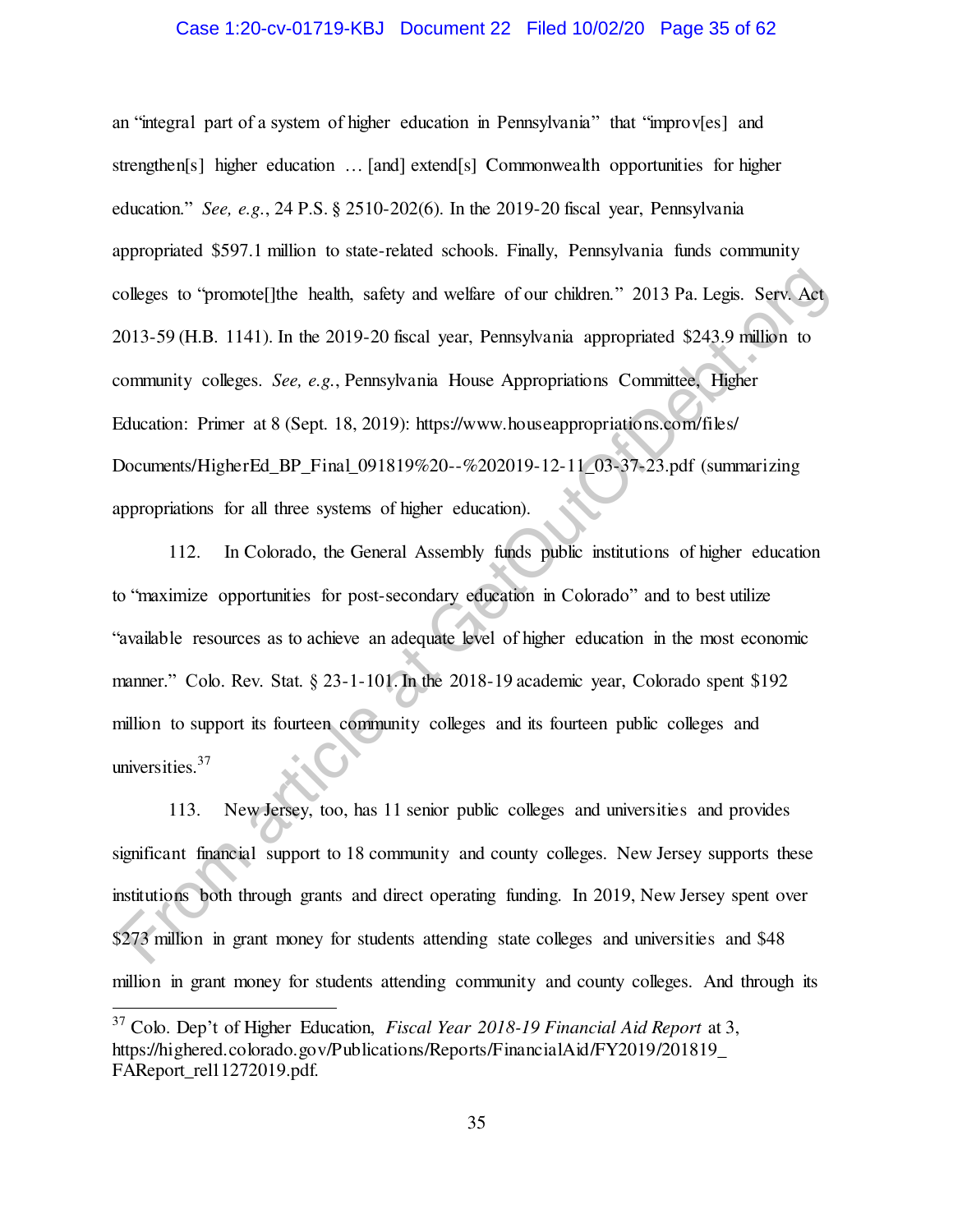# Case 1:20-cv-01719-KBJ Document 22 Filed 10/02/20 Page 36 of 62

NJ STARS Program, a program that pays for the State's high-achieving students to enroll in degree-granting programs at their local community colleges, the State spent \$6.4 million during the 2018-19 academic year.<sup>38</sup> New Jersey's legislature described the program as "necessary for the State's citizens to acquire an education beyond the secondary level in order to succeed during the 21st century" and added that "[a] well-trained and educated population, moreover, is vital to New Jersey's efforts to attract and retain highly skilled businesses, and to ensure the State's continued economic well-being." N.J. Stat. Ann. § 18A:71B-82. Additionally, in fiscal year 2019, the State appropriated about \$1.89 billion in direct operating support and reimbursement for state employee benefits to public institutions of higher education, including \$188 million in operating support and employee benefits for community colleges.<sup>3</sup> the 21st century" and added that "[a] well-trained and educated population, moreover, is what lot developed server is that the server is when the State's continued economic well-being." N.J. Stat. Ann. § 18A:71B-82. Additi

114. In Delaware, the General Assembly has expressed a strong belief in the benefits of accessible and affordable higher education opportunities. *See* Del. Code Ann. tit. 14, ch. 1, subch. V. To make those benefits readily available, the State committed more than \$247 million in fiscal year 2020 to supporting Delaware's three public higher education institutions, which collectively enroll more than  $40,000$  students.<sup>40</sup>

115. In Illinois as well, the legislature has declared that "endeavors that serve the higher education needs of the people of the State represent an essential function of State government." 110 ILCS 979/5. To that end, Illinois community colleges receive over \$317

<sup>38</sup> *See NJ Stars: New Jersey Student Tuition Assistance Reward Scholarship* (Oct. 17, 2019), https://www.hesaa.org/Documents/NJSTARS\_program.pdf.

<sup>39</sup> *See FY2020 Citizens' Guide to the Budget* at 22, https://www.state.nj.us/treasury/omb/ publications/20citizenguide/citguide.pdf.

<sup>40</sup> *See State of Delaware Fiscal Year 2020 Budget Bill*, 82 Del. Laws ch. 64, https://delcode.delaware.gov/sessionlaws/ga150/chp064.shtml.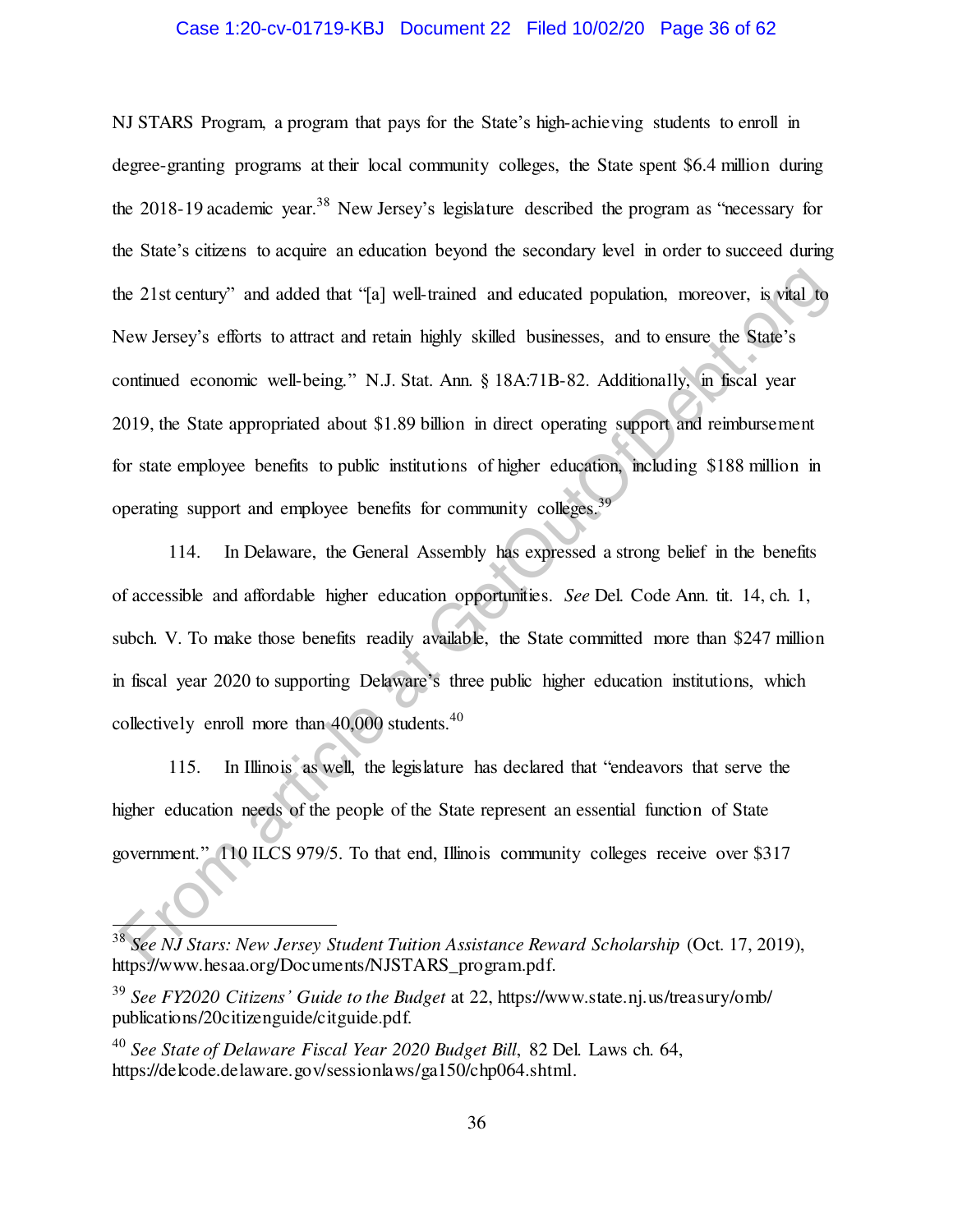#### Case 1:20-cv-01719-KBJ Document 22 Filed 10/02/20 Page 37 of 62

million annually in state grants. That money supports the State's mission to provide high-quality, accessible, cost-effective educational opportunities.

116. Massachusetts maintains a system of public institutions of higher education. *See* Mass. Gen. Law ch. 15A, § 5. As set by statute, the mission of Massachusetts' public colleges and universities includes providing "citizens with the opportunity to participate in academic and educational programs for their personal betterment and growth, as well as that of the entire citizenry"; growing "the existing base of research and knowledge in areas of general and special interest, for the benefit of our communities, our commonwealth and beyond"; and preparing "its" citizens to constitute a capable and innovative workforce to meet the economic needs of the commonwealth at all levels." *Id.* § 1.

117. Between 2017 and 2019, Oregon spent over \$2 billion on higher education, including \$736.9 on public universities and \$570.3 million on community colleges. $41$  Like student aid, State funding for community colleges and public universities serves Oregon's "survival and economic well-being" through cultivating "able and imaginative" people "for the direction and operation of all its institutions," and meets Oregon's need for "wise and effective leadership and an informed citizenry" as well as "alert and informed consumers." ORS 350.001. Funding for Oregon's 17 community colleges advances the need for state-level economic and workforce development. And funding for Oregon's seven public universities helps prepare Oregon's residents for economic success, and furthers the State's need for innovation and research. and universities includes providing "citizens with the opportunity to participate in academic and ducational programs for their personal betterment and growth, as well as that of the entire titierny"; growing "the existing

<sup>41</sup> Higher Education Coordinating Commission, Fact Sheet: *Higher Education Legislatively Adopted Budget, 2017-2019* (July 28, 2017), https://www.oregon.gov/highered/about/ Documents/Commission/COMMISSION/2017/08-August-9- 10/3.1%20LAB%20Fact%20Sheet.pdf.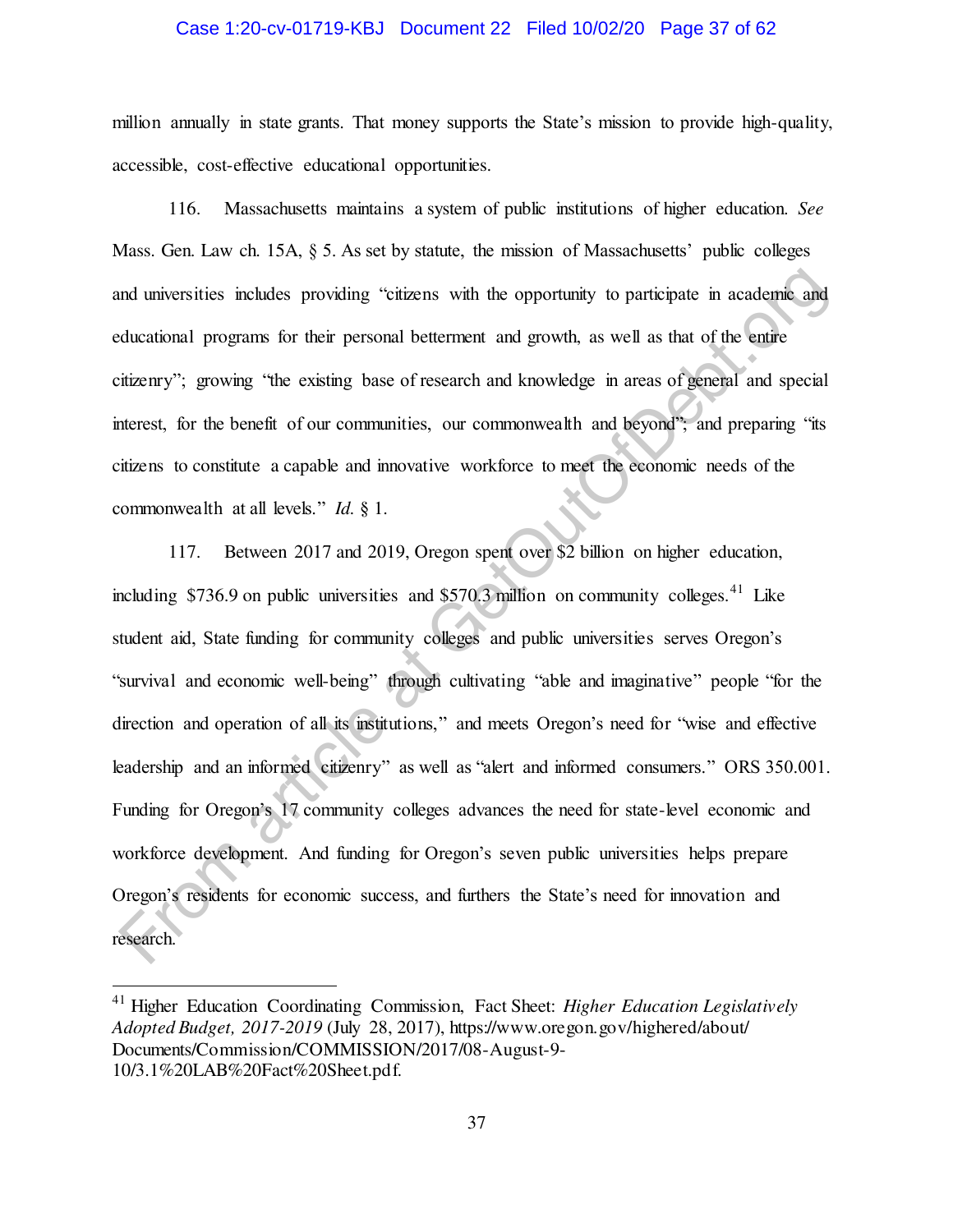### Case 1:20-cv-01719-KBJ Document 22 Filed 10/02/20 Page 38 of 62

118. The people of Rhode Island have made a constitutional commitment "to promote public schools . . . , and to adopt all means which it may deem necessary and proper to secure to the people the advantages and opportunities of education." R.I. Const. art. XII, sec. 1. To that end, Rhode Island has established several public universities and community colleges. *See* R.I. Gen. Laws §§ 16-31, 16-32, 16-33.1, 16-44. In particular, the purpose of the Community College of Rhode Island is to "to offer all students the opportunity to acquire the knowledge and skills necessary for intellectual, professional and personal growth by providing an array of academic, career and lifelong learning programs, while contributing to Rhode Island's economic development and the needs of the region's workforce." *Id.* § 16-33.1-2. Rhode Island colleges and universities awarded over \$91 million in student aid to students in 2016.

119. Virginia, too, has passed legislation committing to prepare its resident-students "by establishing a long-term commitment, policy, and framework for sustained investment and innovation that will (i) enable the Commonwealth to build upon the strengths of its excellent higher education system and achieve national and international leadership in college degree attainment and personal income and (ii) ensure that these educational and economic opportunities are accessible and affordable for all capable and committed Virginia students." Va. Code § 23.1-301(B). Virginia promotes access to quality higher education institutions through a program of financial assistance that supports students attending non-profit institutions, *id.*  §§ 23.1-600 to 23.1-642, and by having established public institutions of higher education, including community colleges, *id.* §§ 23.1-1300 to 23.1-2913. Gen. Laws §§ 16-31, 16-32, 16-33, 1, 16-44, In particular, the purpose of the Community College<br>of Rhode Island is to "to offer all students the opportunity to acquire the knowkedge and skills<br>occessary for intellectual,

120. The Wisconsin Technical College System currently has 16 technical colleges. In the 2018-19 academic year, Wisconsin supplied more than \$88.5 million of state aid to that system. Because Wisconsin values schools that properly prepare students for success after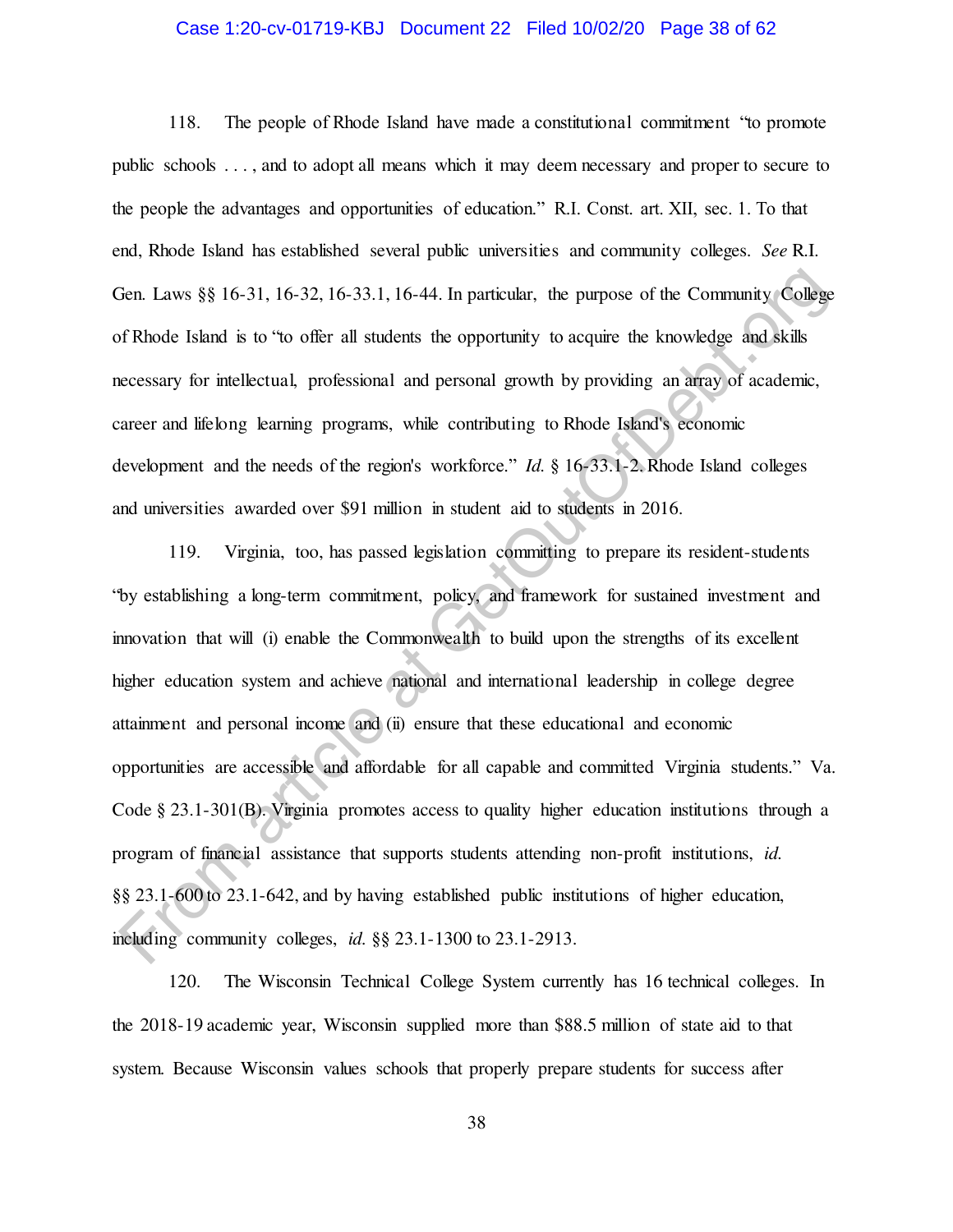## Case 1:20-cv-01719-KBJ Document 22 Filed 10/02/20 Page 39 of 62

graduation, the legislature made funding for the technical colleges a product of a model that allocates up to 30% of state aid based on those colleges meeting 10 criteria, including job placement rates, the transition of adult basic education students to skills training, and workforce training provided to businesses and individuals. Wisconsin also has created the University of Wisconsin System, which currently operates 13 universities across 26 campuses. The university system furthers the State legislature's commitment to providing access to higher education that enables all people "to participate in the search for knowledge," that "fosters diversity of educational opportunity," that "makes effective and efficient use of human and physical resources," among other interests. *See* Wis. Stat. § 36.01. Between 2017 and 2019, Wisconsin provided about \$138 million of general aid to the University of Wisconsin System.

121. Publicly-funded schools compete with for-profit schools for student attendance. Many students decide between enrolling in a for-profit program or in a community college program. PASSHE, for example, has found that transfer student enrollment at state-owned universities and community colleges has declined 16.6% since 2013, which reflects in part competition from low-cost out-of-state online providers.<sup>42</sup> Following the Repeal Rule, students will be more likely to attend programs that fail to prepare them for gainful employment than programs at a community college, public college, or public university. Wisconsin System, which currently operates 13 universities across 26 campuses. The university<br>ystum furthers the State legislature's commitment to providing access to higher education that<br>rables all people "to participate

<span id="page-38-0"></span>122. Many of Plaintiff States' community colleges are open enrollment, sometimes called open admission. That means any student with a high school diploma or GED may enroll. Consequently, students who would have been dissuaded from enrolling in a program operated by a for-profit school because of the GE Rule's disclosure requirement, or who would have chosen

<sup>42</sup> Pa. State System of Higher Education, *See 2020-21 Appropriations Request* at 33 https://www.passhe.edu/doc/State\_System\_2020-21\_Approps\_Binder.pdf.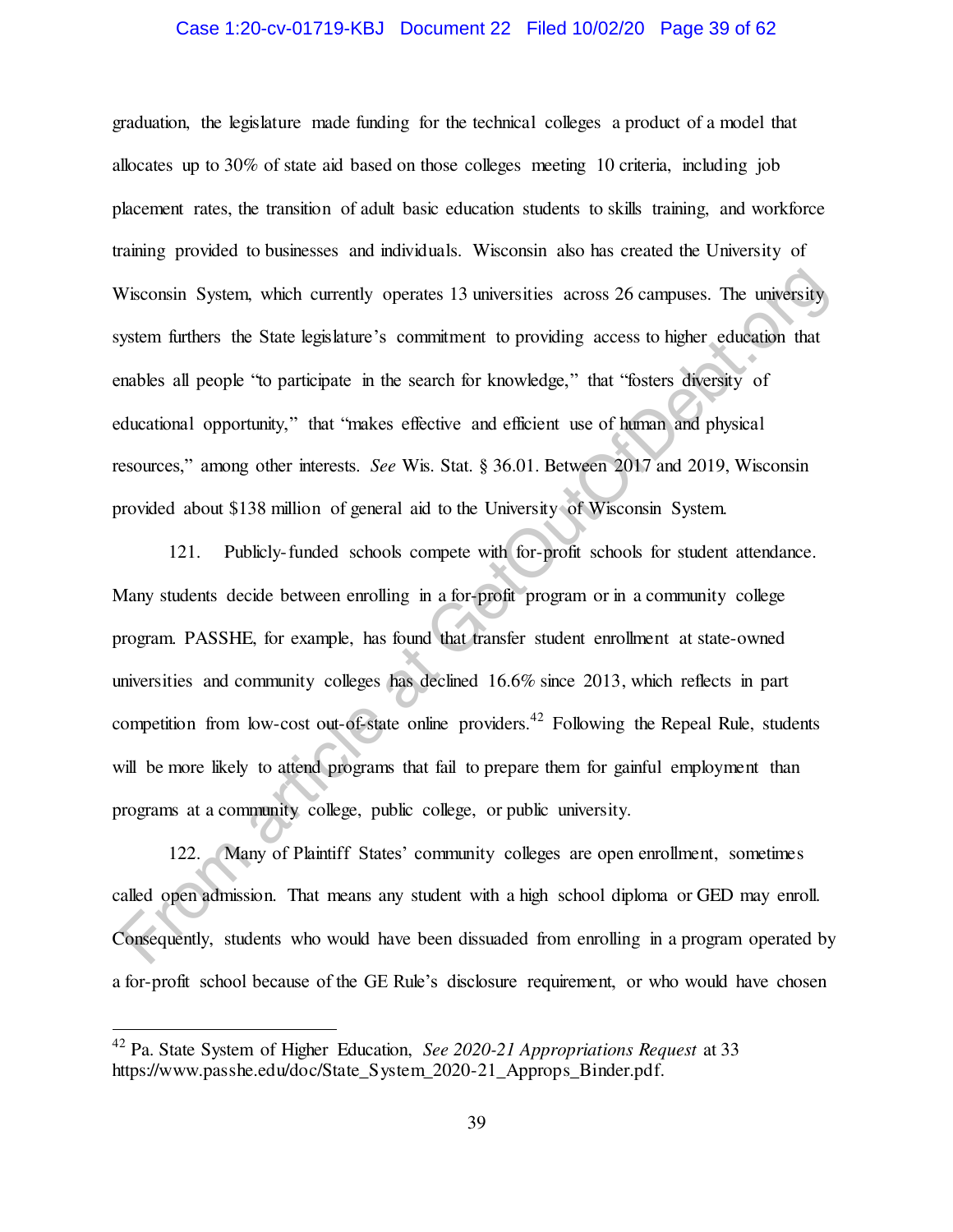#### Case 1:20-cv-01719-KBJ Document 22 Filed 10/02/20 Page 40 of 62

not to attend any of those programs that lost eligibility to enroll students using Title IV aid, would have been able to enroll instead in a community college if they wanted.

123. When students attend ineffectual for-profit programs rather than Plaintiff States' community colleges or public universities, the beneficial, and often constitutional, purposes for which those schools have been created are diminished because Plaintiff States' efforts to establish an informed and productive population are impaired.

124. Moreover, decreased enrollment in publicly-funded schools harms States. First, public schools receive federal funding commensurate with enrollment. For example, in the 2018- 19 academic year, Colorado community college students received over \$88 million in federal Pell grants.<sup>43</sup> This is 33% of the financial aid that Colorado's community college students received during the 2018-19 academic year. Second, students that graduate from public schools have higher median earnings than students at for-profit schools. Decreased enrollment at public schools, then, depresses States' tax revenue. Which those schools have been created are diminished because Plaintiff States' efforts to<br>
stablish an informed and productive population are impaired.<br>
124. Moreover, decreased enrollment in publicly-funded schools ham's

# *B. The Repeal Rule will waste state educational aid.*

 $\overline{a}$ 

125. The Department estimates that the Repeal Rule will cost the federal government \$6.2 billion over the next decade primarily because students will be able to use Title IV aid to attend programs that would have become ineligible if the GE Rule remained in effect. 84 Fed. Reg. at 31,447. In other words, because of the Repeal Rule, the federal government will spend \$6.2 billion to support students who will enroll at "sub-optimal programs" that "have demonstrated a lower return on the student's investment, either through higher upfront costs, reduced earnings, or both." *Id.* at 31,445.

<sup>43</sup> Colo. Cmty. Coll. Sys., *Fact Book: Academic Year 2018-2019* at 72, https://www.cccs.edu/ wp-content/uploads/documents/AY-2018-2019-Fact-Book-Master-Copy-Revised-10.17.2019 final.pdf.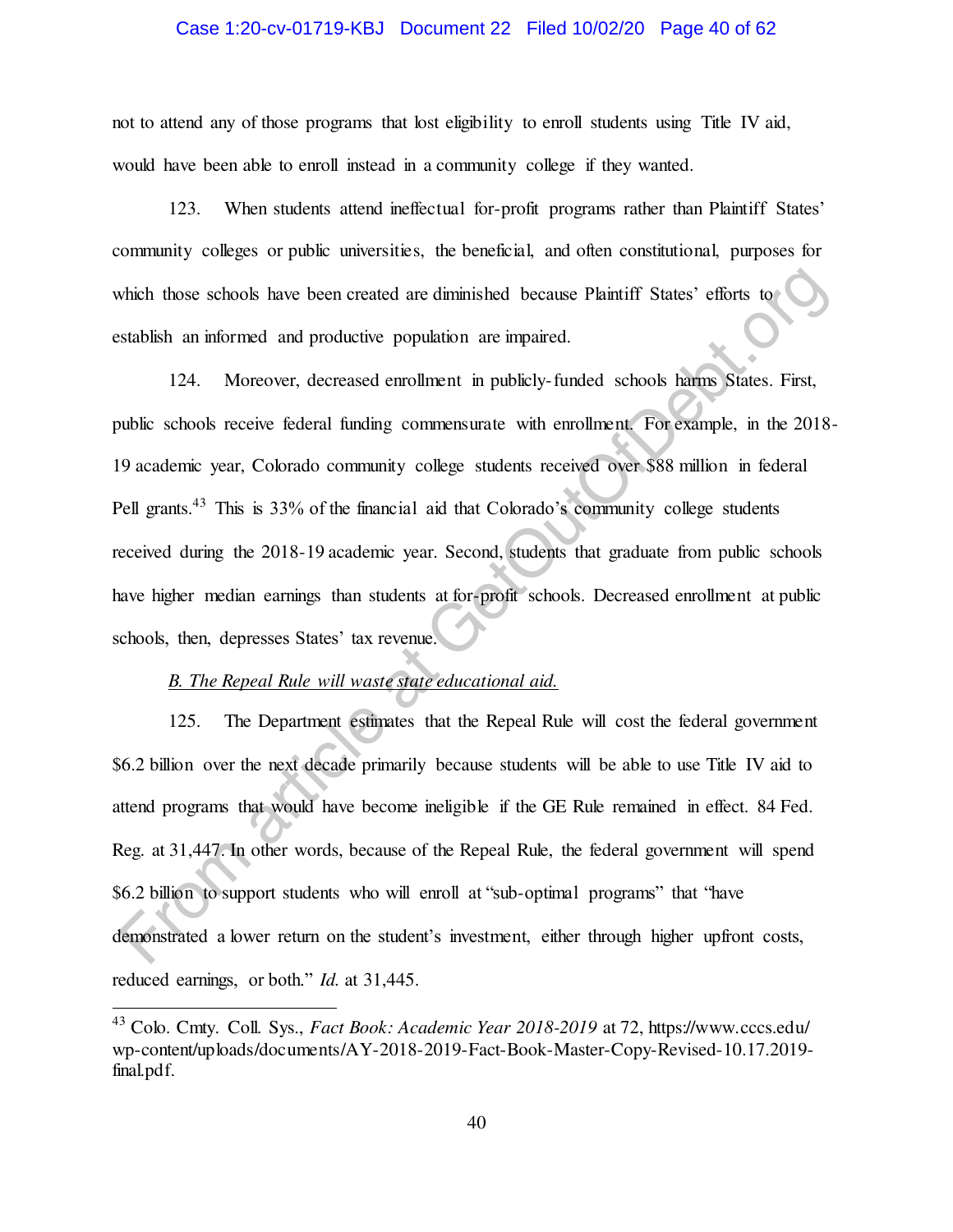# Case 1:20-cv-01719-KBJ Document 22 Filed 10/02/20 Page 41 of 62

126. Plaintiff States, like the federal government, financially support higher education through financial grants for their residents, often to advance a state constitutional commitment to higher education. In some Plaintiff States, those grants have been used by students to attend programs that did not pass under the Department's 2017 release of debt-to-earning rates.

<span id="page-40-0"></span>127. Pennsylvania, for example, has enacted several financial assistance programs. Those programs respond to "a tragic underdevelopment of the Commonwealth's human talent" attributable to "the inability of many needy students to finance a postsecondary educational program." 24 Pa. Stat. § 5151. As the legislature has explained, Pennsylvania's economic and social success requires giving every individual "the opportunity to contribute to the full extent of his capabilities." *Id.* Between 2013 and 2019, Pennsylvania distributed \$102.5 million from its largest grant program to support students attending business, trade, and technical schools located in Pennsylvania.<sup>44</sup> Under a separate grant program, Pennsylvania spent about \$6.3 million in fiscal year 2019 for students to attend short-term vocational programs that are Title IV approved.<sup>45</sup> For example, from 2013 to 2019, Pennsylvania spent \$17.8 million from state grant programs on institutions owned by CEC, Corinthian, EDMC, and ITT. In the 2018 fiscal year, Pennsylvania distributed \$3.4 million from its state grant funds to institutions with non-passing programs under the Department's 2017 debt-to-earning release.<sup>46</sup> 127. Pennsylvania, for example, has enacted several financial assistance programs,<br>Those programs respond to "a tragic underdevelopment of the Commonwealth's human lakmt"<br>tributable to "the inability of many needy student

<sup>44</sup> Pa. Higher Education Assistance Agency ("PHEAA"), *2018-19 Pennsylvania State Grant Program Year-by-Year & Institutional Statistics Report* at 18 (Table 15), https://www.pheaa.org/about/pdf/state-grant-yby.pdf.

<sup>45</sup> ("PHEAA"), *Quarterly Finance Report for December 31, 2019 and 2018* at 3, https://www.pheaa.org/about/pdf/financial-reports/quarterly/123119.pdf; PHEAA, *PA-TIP 2019 Annual Report* at 4, 7, [https://www.pheaa.org/funding-opportunities/pa-tip/pdf/annual-report.pdf.](https://www.pheaa.org/funding-opportunities/pa-tip/pdf/annual-report.pdf) 

<sup>46</sup> *Pennsylvania State Grant Program*, *supra* not[e 44,](#page-40-0) at 52–64 (Table 64).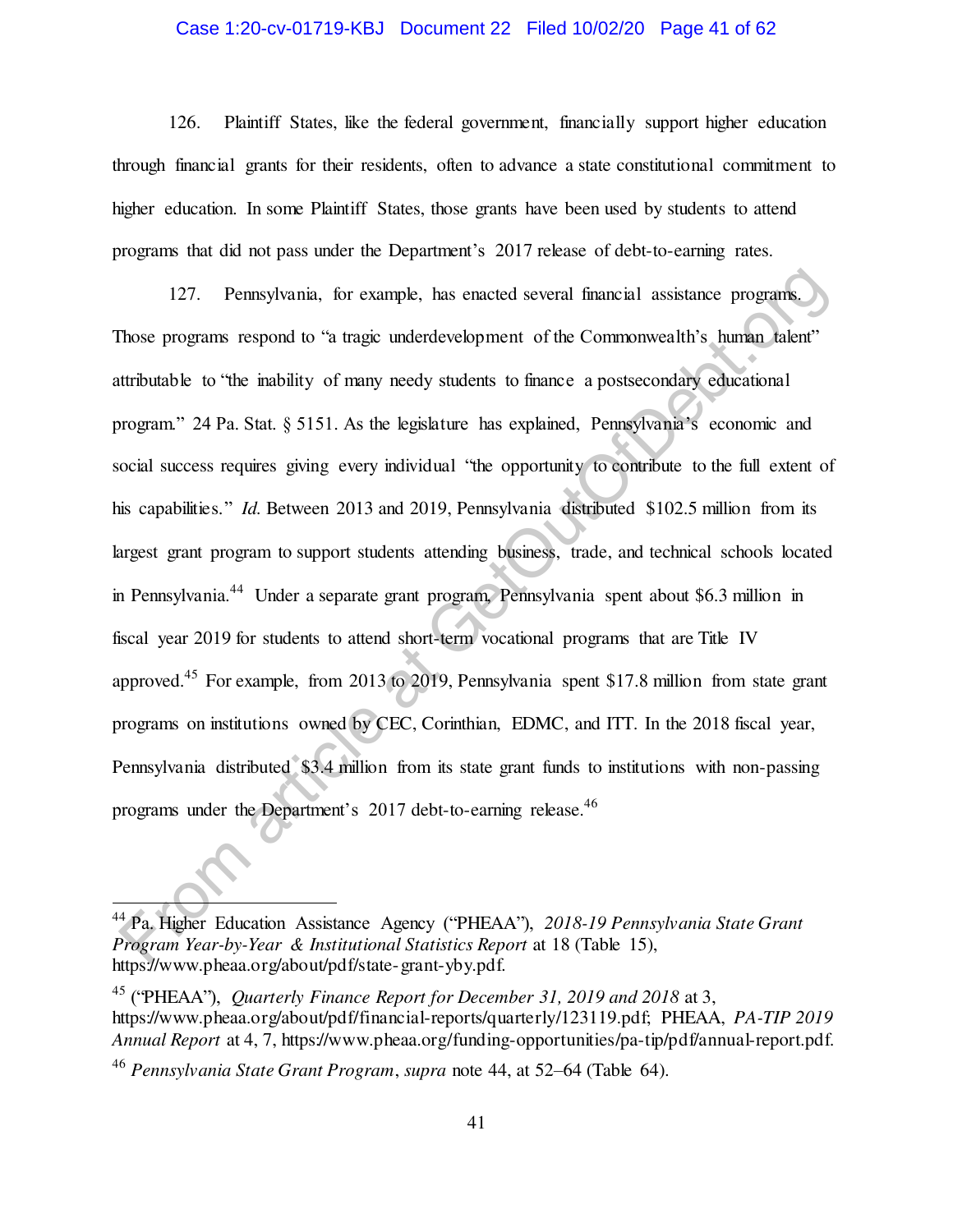# Case 1:20-cv-01719-KBJ Document 22 Filed 10/02/20 Page 42 of 62

128. Maryland has a grant program to provide need-based financial assistance to cover students' educational costs to attend institutions of higher education, which students attending for-profit schools can use to cover tuition costs. *See* Md. Code Ann. Education Article § 18-301, *et. seq*. Maryland also offers grants to students attending non-degree programs, including programs run by for-profit schools. *Id.* § 18-1201, *et. seq*. Between 2011 and 2018, Maryland distributed \$1.2 million through these grant programs to students attending programs operated by for-profit schools.<sup>47</sup>

<span id="page-41-0"></span>129. In Colorado, the general assembly has declared "that the provision of a higher or career and technical education for all residents of this state who desire such . . . is important to the welfare and security of this state and nation and, consequently, serves an important public purpose." C.R.S. §23-3-102. To make higher education broadly accessible, Colorado provides student aid each year. In fiscal year 2018-19, Colorado paid about \$1.25 million to proprietary institutions in state-funded financial aid. All proprietary institutions that received state aid in 2018-19 were accredited and eligible to receive federal aid as well. $48$  And between 2011 and 2016, the Colorado Department of Higher Education allocated more than \$13 million in grant money to for-profit colleges, some of which were subject enforcement actions brought by the Colorado Attorney General under the State's consumer protection laws. programs run by for-profit schools. *Id.* § 18-1201, *et. seq.* Between 2011 and 2018, Maryland Sixtributed \$1.2 million through these grant programs to students attending programs operated by the provident strending oper

130. New Jersey supports students' pursuit of higher education through several funding mechanisms, including state grant programs. Tuition Aid Grants is one such program.<sup>49</sup> New

<sup>47</sup> *See* Nat'l Assoc. of State Student Grant and Aid Programs, Table 9, https://www.nassgapsurvey.com/ (list visited July 17, 2020).

<sup>48</sup> *Fiscal Year 2018-19 Financial Aid Report*, *supra* note [37,](#page-34-0) at 3, 8, 16–17.

<sup>49</sup> *See Strengthening New Jersey One Student at a Time: HESAA's 2019 Annual Report* at 11, https://www.hesaa.org/Documents/Financial/AnnualReports/annualreport2019.pdf.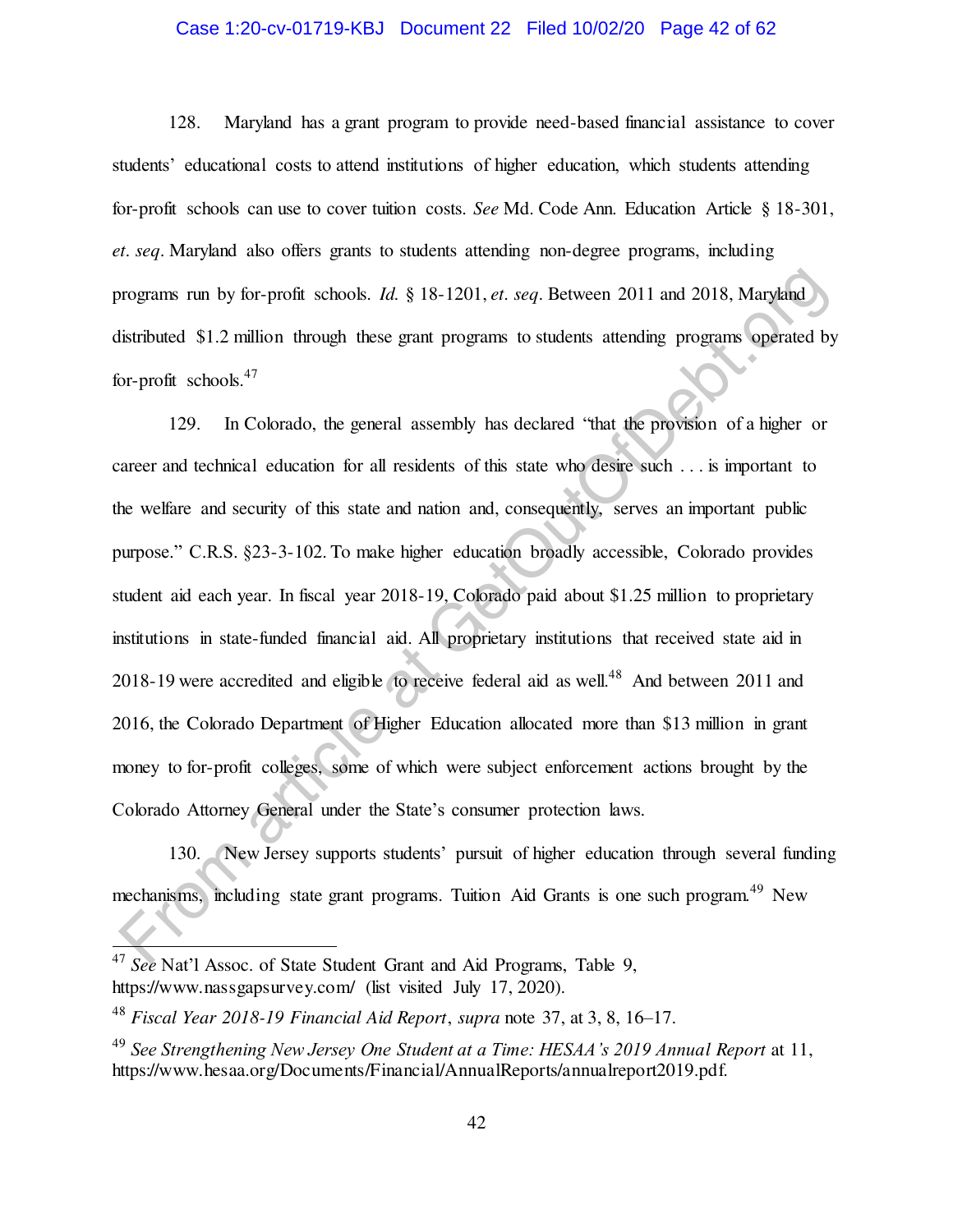## Case 1:20-cv-01719-KBJ Document 22 Filed 10/02/20 Page 43 of 62

Jersey provides funds through this program for undergraduate study at public, non-profit, and proprietary institutions. N.J. Stat. Ann. § 18A:71B-18. During academic year 2018-19, 1,851 students received \$17.7 million from the Tuition Aid Grants program for enrollment at proprietary institutions.<sup>50</sup> Over the past seven academic years, New Jersey provided 16,746 grants, including about \$125 million to students at proprietary schools.<sup>51</sup> In addition, New Jersey's Department of Labor and Workforce Development provides both federally-funded and state-funded grants for occupational education and job training programs, many of which go to students attending for-profit institutions.<sup>52</sup>

131. The Delaware General Assembly has expressed a strong belief and interest in the benefits to Delaware and its residents of accessible and affordable higher education opportunities. *See* Del. Code Ann. tit. 14, ch. 1, subch. V. To further that interest, Delaware has created grant and loan programs that support students attending institutions of higher education. Del. Code Ann. tit. 14, ch. 34. Delaware awards about \$10 million annually in scholarships and loans for Delaware residents attending accredited institutions of higher learning, including forprofit schools. grants, including about \$125 million to students at proprietary schools.<sup>51</sup> In addition, New<br>
ersey's Department of Labor and Workforce Development provides both federally-funded and<br>
tate-funded grants for occupational

132. The District of Columbia has demonstrated its commitment to higher education through laws designed, for example, to protect "the quality of postsecondary education," D.C. Code § 38-1301(1), "ensure [the] authenticity and legitimacy of [post-secondary] educational institutions," *id.* § 38-1303, and to provide financial aid programs that will "enable[] college-

*Id.* at 27.

<sup>51</sup> *See HESAA Annual Reports*, https://www.hesaa.org/Pages/AnnualReports.aspx (last visited June 22, 2020).

<sup>52</sup> *See generally* N.J. Dep't of Labor & Workforce Devel., *Workforce Programs*, https://www.nj.gov/labor/programs/workforce\_programs\_index.html (last visited June 22, 2020).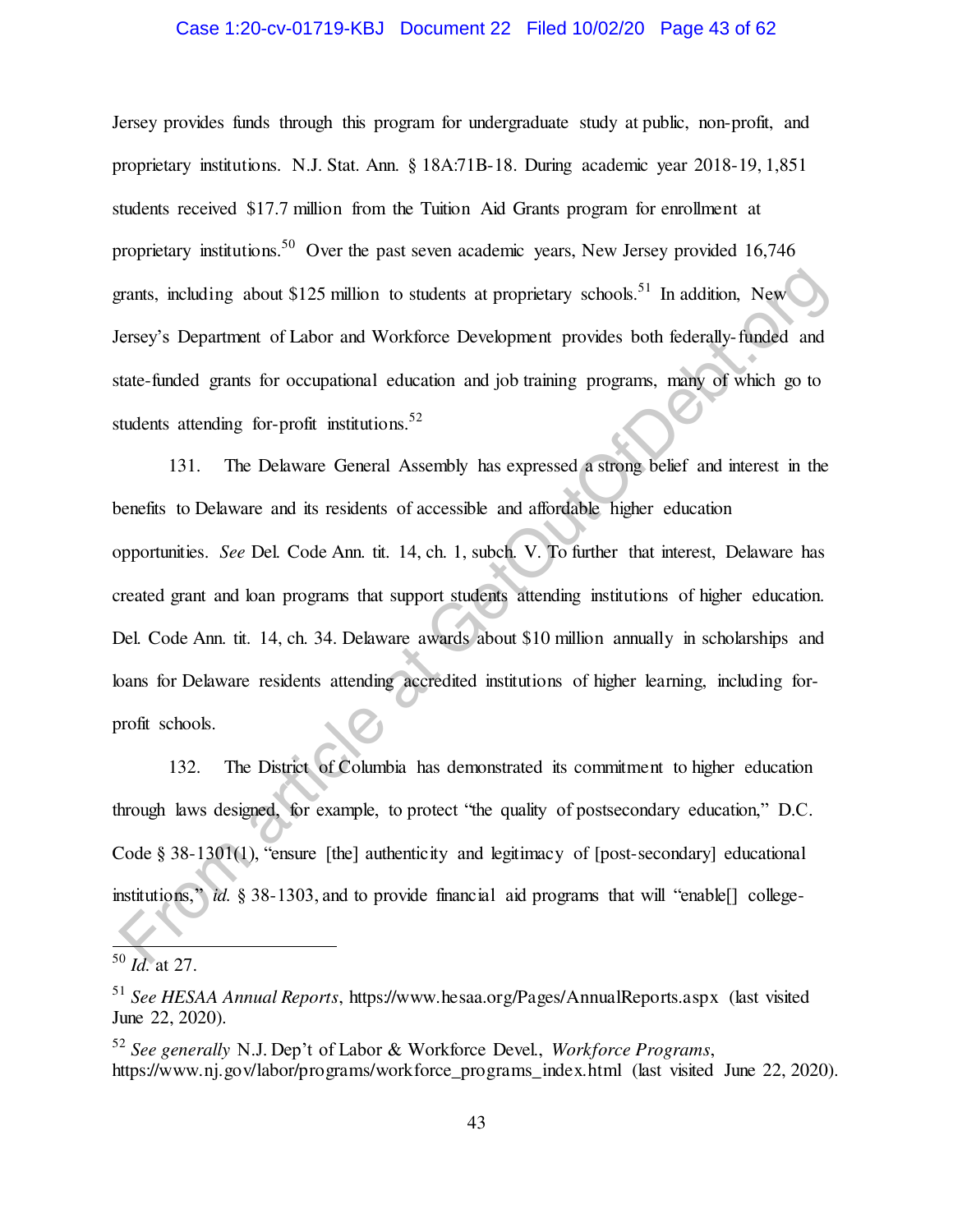## Case 1:20-cv-01719-KBJ Document 22 Filed 10/02/20 Page 44 of 62

bound residents of the District of Columbia to have greater choices among institutions of higher education," *id.* § 38-2701. In service of those goals, the District of Columbia has a wide variety of grant and loan programs that provide student financial aid, including an aid program that can be used to attend for-profit schools. *E.g., id.* §§ 38-1207.02, -2702, -2704, -2733(a); 29 DCMR §§ 7000–7099. Several of these programs provide aid only to students attending schools eligible for Title IV funding. *E.g.*, D.C. Code §§ 38-2702(c)(1), -2704(c)(1), -2731(3).

133. Massachusetts also funds a "grant program for undergraduate students enrolled at an approved institution of higher education within the commonwealth." Mass. Gen. Law ch. 15A § 16. Aid from that program, the MASSGrant Program, may be used to attend "a state-approved public, private, independent, for-profit or non-profit institution.<sup>553</sup>

134. In Minnesota, the legislature has declared that state investment in higher education advances "democratic values and enhance[s] Minnesota's quality of life by developing understanding and appreciation of a free and diverse society" and "enhance[s] the economy by assisting the state in being competitive in the world market, and to prepare a highly skilled and adaptable workforce that meets Minnesota's opportunities and needs." Minn. Stat. §§ 135A.011, 136A.61. To further those important interests, Minnesota has grant and loan programs that support students attending institutions of higher education, including private schools. *See generally id.* §§ 136A.091-136A.146, 136A.15-136A.1795. Under Minnesota's programs, aid may be used to attend a private school if that school also is eligible for Title IV aid. *Id.*  § 136A.103(b)(3). From 2010 to 2019, \$123 million of state money went to for-profit schools, From The IV imaling E.g., D.C. Code § 38-2702(c)(1), -2704(c)(1), -2731(3).<br>
For The IV imaling E.g., D.C. Code § 38-2702(c)(1), -2704(c)(1), -2731(3).<br>
133. Massachusetts also finds a "grant program for undergraduate stu

<sup>53</sup> *See* Office of Student Financial Assistance, *MASSGrant & MASSGrant Plus*, https://www.mass.edu/osfa/programs/massgrant.asp (last visited June 22, 2020).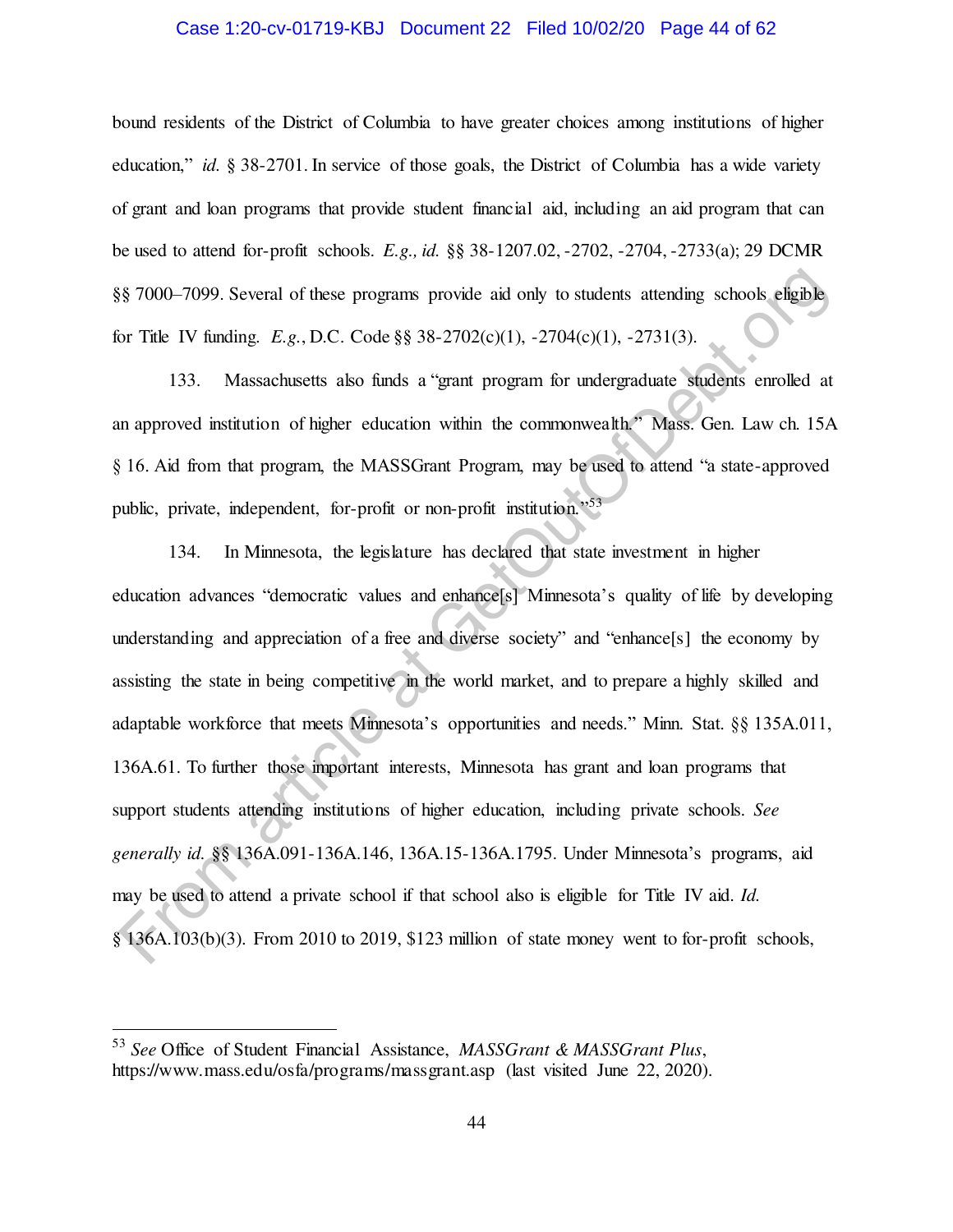# Case 1:20-cv-01719-KBJ Document 22 Filed 10/02/20 Page 45 of 62

including several schools subject to enforcement actions, investigations, class actions, findings of fraud, or abrupt closures.

135. New York State allocates over \$1 billion annually to programs aimed at making higher education more affordable and at encouraging the "best and brightest students to build their future in New York State."<sup>54</sup> A significant portion of such funding is distributed in grants to individual students through the State's Tuition Assistance Program. In the 2017-18 academic year, New York State awarded more than \$50 million from that program to students enrolled at for-profit colleges.  $55$ 

136. In Oregon, the legislature has declared that institutions of higher education are necessary to ensure the State's "survival and economic well-being" because Oregon "needs able and imaginative" people "for the direction and operation of all its institutions," as well as "wise and effective leadership and an informed citizenry" and "alert and informed consumers." ORS 350.001. To achieve these ends, the legislature found that "Oregonians need access to educational opportunities beyond high school and throughout life." ORS 350.005. One way Oregon facilitates access to higher education is through grant programs, including the Oregon Barber and Hairdresser Grant Program, OAR 575-035-0005, *et seq.*, and the Oregon Student Child Care Grant, OAR 575-095-0005, *et seq*. These grant programs permit students to enroll in proprietary or vocational institutions, subject to some limitations. Oregon provided at least \$185,044 in aid to students attending proprietary institutions between 2007 and 2018.<sup>56</sup> their finture in New York State.<sup>654</sup> A significant portion of such finding is distributed in grants to<br>minividual students through the State's Tuition Assistance Program. In the 2017-18 academic<br>ear, New York State award

<sup>54</sup> *See* Higher Education Servs. Corp., *2018-2019 New York State Budget Highlights*, https://www.hesc.ny.gov/partner-access/colleague-emails/834-2018-19-new-york-state-budgethighlights.html (last visited June 22, 2020.

<sup>55</sup> *See* Table 9, *supra* note [47.](#page-41-0)

<sup>56</sup> *See* Table 9, *supra* note [47.](#page-41-0)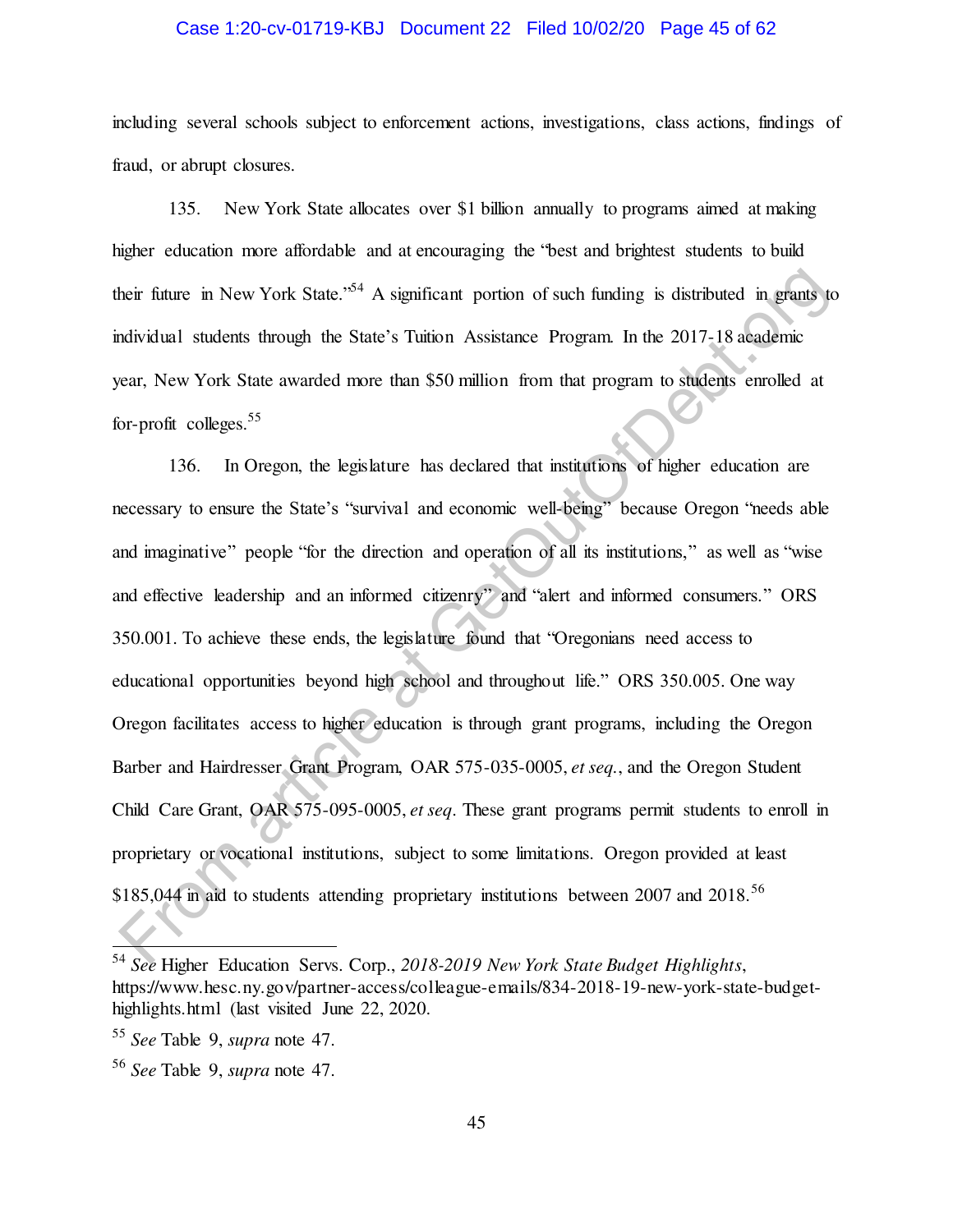# Case 1:20-cv-01719-KBJ Document 22 Filed 10/02/20 Page 46 of 62

137. Wisconsin furthers its commitment to higher education, in part, through state grant, scholarship, and loan programs that support students attending institutions of higher education, including the University of Wisconsin System schools, Wisconsin's technical colleges, Wisconsin's tribal colleges, and Wisconsin's private non-profit schools. *See generally*  Wis. Stat. §§ 39.435, 39.30, 39.435(2), 39.44, 39.435(5), 39.41, 39.415, 39.40, 39.393, 39.399, and 39.398. Additionally, Wisconsin has an Indian Student Assistance Grant, which is awarded to Wisconsin residents who are at least 25% Native American and can be used to attend the University of Wisconsin, Wisconsin's technical colleges, independent colleges and universities, tribal colleges, or proprietary institutions based in Wisconsin. *See id.* § 39.38.

138. From 2010 to 2018, Plaintiff States collectively provided over \$1.4 billion in need-based grants to proprietary institutions, according to the National Association of State Student Grant and Aid Programs.<sup>57</sup> In 2017, at least one for-profit school in every State and the District of Columbia reported to the National Center for Education Statistics having received state grant money.<sup>58</sup>

139. As with federal Title IV aid, the Repeal Rule will cause state grant money to be spent at "sub-optimal programs" that offer little benefit. That will happen both because the GE Rule would have forced those substandard programs to close and because the GE Rule would have required the schools offering those programs to warn students about the programs' poor track record. Program closures and program transparency would have resulted in some students instead enrolling in schools capable of providing a beneficial education. Because, following the Wis. Stat. §§ 39.435, 39.30, 39.435(2), 39.44, 39.435(5), 39.41, 39.415, 39.40, 39.393, 39.399, and 39.398. Additionally, Wisconsin has an Indian Student Assistance Grant, which is awarded o Wisconsin residents who are at

<sup>57</sup> *See* Table 9, *supra* note [47.](#page-41-0)

<sup>58</sup> Nat'l Center for Education Statistics, *Integrated Postsecondary Education Data System*, (search conducted June 12, 2020).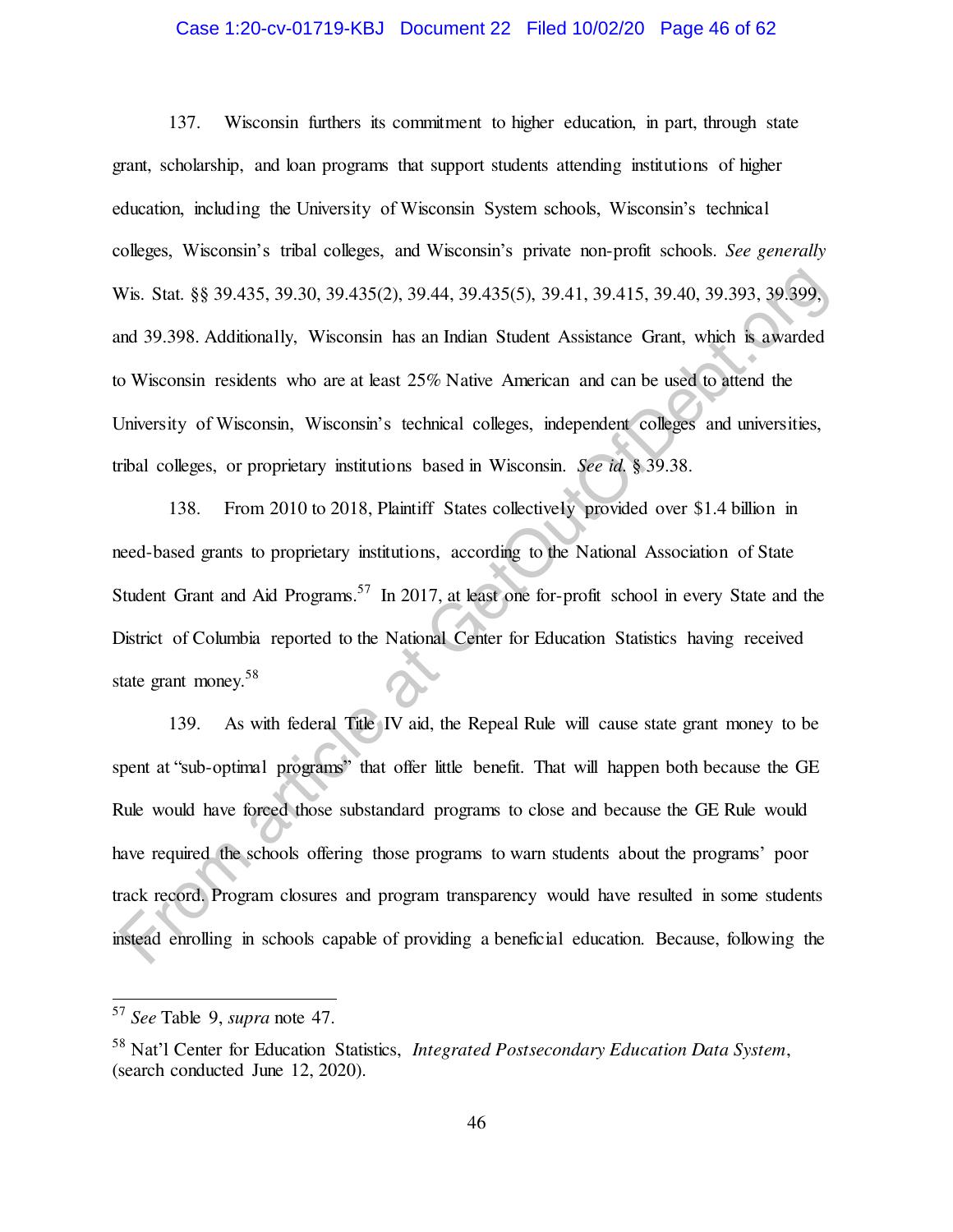## Case 1:20-cv-01719-KBJ Document 22 Filed 10/02/20 Page 47 of 62

Repeal Rule, more students will use state aid to enroll in programs that do not provide educational value, millions of state dollars will be spent on education that offers no return on Plaintiff States' investment and fails to meet the objectives of Plaintiff States' aid programs.

### *C. The Repeal Rule transfers greater oversight responsibility to Plaintiff States.*

140. The federal government, States, and accrediting organizations share responsibility for overseeing higher education institutions and protecting students from abusive practices.

141. One essential facet of the federal government's oversight is enforcing the HEA's requirements, including its gainful employment provision. Through its enforcement of the HEA's gainful employment requirement, the Department can forestall the harm caused by students enrolling in ineffectual programs both through alerting students of poor-performing programs and restricting flow of Title IV aid to the worst offending programs. The Department is uniquely suited to these roles as only the Department has access to data necessary to review program performance nationwide.

142. States complement the Department's oversight. For an institution to be eligible for the HEA's grant programs, it must be "legally authorized to provide an educational program beyond secondary education in the State in which the institution is physically located." 34 C.F.R. § 600.4(a)(3); *accord id.* § 600.5(a)(4); *id.* 600.6(a)(3). And an institution "is legally authorized by a State if the State has a process to review and appropriately act on complaints concerning the institution including enforcing applicable State laws." *Id.* § 600.9(a)(1). In a recent rulemaking, the Department cited this provision as providing students with important consumer protection. 84 Fed. Reg. 58,843 (Nov. 1, 2019). 140. The federal government, States, and accrediing organizations share responsibility<br>or overseeing higher education institutions and protecting students from abusive practices.<br>141. One essential facet of the fieldral g

143. Additionally, State Attorneys General enforce consumer protection statutes that prohibit unfair and deceptive acts or practices that harm consumers, including the unfair or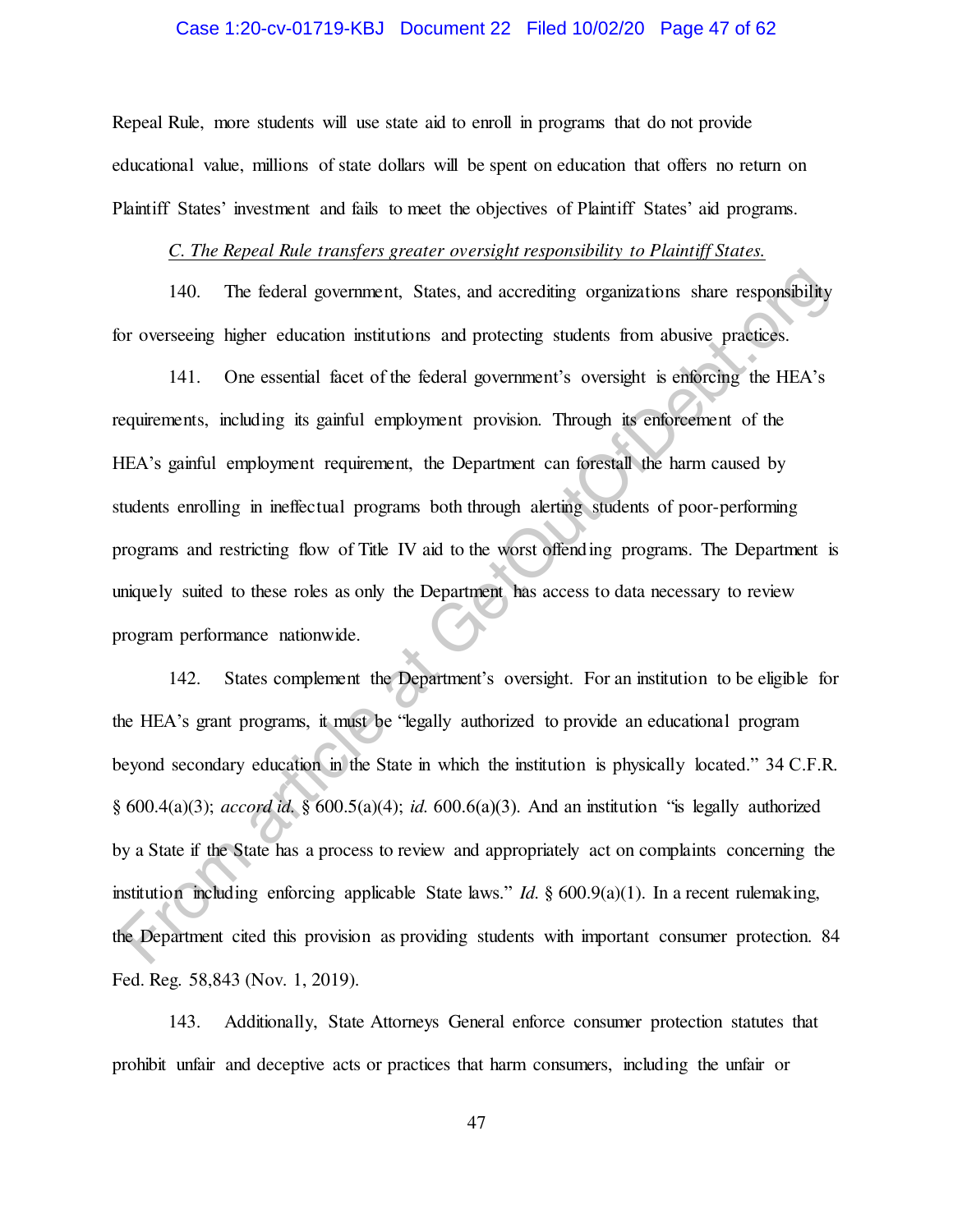## Case 1:20-cv-01719-KBJ Document 22 Filed 10/02/20 Page 48 of 62

deceptive conduct of for-profit schools.<sup>59</sup> Indeed, throughout its rulemaking about the HEA's gainful employment requirement, the Department has recognized that State Attorneys General have a stake in the integrity of institutions of higher education. 74 Fed. Reg. 46,400 (Sept. 9, 2009); 78 Fed. Reg. 35,179 (June 12, 2013); 82 Fed. Reg. 41,194 (Aug. 20, 2017).

144. In the Repeal Rule specifically, the Department justified its exit from enforcing the HEA's gainful employment requirement in part by noting that there are "other mechanisms, such as *state attorneys general*, consumer protection agencies, civil legal proceedings, internal resolution arrangements, and borrower defense to repayment regulations that enable students to take action against institutions that have committed fraud." 84 Fed. Reg. at 31,400 (emphasis added). And the Department explained that the Repeal Rule will not harm students because the Department "will continue to rely on States to execute their consumer protection functions and accrediting agencies to evaluate program quality so that the regulatory triad will retain its importance and shared responsibility in the oversight of institutions of higher education." *Id.* at 31,403. 144. In the Repeal Rule specifically, the Department justified its exit from enforcing<br>the HEA's gainful employment requirement in part by noting that there are "other mechanisms,<br>uch as *state attorneys general*, consume

145. Indeed, both before the GE Rule took effect and during its nascence, Plaintiff States were active in policing the for-profit industry through enforcement actions necessitated by for-profit institutions' abusive practices.

<sup>59</sup> *See, e.g.,* Colo. Rev. Stat. § 6-1-101, *et seq.*; Conn. Gen. Stat. Sec. 42-110b; Del. Code Ann. tit. 6, §§ 2511–2527, 2531–2536; D.C. Code § 28-3901, *et seq*.; Haw. Rev. Stat. § 480-2; 815 ILCS 505/2; Md. Code Ann., Com. Law § 13-101, *et seq*.; Mass. Gen. Law ch.93A, § 1, *et seq.*; Minn. Stat. §§ 325D.44, 325F.69; N.J. Stat. Ann. § 56:8-2; New York General Business Law §§ 349–350; NMSA 1978, §§ 57-12-1 to -26; NMSA 1978, §§ 57-15-1 to -10; New York Executive Law § 63(12); N.C. Gen. Stat. § 75-1, *et seq.*; ORS 646.605, *et seq*.; 73 Pa. Stat. § 201-1, *et seq*.; R.I. Gen. Laws § 6-13.1-1, *et seq*.; 9 V.S.A. § 2451, *et seq*.; Va. Code § 59.1- 196, *et seq*.; Wis. Stat. § 100.18.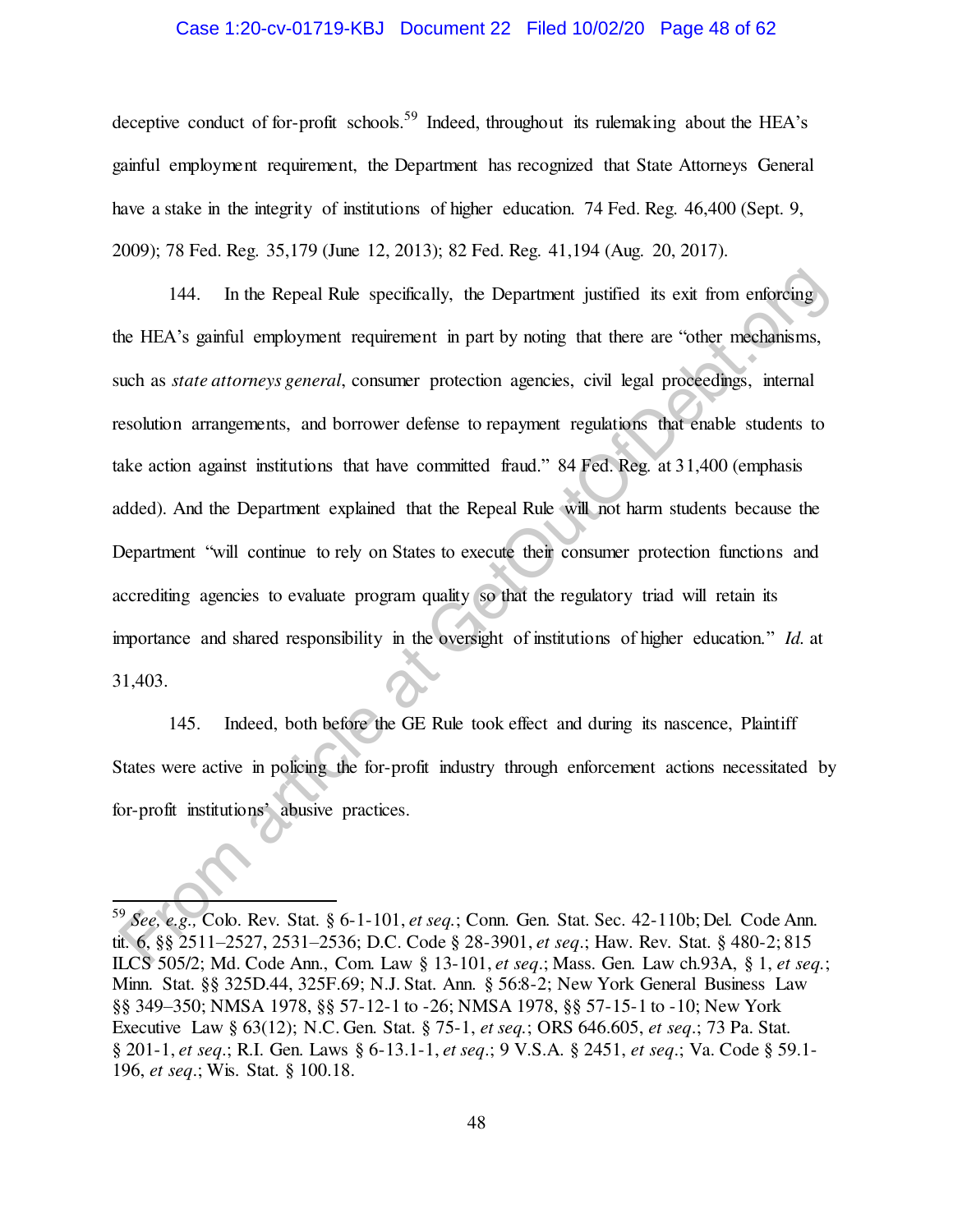## Case 1:20-cv-01719-KBJ Document 22 Filed 10/02/20 Page 49 of 62

146. For example, in the last 10 years, the Colorado Office of Attorney General spent more than 30,000 hours related to investigations of and enforcement against for-profit schools, including a four-week bench trial, to address reports of fraud committed by for-profit schools. Many of the investigated schools enrolled borrowers into failing programs. Similarly, the Minnesota Office of Attorney General has spent at least 17,545 hours investigating reports of fraud committed by for-profit schools. Wisconsin's Department of Justice, too, has spent more than 650 hours investigating and litigating against Everest College-Milwaukee, a branch of the now-defunct Corinthian College, and more than 350 hours investigating and litigating against the now-defunct Brensten Education, Inc. In Maryland, Oregon, Pennsylvania, and Rhode Island, the Offices of Attorney General have spent considerable time investigating institutions such as CEC, Corinthian, EDMC, Education Corporation of America, and ITT. Minnesota Office of Attorney General has spent at least 17,545 hours investigating reports of<br>trand committed by for-profit schools. Wisconsin's Department of Justice, too, has spent more<br>han 650 hours investigating and li

147. These actions were not in vain. State-led actions against for-profit institutions such as CEC, Corinthian, EDMC, and ITT, as well as the Career Institute LLC, Globe University, Westwood College, and others, together have led to hundreds of millions of dollars in settlements for defrauded students.

148. Corinthian in particular declared bankruptcy on the heels on an investigation led by several State Attorneys General. And when Corinthian declared bankruptcy, the Department requested that State Attorneys General assist with outreach to Corinthian's defrauded borrowers. Forty-seven State Attorneys General, pooling funds through the National Association of Attorneys General, spent over \$280,000 to retain a third-party settlement administrator to identify eligible borrowers and contact them with information about discharging their loans.

149. Elsewhere, the State Council of Higher Education for Virginia estimates that it spent \$91,288.88 related to for-profit school closure and enforcement issues from January 1,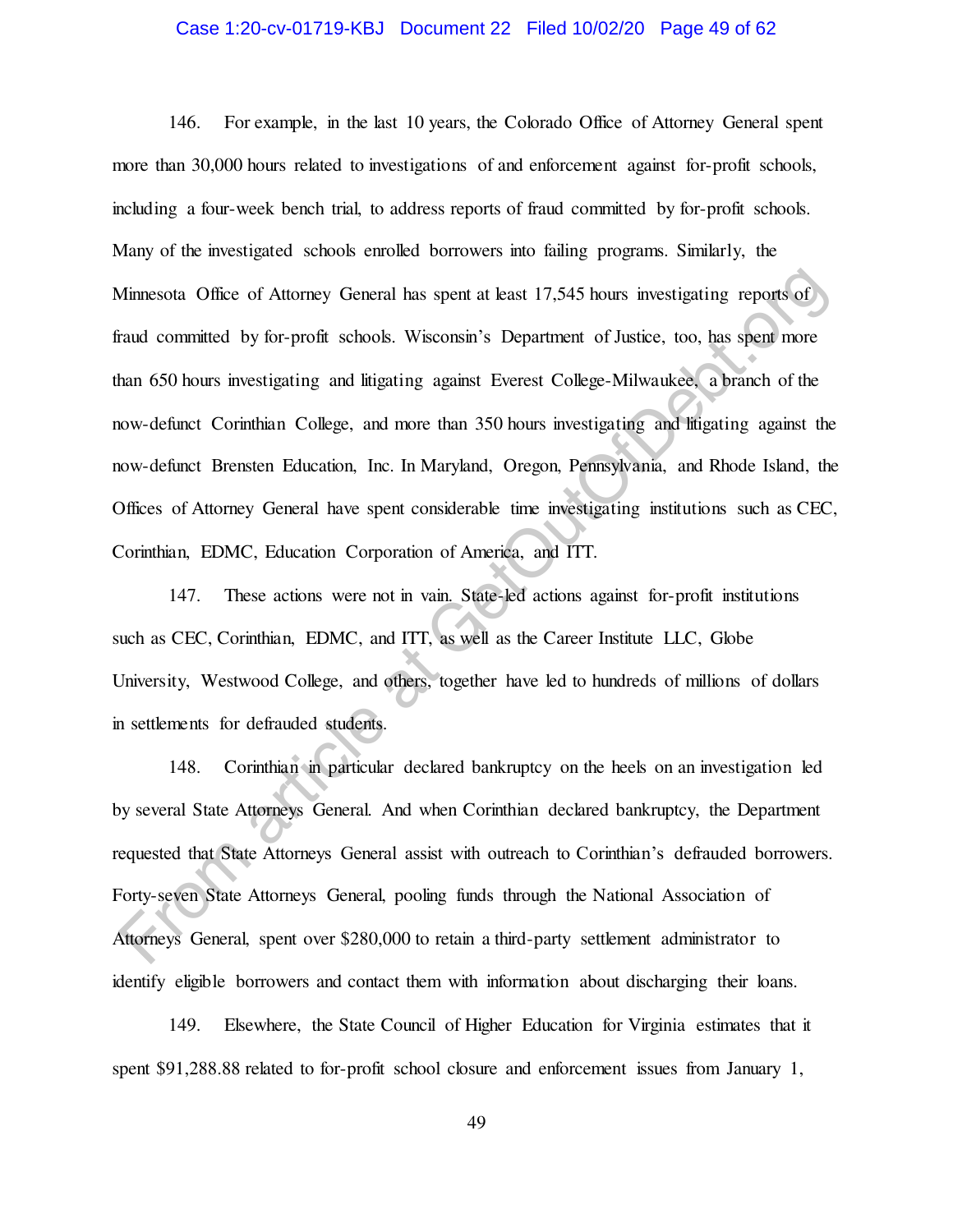#### Case 1:20-cv-01719-KBJ Document 22 Filed 10/02/20 Page 50 of 62

2015 to December 31, 2019. Of that, \$52,725 was for processing complaints; \$4,108.25 was to audit schools that had multiple noncompliance issues; \$19,359.12 was for assisting students affected by closures; \$4,081.85 supported informal fact-finding conferences that were a predicate to revoking a certificate to operate; and \$11,014.66 was for a formal hearing.

150. New Mexico budgets over \$500,000 to regulate private colleges. Students in New Mexico that have been harmed by the conduct of for-profit colleges may file a complaint with either the New Mexico Office of the Attorney General, Advocacy and Intervention Division or with the New Mexico Higher Education Department.

151. The Oregon Higher Education Coordinating Commission likewise has received over 40 student inquiries related to proprietary and vocational schools since 2017, and its two private school regulation offices have expended over \$100,000 since 2017, the vast majority of which was related to proprietary schools.

152. Just as the Department anticipates, without the Department supplying an enforceable definition for the HEA's gainful employment provision, more students will lodge complaints with Plaintiff States about the misconduct of gainful employment programs. Under 34 C.F.R. 600.9(a)(1), the Plaintiff States must expend resources to accept and "appropriately act" on those complaints. And to protect students from being defrauded by predatory schools that work to enroll students in worthless programs, Attorneys General for the Plaintiff States will need to undertake costly investigations and incur significant enforcement expenses. 150. New Mexico budgets over \$500,000 to regulate private colleges. Students in New<br>Mexico that have been harmed by the conduct of for-profit colleges may file a complaint with<br>direct the New Mexico Office of the Attorney

# *D. The Repeal Rule will diminish contributions to Plaintiff States' economies.*

153. When students enroll in effective institutions of higher education, including Plaintiff States' publicly-funded institutions, the Plaintiff States' economies benefit in at least two ways. First, public institutions themselves stimulate economic activity in Plaintiff States.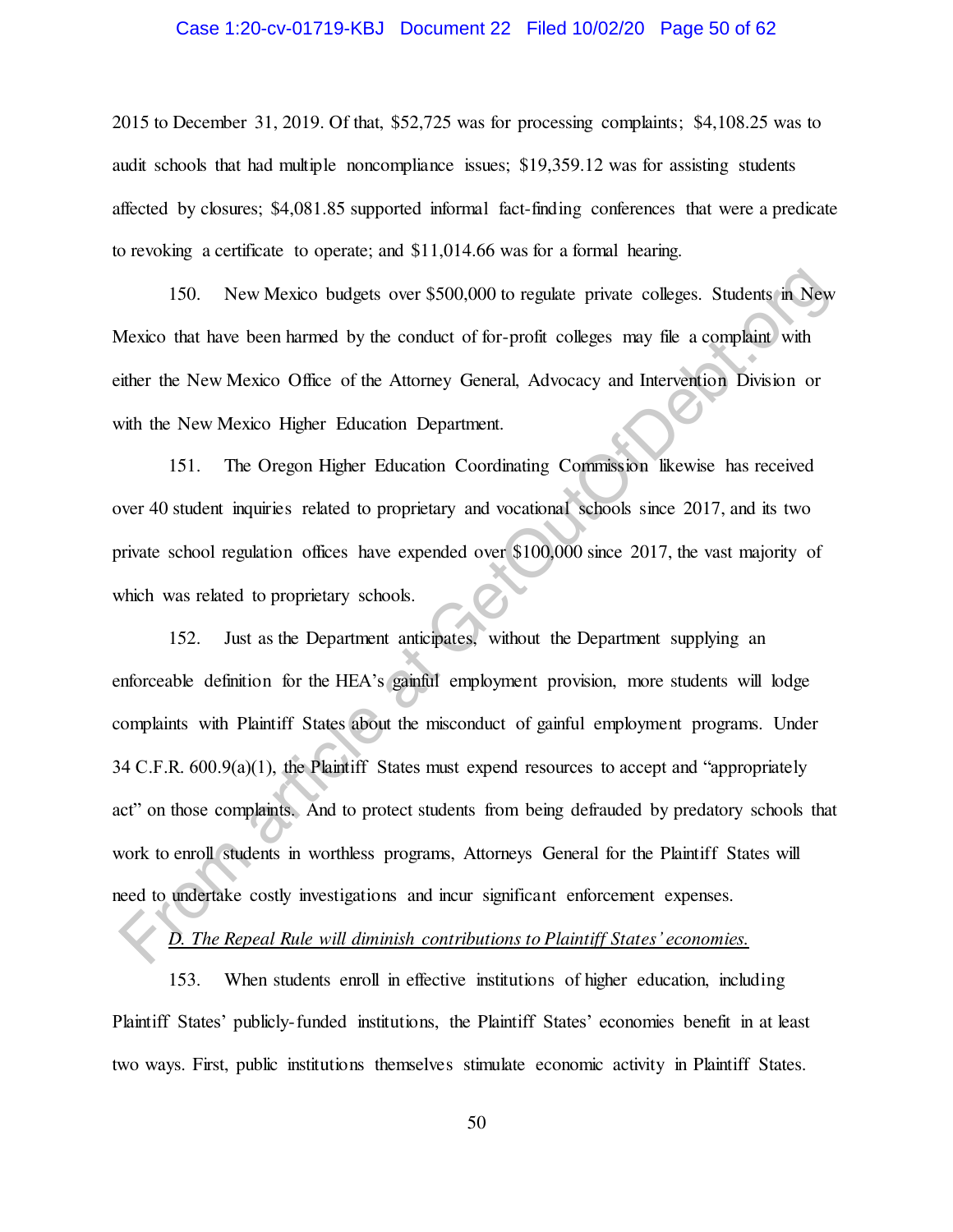## Case 1:20-cv-01719-KBJ Document 22 Filed 10/02/20 Page 51 of 62

Second, graduates of effective institutions of higher education make more meaningful contributions to Plaintiff States' economies than graduates burdened by excessive student debt.

154. Pennsylvania's 14 state-system universities, as one example, contributed \$4.4 billion in economic impact to Pennsylvania in 2015, representing \$10.61 for every one dollar of public funds expended.<sup>60</sup> In Colorado, the community college system adds \$5.8 billion annually, roughly the equivalent of 981,000 jobs, to the state's economy.<sup>61</sup> And in Oregon, universities contribute significantly to the state economy. For example, Portland State University alone provided around \$1.5 billion in economic impact in the 2018 fiscal year.

155. Graduates of Illinois's community colleges also boost local economies. Illinois's community college graduates realize a 44% increase in expected lifetime earnings over those not completing a community college program. And nearly 90% of community college students stay in Illinois for employment in the 5-year period following graduation. As one example, in 2012, Illinois community colleges generated a total economic output of \$3.1 billion. mublic funds expended.<sup>60</sup> In Cobrado, the community college system adds \$5.8 billion animally,<br>oughly the equivalent of 981,000 jobs, to the state's economy.<sup>61</sup> And in Oregon, universities<br>ontribute significantly to the

156. Students who enroll in worthless programs, however, often are burdened by insurmountable debt. In total, over 134,000 students from Plaintiff States graduated between 2008 and 2012 from programs that were not passing in the Department's initial release of gainful employment data; those students carry over \$2.7 billion in loan debt.<sup>62</sup> In fiscal year 2016, defaults by students who attended for-profit schools accounted for 32.6% of all federal student-

<sup>60</sup> *2020-21 Appropriations Request*, *supra* note [42,](#page-38-0) at 9.

<sup>61</sup> Colo. Cmty. Coll. Sys., *CCCS Facts and Figures* at 2, https://www.cccs.edu/wpcontent/uploads/documents/CCCS-Factsheet-08.29.18\_nobleed.pdf (last visited June 22, 2020).

<sup>62</sup> *How Much Did Students Borrow To Attend The Worst-Performing Career Education Programs?*, *supra* note [20.](#page-22-0)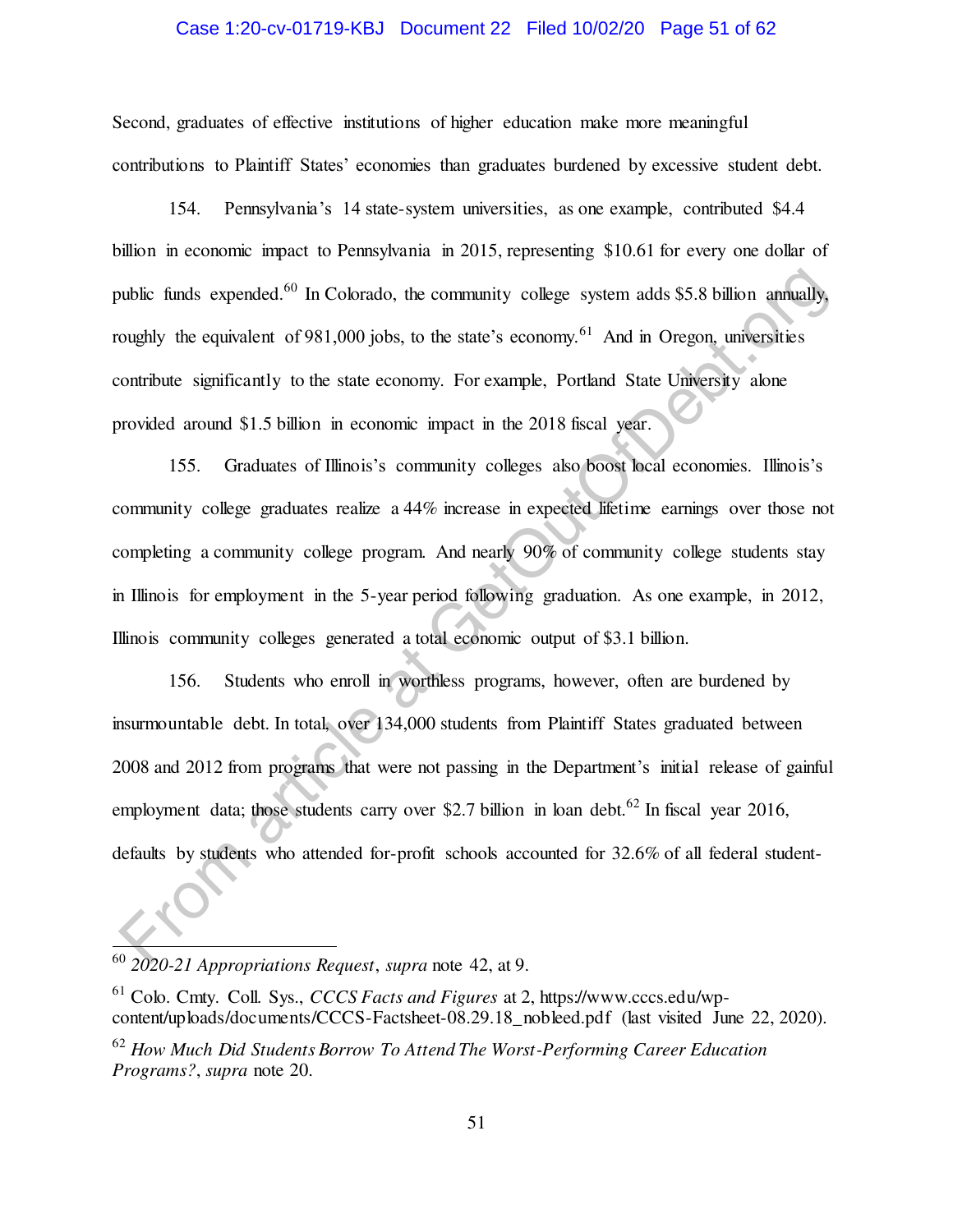## Case 1:20-cv-01719-KBJ Document 22 Filed 10/02/20 Page 52 of 62

loan defaults, even though those students accounted for only 21% of all borrowers entering repayment.<sup>63</sup>

157. With the Repeal Rule, more students will enroll in programs that burden students with debt that they cannot repay. These students are more likely to experience "associated stress, increased costs, and reduced spending and investment on other priorities." 84 Fed. Reg. at 31,445*.*

158. The scale of these harms is magnified as the country faces a recession. As the U.S. Census Bureau has noted, "[a]t least since the mid-twentieth century, postsecondary enrollment has increased during recessionary periods as labor market conditions degrade."<sup>64</sup> And widespread unemployment caused by the coronavirus pandemic gives for-profit colleges an opportunity to attract students who may be eager to find new professional opportunities.<sup>65</sup> ncreased costs, and reduced spending and investment on other priorities." 84 Fed. Reg. at 1,445.<br>
11,445.<br>
11,445.<br>
11,445.<br>
11,445.<br>
11,58. The scale of these harms is magnified as the country faces a referesion. As the<br>

<span id="page-51-0"></span>159. With residents of Plaintiff States now more likely to enroll in programs that weigh their graduates down with burdensome debt, many residents of Plaintiff States will make more limited contributions to state economies because a greater percentage of more modest earnings will be diverted to student loan debt payments rather than to purchases made in the Plaintiff States' economies.

<sup>63</sup> *FY 2016 Default Rates*, *supra* not[e 8.](#page-13-0)

<sup>64</sup> Erik Schmidt, *Postsecondary Enrollment Before, During, and Since the Great Recession*, U.S. Census Bureau (2018), https://www.census.gov/content/dam/Census/library/ publications/2018/demo/P20-580.pdf.

<sup>65</sup> Butrymowicz & Kolodner*, supra* note [1.](#page-4-0)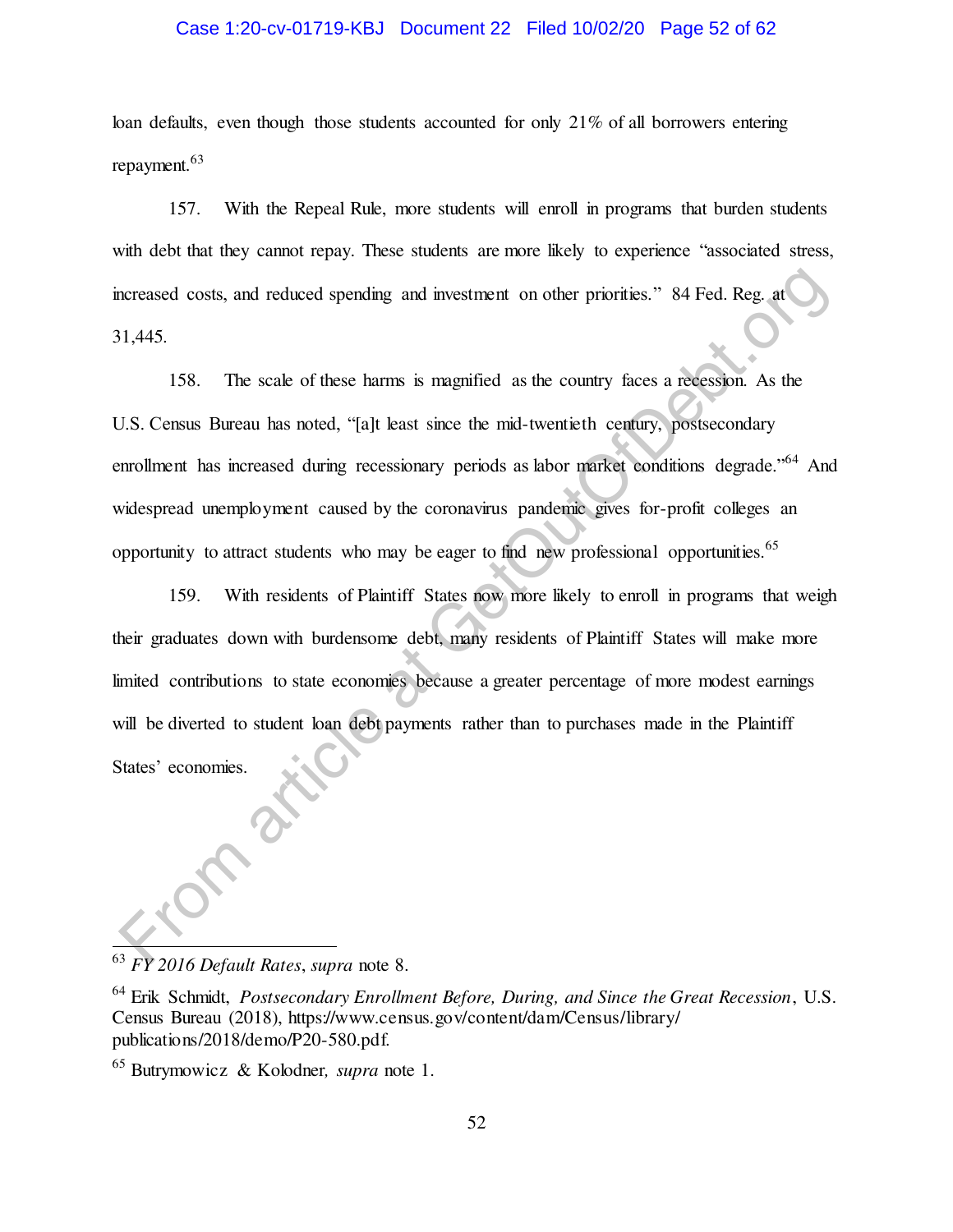#### **CAUSES OF ACTION**

# **Count I – Agency Action that Is Arbitrary, Capricious, and Not in Accordance with Law (Repeal of Eligibility Framework)**

160. Plaintiff States incorporate by reference paragraphs 1 through [159](#page-51-0) of this Complaint.

161. Under the APA, a reviewing court shall "hold unlawful and set aside agency action, findings, and conclusions found to be arbitrary, capricious, an abuse of discretion, or otherwise not in accordance with law  $\ldots$  " 5 U.S.C. § 706(2)(A).

162. The Repeal Rule is a final agency action. 5 U.S.C. § 704.

163. Every federal court to have reviewed the phrase "prepare students for gainful employment in a recognized occupation" as used in the HEA has concluded that phrase is ambiguous and leaves a regulatory gap for the Department to fill. Nevertheless, the Department, in the Repeal Rule, asserted that "prepare students for gainful employment in a recognized occupation" needs no further definition to be enforced. The Department took that position without referencing any court decision ruling otherwise. Contradicting the ruling of each court to have reviewed whether the HEA's use of "prepare students for gainful employment in a recognized occupation" is an ambiguous phrase that the Department must define to enforce, without even acknowledging those decisions, makes the Repeal Rule arbitrary and capricious. From a complement in a recognized course of "breaking court shall "hold unlawful and set aside agency<br>
incition, findings, and conclusions found to be arbitrary, capticious, an abuse of discretion, or<br>
wherevise rot in ac

164. Until 2019, it also was the Department's position that "prepare students for gainful employment in a recognized occupation" is an ambiguous phrase that requires further definition to be enforced. Departing from the Department's prior interpretation of "prepare students for gainful employment in a recognized occupation," without adequately justifying the change, also makes the Repeal Rule arbitrary and capricious.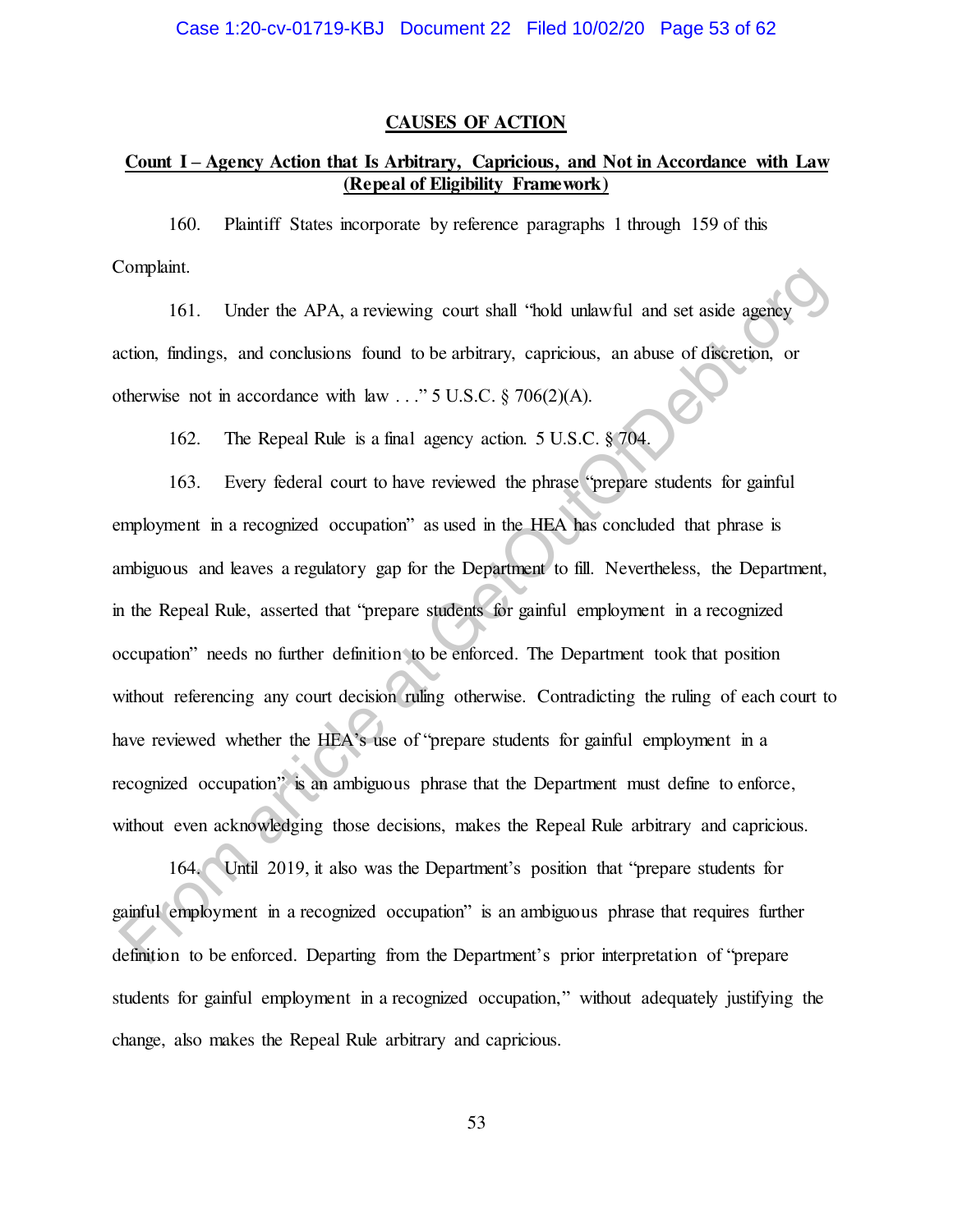## Case 1:20-cv-01719-KBJ Document 22 Filed 10/02/20 Page 54 of 62

165. By repealing the GE Rule without putting in place any alternative, the Department has stopped enforcing the HEA's requirement that programs operated by for-profit and vocational schools are eligible for Title IV aid only if they "prepare students for gainful employment in a recognized occupation." Accordingly, the Department has failed in its responsibility to interpret an ambiguous phrase and has ceased to enforce a statutory mandate. For each reason, the Repeal Rule is arbitrary and capricious and not in accordance with law.

166. The Department repealed the GE Rule on the grounds that the GE Rule "did not comport with congressional intent" and constituted "regulatory overreach." Each justification rests on the faulty legal premise that the Department lacks discretion under the HEA to define the term "gainful employment in a recognized occupation" through metrics comparing students' debt and earnings. The Repeal Rule is thus arbitrary and capricious and not in accordance with law.

167. And, to the extent the Department stopped enforcing the HEA's gainful employment requirement because it was skeptical of how the GE Rule defined "gainful employment in a recognized occupation," the Department was obligated to consider alternatives to repealing the GE Rule. Because the Department failed to consider alternative ways to give meaning to "gainful employment in a recognized occupation," the Repeal Rule is arbitrary and capricious. esponsibility to interpret an ambiguous phrase and has ceased to enforce a statutory mandate.<br>For each reason, the Repeal Rule is arbitrary and capricious and not in accordance with law.<br>166. The Department repealed the GE

168. Moreover, the Department specifically claimed that it had no need to consider alternatives to repealing the GE Rule because that rule depended on the Department's access to data from the Social Security Administration, which the Department lost access to once the Memorandum of Understanding between the two agencies expired in May 2018. The Department never considered whether alternative data sources would suffice because, it claimed, the Department did not know at the time it issued its proposal to repeal the GE Rule that it would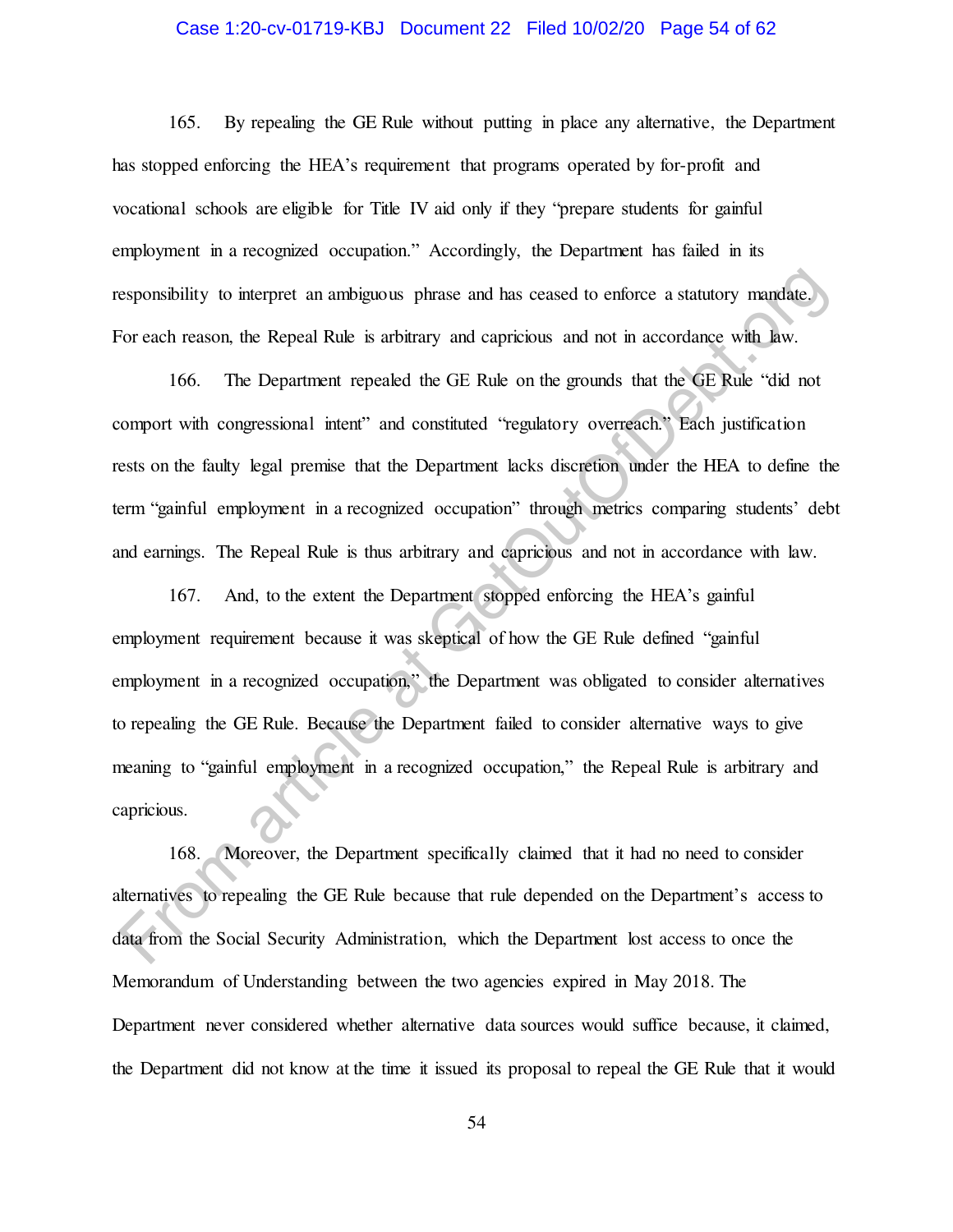#### Case 1:20-cv-01719-KBJ Document 22 Filed 10/02/20 Page 55 of 62

lose access to data from the Social Security Administration. But, in fact, the Department was aware by the time of its proposed rulemaking that the Social Security Administration would not renew the agencies' Memorandum of Understanding, making the Department's failure to consider sources of data other than the Social Security Administration arbitrary and capricious.

169. The Department also justified the repeal based on the GE Rule's purported disparate impact on for-profit and vocational schools, while simultaneously acknowledging that the HEA itself subjects only some schools to the gainful employment standard. By justifying the repeal based on a purported disparate impact, when any such impact in fact reflects Congress's judgment about which schools are subject to additional requirements, the Repeal Rule is arbitrary and capricious and not in accordance with law. The Department also justified the repeal based on the GE Rule's purported<br>
Substitute impact on for-profit and vocational schools, while simultaneously acknowledging that<br>
the HEA iself subjects only some schools to the ga

170. The Department further explained its repeal by criticizing the metrics on which the GE Rule's eligibility framework relied. But the Department's criticisms lacked evidentiary support. And at the same time the Department criticized the GE Rule's metrics, it relied on those very same metrics to defend against borrower defense claims raised by defrauded student borrowers. For each reason, the Repeal Rule is arbitrary and capricious.

171. Finally, the Department did not consider whether the GE Rule had engendered any reliance interests. Because the Department overlooked this essential consideration, the Repeal Rule is arbitrary and capricious.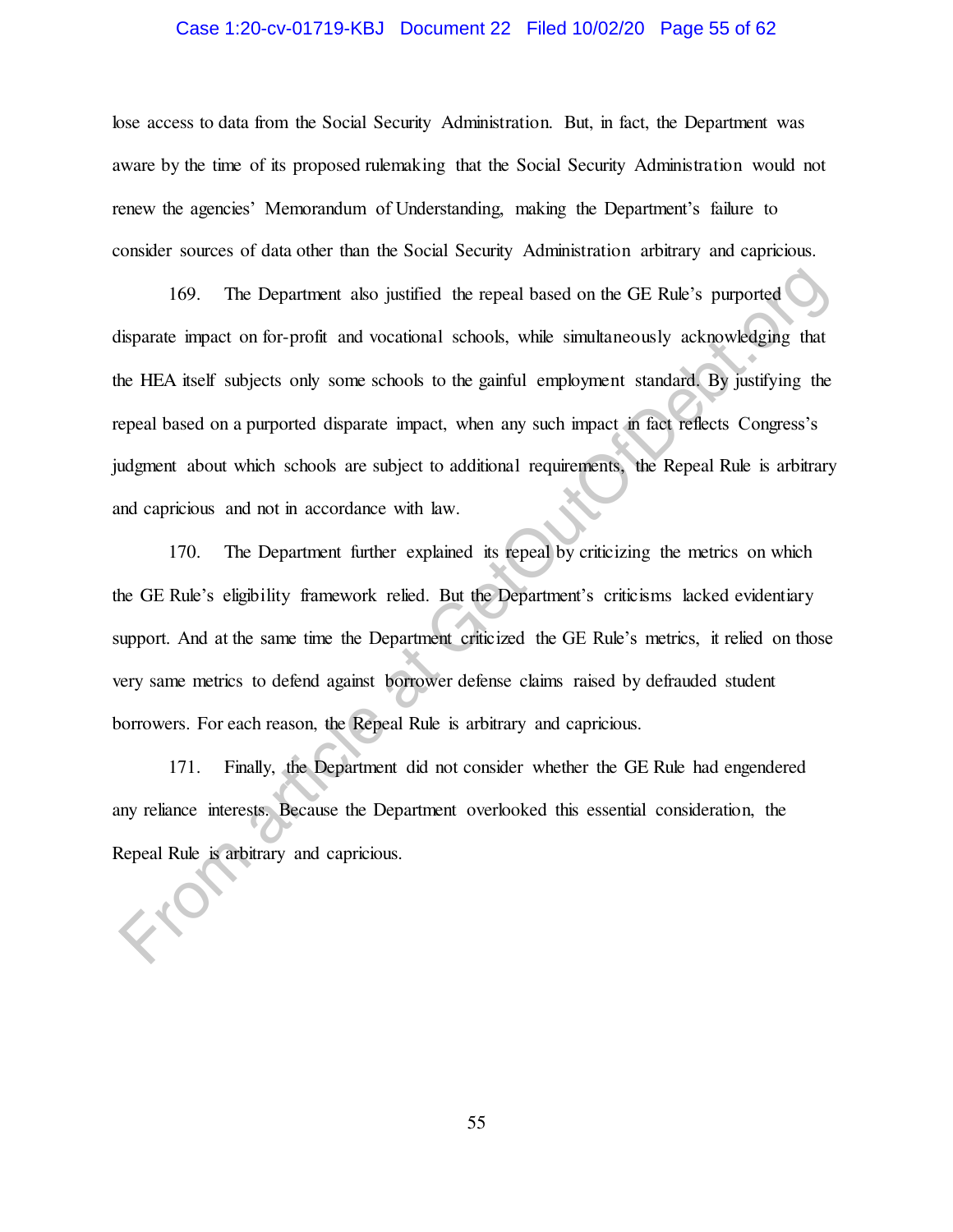# **Count II – Agency Action that Is Arbitrary, Capricious, and Not in Accordance with Law (Repeal of Transparency Framework)**

172. Plaintiff States incorporate by reference paragraphs 1 through [159](#page-51-0) of this Complaint.

173. Under the APA, a reviewing court shall "hold unlawful and set aside agency action, findings, and conclusions found to be arbitrary, capricious, an abuse of discretion, or otherwise not in accordance with law . . ." 5 U.S.C. § 706(2)(A).

174. The Repeal Rule is a final agency action. 5 U.S.C. § 704.

175. By eliminating the transparency framework without a reasonable explanation or consideration of any alternatives, and by justifying the repeal through allusion to an inadequate substitute for the transparency framework, the Department acted in a manner that is arbitrary and capricious.

# **Count III – Agency Action not in Accordance with Proper Procedure**

176. Plaintiff States incorporate by reference paragraphs 1 through 159 of this Complaint.

177. Under the APA, before an agency issues a final rule, the agency must provide a "notice of proposed rule making," which shall include . . . either the terms or substance of the proposed rule or a description of the subjects and issues involved." 5 U.S.C. § 553(b)(3). Interested parties then have the "opportunity to participate in the rule making through submission of written data, views, or arguments." 5 U.S.C. § 553(c). 173. Under the APA, a revewing court staat "nota unawriut and set asket agency<br>
action, findings, and conclusions found to be arbitrary, captricious, an abuse of discretion, or<br>
discretion, or<br>
therwise not in accordance

178. To comply with section 553's requirements, an agency's notice of proposed rule making must include the technical studies and data on which the agency will rely. *Banner Health v. Price*, 867 F.3d 1323, 1336 (D.C. Cir. 2017).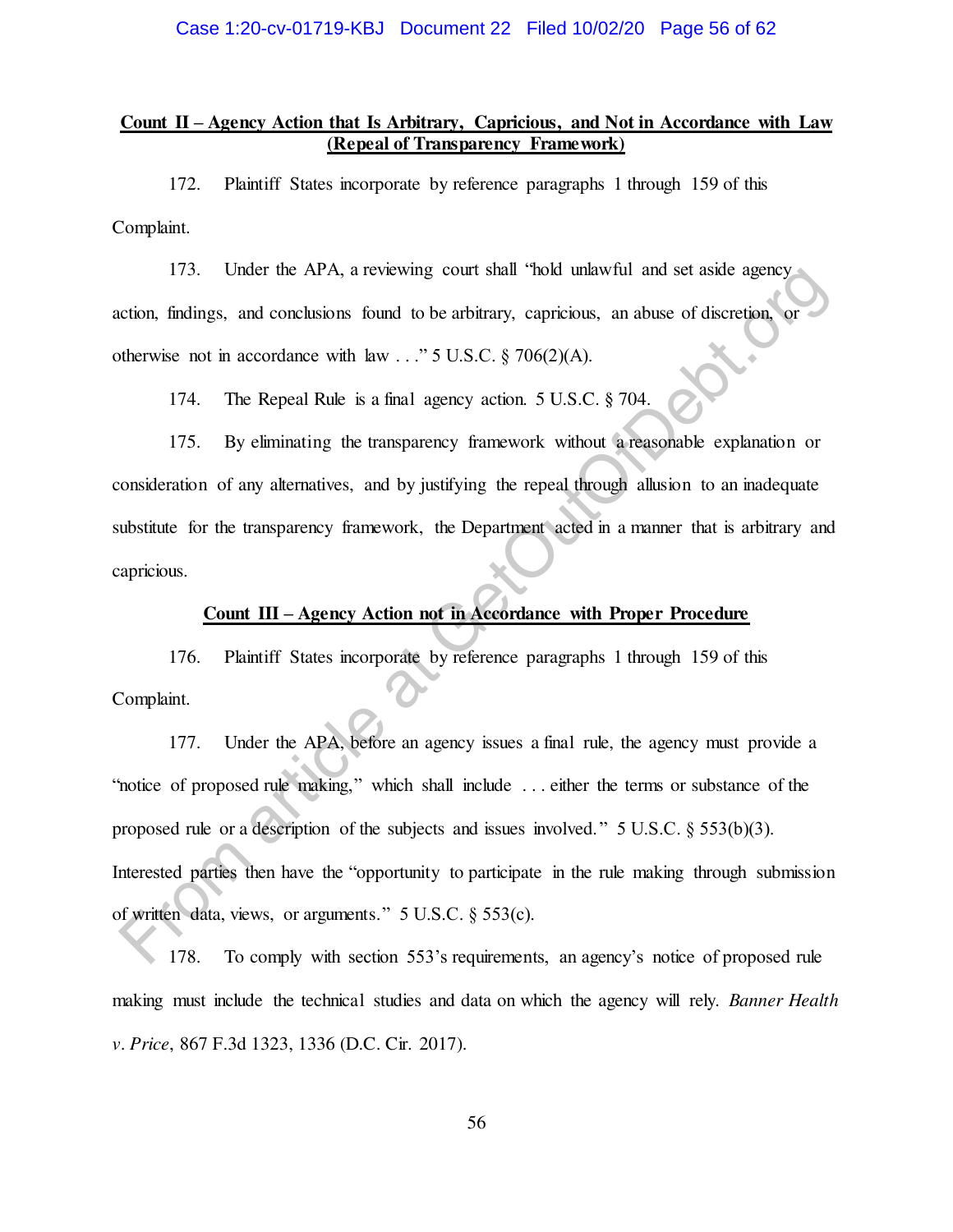#### Case 1:20-cv-01719-KBJ Document 22 Filed 10/02/20 Page 57 of 62

179. The Department's proposal to repeal the GE Rule relied on unidentified

"research" and the Repeal Rule itself relied on unidentified "analysis." For each reason, the Department violated the APA's procedural requirements.

## **PRAYER FOR RELIEF**

WHEREFORE, Plaintiff States request that this Court enter judgment in their favor and grant the following relief: WHEREFORE, Plaintiff States request that this Court enter judgment in their favor and<br>
yant the following relief:<br>
a. Deckre the Repeal Ruk to be arbitrary and capricious and not otherwise<br>
in accordance with law;<br>
b. Hold

- a. Declare the Repeal Rule to be arbitrary and capricious and not otherwise in accordance with law;
- b. Hold unlawful, set aside, and vacate the Repeal Rule;
- c. Enjoin the Department from enforcing the Repeal Rule;
- d. Award Plaintiffs reasonable costs, including attorneys' fees; and
- e. Grant such other relief as the Court deems just and proper.

Dated: October 2, 2020 Respectfully submitted,

# **JOSH SHAPIRO**

*Attorney General Commonwealth of Pennsylvania* 

Michael J. Fischer Jesse F. Harvey Chief Deputy Attorneys General

/s/ *Jacob B. Boyer* 

Jacob B. Boyer Kevin R. Green Francesca Iovino Deputy Attorneys General Office of the Pennsylvania Attorney General 1600 Arch Street, Suite 300 Philadelphia, PA 19103

**BRIAN E. FROSH** 

*Attorney General State of Maryland* 

## /s/ *Christopher J. Madaio*

Christopher J. Madaio Assistant Attorney General Office of the Attorney General Consumer Protection Division 200 St. Paul Place, 16th Floor Baltimore, MD 21202 (410) 576-6585 cmadaio@oag.state.md.us *Attorney for Plaintiff State of Maryland*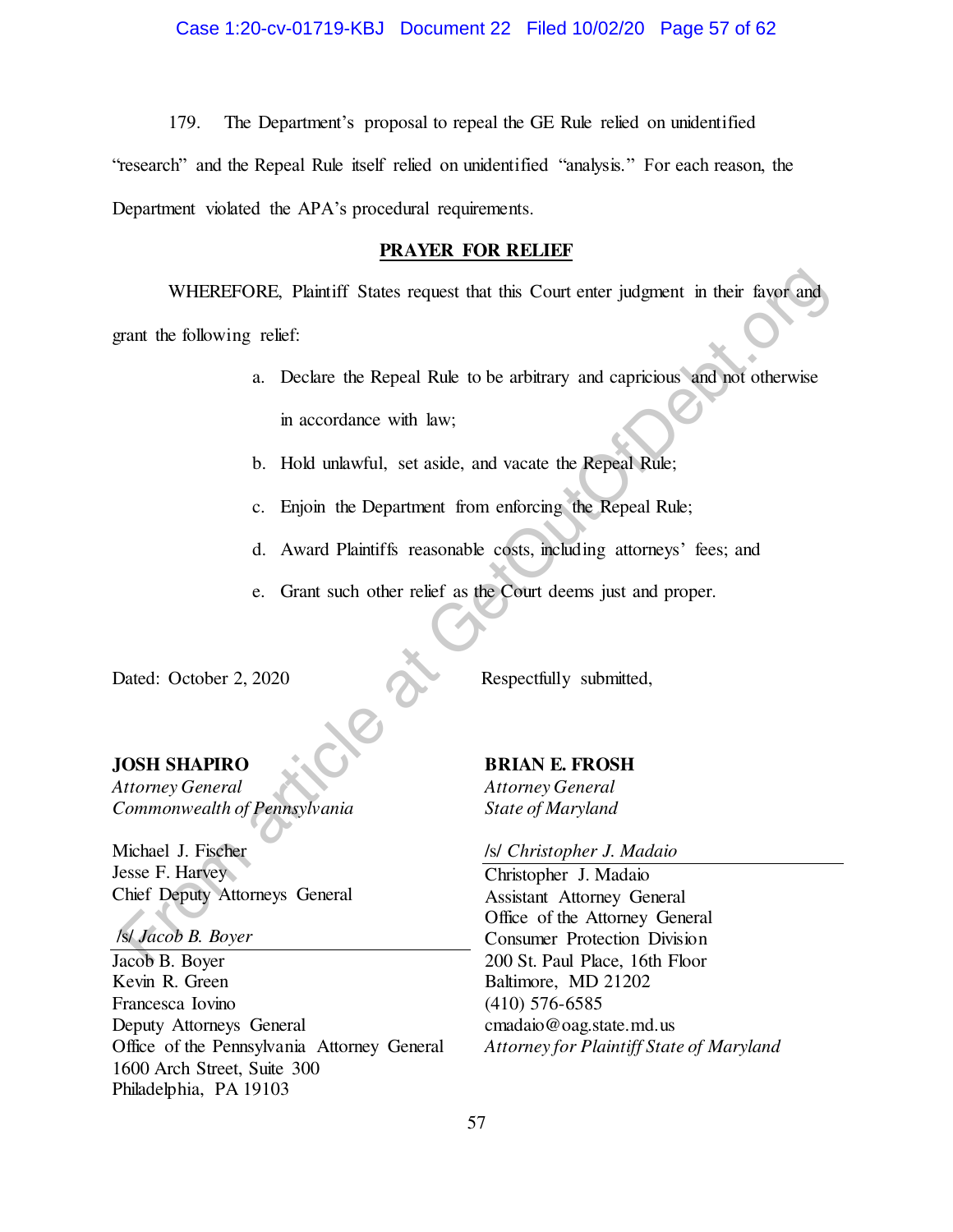(267) 768-3968 jboyer@attorneygeneral.gov *Attorneys for Plaintiff Commonwealth of Pennsylvania* 

## **PHILIP J. WEISER**

*Attorney General State of Colorado* 

#### /s/ *Martha Fulford*

Martha Fulford (D.C. Bar No. 101194) First Assistant Attorney General Olivia D. Webster Senior Assistant Attorney General Brady J. Grassmeyer Assistant Attorney General 1300 Broadway, 10th Floor Denver, CO 80203 (720) 508-6000 martha.fulford@coag.gov *Attorneys for Plaintiff State of Colorado*

### **WILLIAM TONG**

*Attorney General State of Connecticut*

/s/ *Joseph J. Chambers* 

Joseph J. Chambers Assistant Attorney General Office of the Attorney General 165 Capitol Avenue Hartford, CT 06106 (860) 808-5270 Joseph.chambers@ct.gov *Attorney for Plaintiff State of Connecticut* 

## **GURBIR S. GREWAL**

*Attorney General State of New Jersey* 

Mayur P. Saxena Assistant Attorney General

# /s/ *Elspeth L. Faiman Hans*

Elspeth Faiman Hans John T. Passante Deputy Attorneys General Office of the Attorney General Division of Law Richard J. Hughes Justice Complex 25 Market Street Trenton, NJ 08625 (609) 376-2752 elspeth.hans@law.njoag.gov *Attorneys for Plaintiff State of New Jersey*  Mattheware Ceneral<br>
State of Colorado Antoney General<br>
Mattha Fulford<br>
Mattha Fulford<br>
Mattha Fulford<br>
Tisk Assistant Attorney General<br>
Shick at No. 101194)<br>
Assistant Attorney General<br>
Shick D. Weskert<br>
Shick D. Wesker<br>
S

## **KATHLEEN JENNINGS**

*Attorney General State of Delaware*

## /s/ *Christian Douglas Wright*

Christian Douglas Wright Director of Impact Litigation Vanessa L. Kassab Deputy Attorney General Delaware Department of Justice 820 North French Street, 5th Floor Wilmington, DE 19801 (302) 577-8600 christian.wright@delaware.gov vanessa.kassab@delaware.gov *Attorneys for Plaintiff State of Delaware*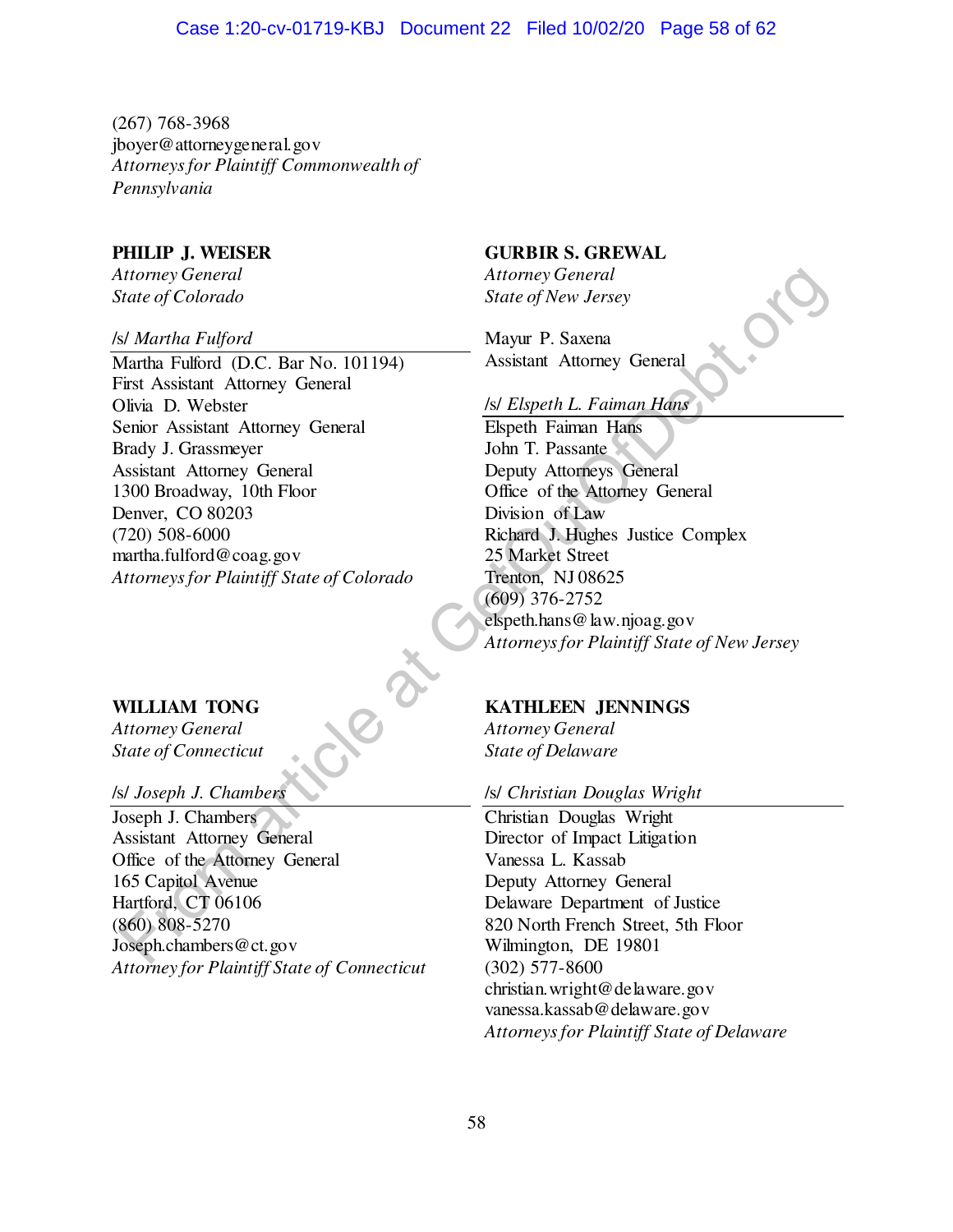# **KARL A. RACINE**

*Attorney General District of Columbia*

## /s/ *Benjamin M. Wiseman*

Benjamin M. Wiseman (D.C. Bar No. 1005442) Director, Office of Consumer Protection Attorney General for the District of Columbia 441 4th Street, NW, 6th Floor Washington, D.C. 20001 (202) 741-5226 benjamin.wiseman@dc.gov *Attorney for Plaintiff District of Columbia* 

## **KWAME RAOUL**

*Attorney General State of Illinois* 

## /s/ *Greg Grzeskiewicz*

Greg Grzeskiewicz Bureau Chief, Consumer Fraud Bureau Joseph Sanders Gregory W. Jones Assistant Attorneys General Office of the Illinois Attorney General Consumer Fraud Bureau 100 West Randolph Street, 12th Floor. Chicago, IL 60601 (312) 814-6796 (Sanders) (312) 814-4987 (Jones) jsanders@atg.state.il.us gjones@atg.state.il.us *Attorneys for Plaintiff State of Illinois*  Director, Office of Consumer Protection<br>
Mattery Scheral for the District of Columbia  $425$  Queen Street<br>
44144h Street, NW, 6th Floor<br>
4444th Street, NW, 6th Floor<br>
445 Queen Street<br>
4444th Street, NW, 6th Floor<br>
1464th

# **DANA NESSEL**

*Attorney General State of Michigan* 

/s/ *D.J. Pascoe*

D.J. Pascoe Brian Green Assistant Attorneys General Michigan Department of Attorney General

# **CLARE E. CONNORS**

*Attorney General State of Hawaii* 

## /s/ *Bryan C. Yee*

Bryan C. Yee Thomas Francis Mana Moriarty Deputy Attorneys General 425 Queen Street Honolulu, HI 96813 (808) 586-1180 bryan.c.yee@hawaii.gov mana.moriarty@hawaii.gov *Attorneys for Plaintiff State of Hawaii* 

## **MAURA HEALEY**

*Attorney General Commonwealth of Massachusetts* 

# /s/ *Yael Shavit*

Yael Shavit Assistant Attorney General Office of the Attorney General One Ashburton Place Boston, MA 02108 (617) 963-2197 yael.shavit@mass.gov *Attorney for Plaintiff Commonwealth of Massachusetts*

### **KEITH ELLISON**

*Attorney General State of Minnesota* 

#### /s/ *Jason Pleggenkuhle*

Jason Pleggenkuhle Assistant Attorney General Bremer Tower, Suite 1200 445 Minnesota Street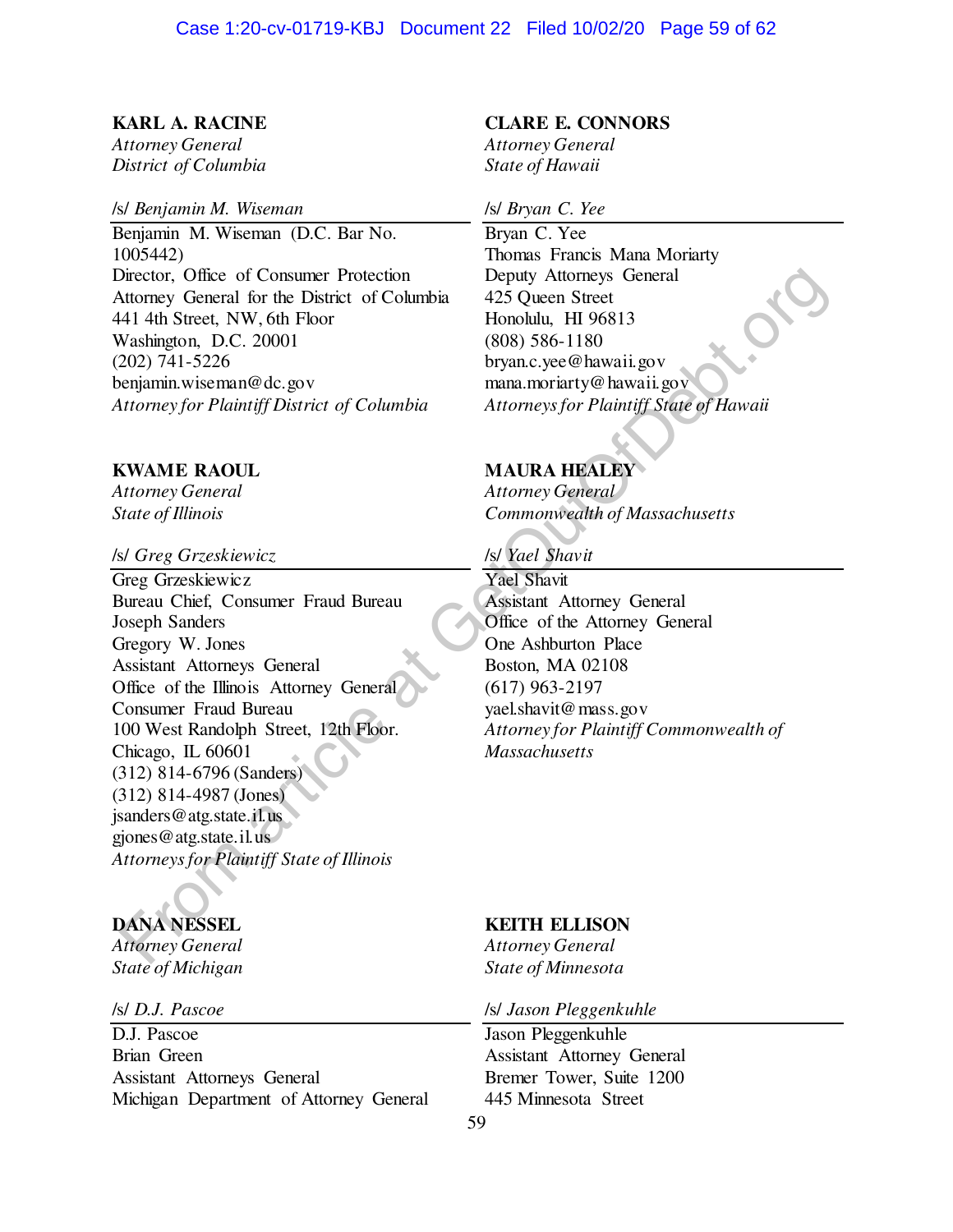## Case 1:20-cv-01719-KBJ Document 22 Filed 10/02/20 Page 60 of 62

525 West Ottawa Street, 7th Floor P.O. Box 30736 Lansing, MI 48933 (517) 335-7632 PascoeD1@michigan.gov GreenB@michigan.gov *Attorneys for Plaintiff State of Michigan* 

## **HECTOR H. BALDERAS**

*Attorney General State of New Mexico* 

/s/ *Lisa Giandomenico* 

Lisa Giandomenico Assistant Attorney General Consumer and Environmental Protection Division 201 3rd Street NW Suite 300 Albuquerque, NM 87102 (505) 490-4846 lgiandomenico@nmag.gov *Attorney for Plaintiff State of New Mexico*  **ECOR H. BALDERAS**<br>
Internety General<br>
Internety General<br>
Island of New Mexico<br>
State of New York: State of New York: State of New York: State of New York: State of New York: State of Consumer Frauds and<br>
States General Co

## **JOSHUA H. STEIN**

*Attorney General State of North Carolina* 

#### /s/ *Matthew L. Liles*

Matthew L. Liles (D.C. Bar No: 994408) Assistant Attorney General North Carolina Department of Justice 114 West Edenton Street Raleigh, NC 27603 (919) 716-0141 mliles@ncdoj.gov *Attorney for Plaintiff State of North Carolina* 

St. Paul, MN 55101 (651) 757-1147 jason.pleggenkuhle@ag.state.mn.us *Attorney for Plaintiff State of Minnesota*

# **LETITIA A. JAMES**

*Attorney General State of New York* 

/s/ *Jane M. Azia* 

Jane M. Azia Chief, Bureau of Consumer Frauds and Protection 28 Liberty Street New York, NY 10005 (212) 416-8727 jane.azia@ag.ny.gov *Attorney for Plaintiff State of New York*

#### **ELLEN F. ROSENBLUM**

*Attorney General State of Oregon* 

/s/ *Katherine A. Campbell* 

Katherine A. Campbell Assistant Attorney General Oregon Department of Justice 100 SW Market Street Portland, OR 97101 (971) 673-1880 katherine.campbell@doj.state.or.us *Attorney for Plaintiff State of Oregon*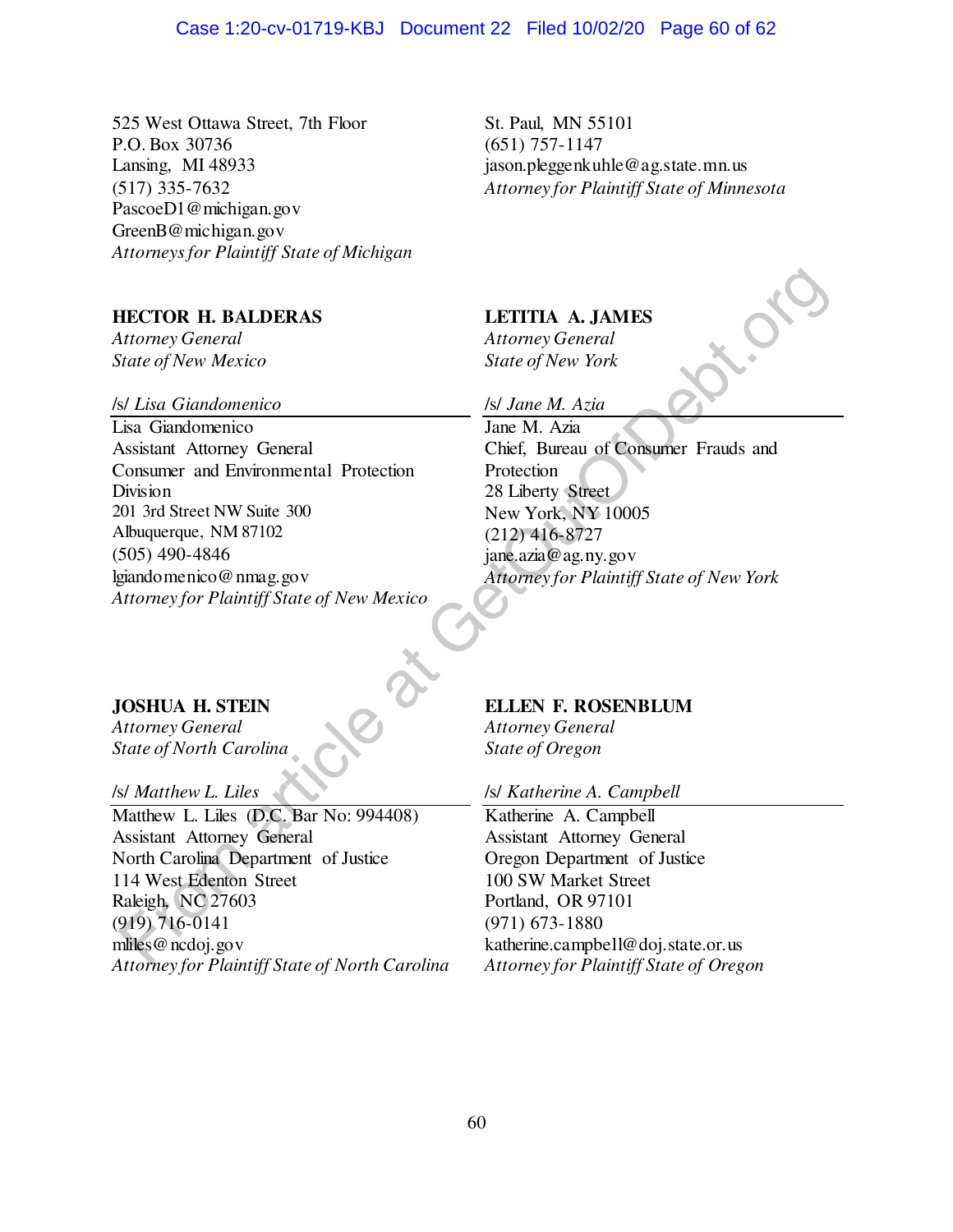#### Case 1:20-cv-01719-KBJ Document 22 Filed 10/02/20 Page 61 of 62

### **PETER F. NERONHA**

*Attorney General State of Rhode Island* 

/s/ *Justin S. Sullivan*

Justin S. Sullivan David R. Marzilli Special Assistant Attorneys General Rhode Island Office of Attorney General 150 South Main Street Providence, RI 02903 (401) 274-4400 ext. 2007 (Sullivan) (401) 274-4400 ext. 2030 (Marzilli) jjsullivan@riag.ri.gov dmarzilli@riag.ri.gov *Attorneys for Plaintiff State of Rhode Island* 

# **MARK R. HERRING**

*Attorney General Commonwealth of Virginia*  /s/ *Samuel T. Towell* Samuel T. Towell Deputy Attorney General, Civil Litigation Mark S. Kubiak Assistant Attorney General, Consumer Protection Section 202 North Ninth Street Richmond, VA 23219 (804) 786-6731 stowell@oag.state.va.us *Attorneys for Plaintiff Commonwealth of Virginia* Novil R. Marzilli<br>
Special Assistant Attorneys General<br>
Special Assistant Attorneys General<br>
Special Sosistant Office of Attorney General<br>
Special (802) \$28-5586<br>
Crovidence, RU 02903<br>
Crovidence, RU 02903<br>
Attorney for Pl

### **THOMAS J. DONOVAN, JR.**

*Attorney General State of Vermont*  /s/ *Christopher J. Curtis*

Christopher J. Curtis Assistant Attorney General 109 State Street Montpelier, VT 05609 (802) 828-5586 christopher.curtis@vermont.gov *Attorney for Plaintiff State of Vermont* 

## **JOSHUA L. KAUL**  *Attorney General*

*State of Wisconsin* 

/s/ *Shannon A. Conlin* 

Shannon A. Conlin Assistant Attorney General Wisconsin Department of Justice Post Office Box 7857 Madison, WI 53707-7857 (608) 266-1677 conlinsa@doj.state.wi.us *Attorney for Plaintiff State of Wisconsin*